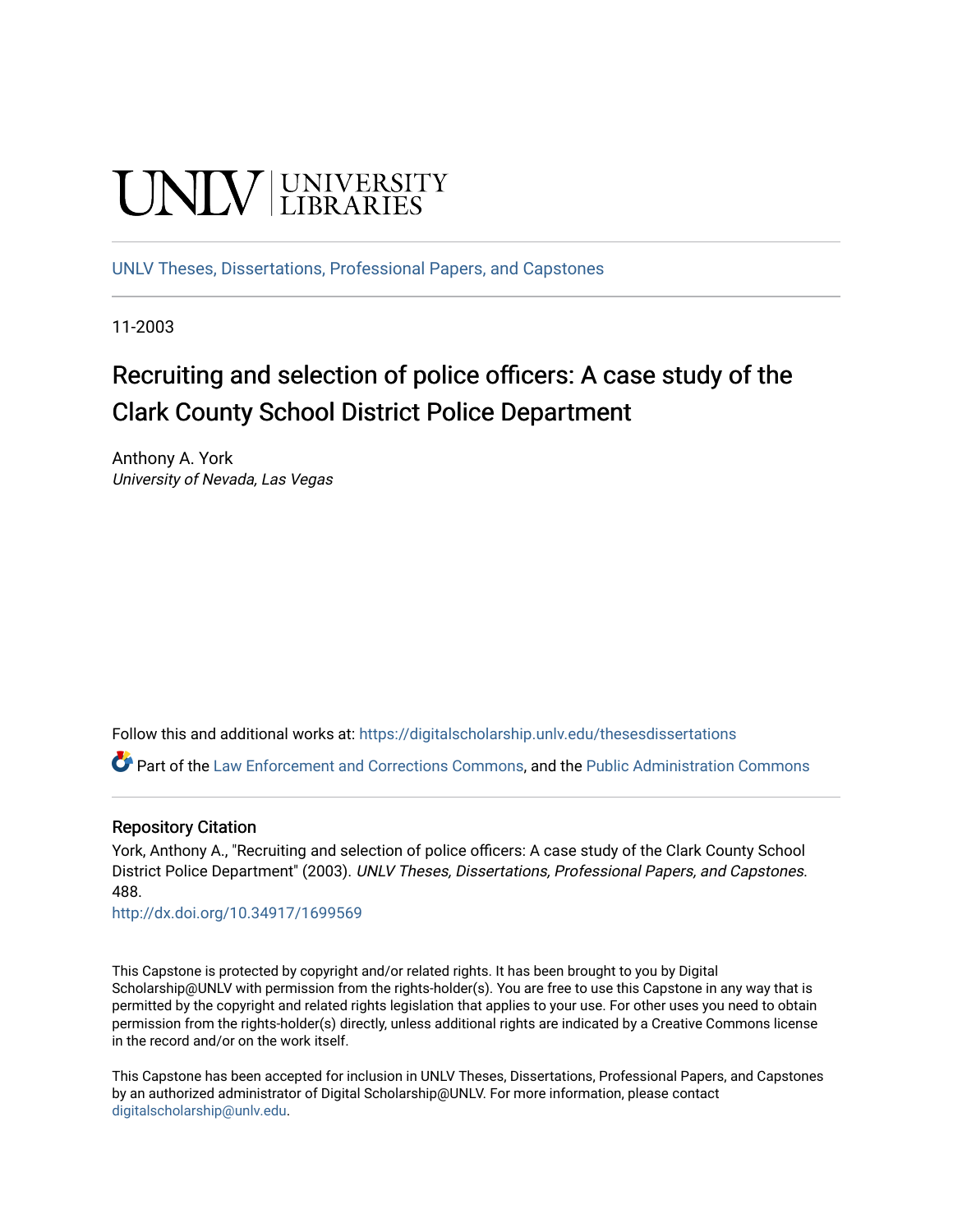# RECRUITING AND SELECTION OF POLICE OFFICERS: A CASE STUDY OF THE CLARK COUNTY SCHOOL DISTRICT POLICE DEPARTMENT

by

Anthony A. York

# Bachelor of Arts University of Nevada, Las Vegas 1997

# A professional paper submitted in partial fulfillment of the requirements for the degree of

Master of Public Administration Department of Public Administration Greenspun College of Urban Affairs

Graduate College University of Nevada, Las Vegas November 2003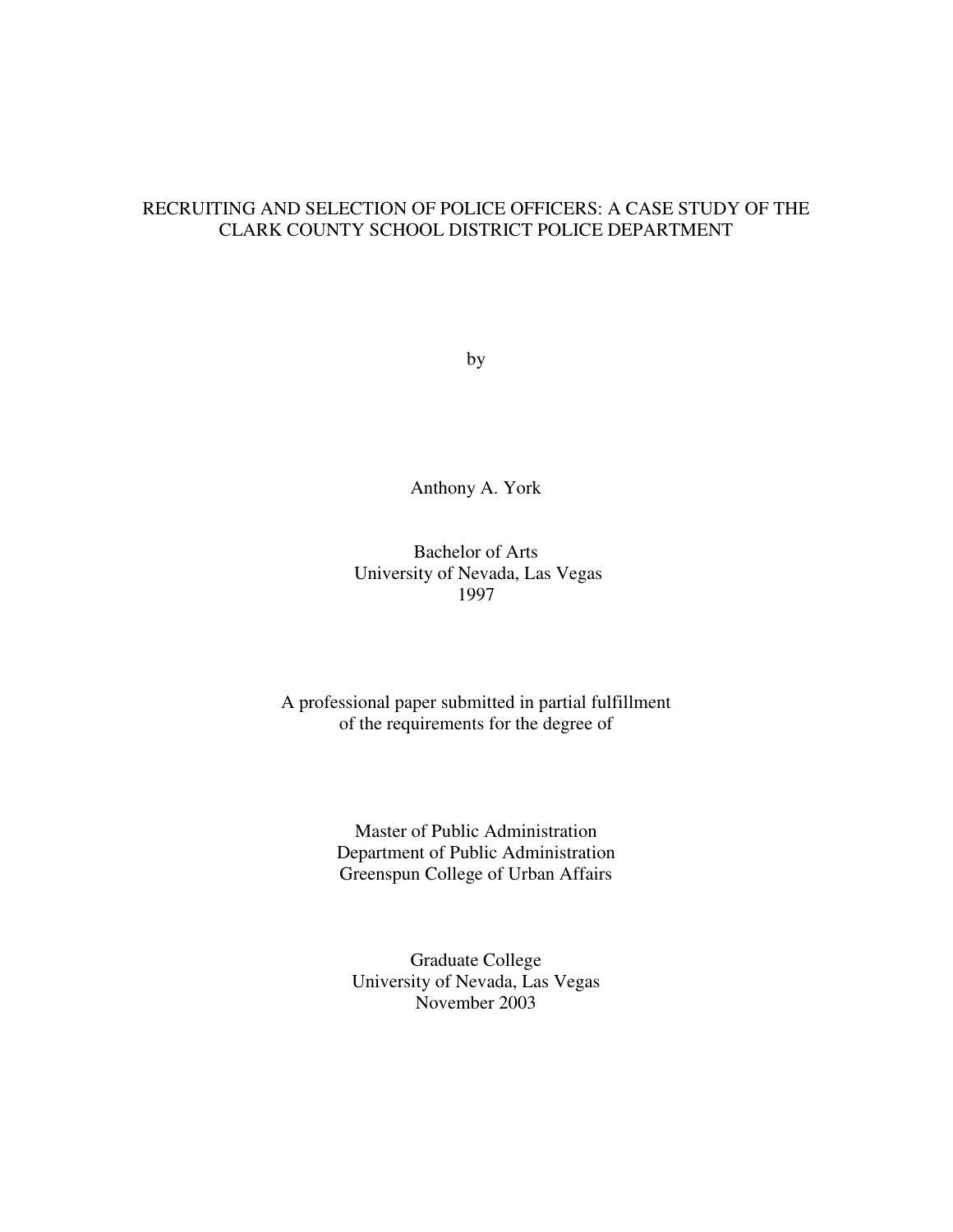#### ABSTRACT

# **RECRUITING AND SELECTION OF POLICE OFFICERS: A CASE STUDY OF THE CLARK COUNTY SCHOOL DISTRICT POLICE DEPARTMENT**

by

Anthony A. York

Dr. Thompson, Examination Committee Chair Professor of Public Administration University of Nevada, Las Vegas

This paper is a case study of the Clark County School District (CCSD) Police Department recruitment and selection process. The case study examines and evaluates the human resource function in the recruiting and hiring of police officers. The case study addresses the issue of line-staff relations and how it was best resolved in this organization in order to effectively recruit and select CCSD Police Officers. The paper addresses the historical, structural, and philosophical factors of the Clark County School District Police Department in discussing the possible organizational strategies for recruiting and selection of police officers. This paper uses a specific job position (police officer) and a specific management function (recruiting and selection) within a specific organization (CCSD) to analyze the general philosophical issue of what is the role of the human resource function within the management of this organization.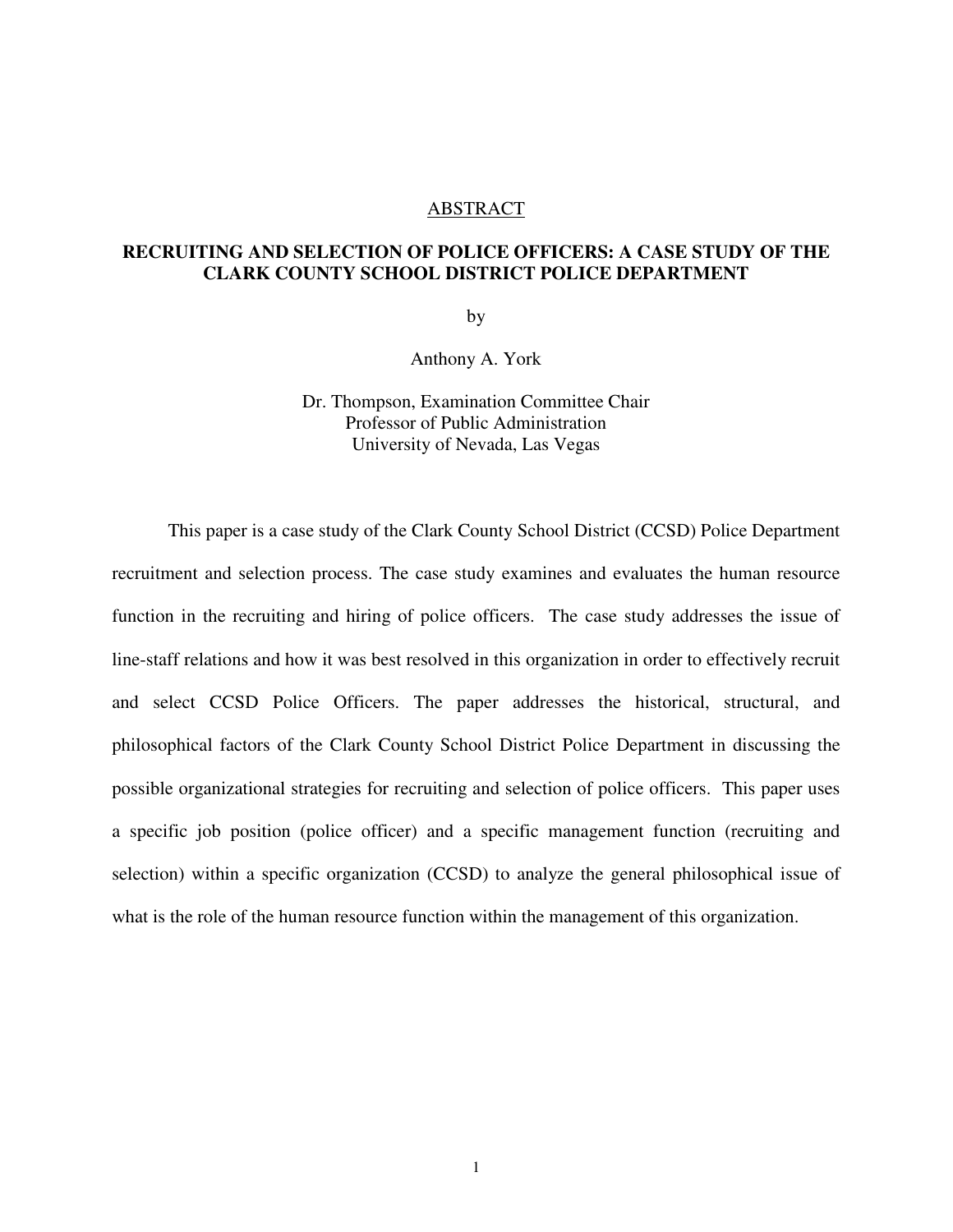#### ACKNOWLEDGEMENTS

 First, I would like to thank the members of my committee Dr. Robert Ackerman, Dr. Karen Layne, Dr Anna Lukemeyer, and especially my committee chairman, Dr. William Thompson for their guidance and assistance with this project.

Second, I would like to extend my appreciation to those who participated in interviews and provided me with valuable knowledge, information, and history. It was through your willingness to share information that this paper was possible.

Third, I would like to thank the students, and staff of the Department of Public Administration who shared their knowledge, life experiences, and talents with me and inspired me to continue on this often rocky pursuit.

Fourth, I would like to thank Karla McComb for her guidance and support in proof reading my project.

Finally, I would also like to extend a heartfelt thank you to my family, who has supported me all these years in all of my educational efforts. It is through your encouragement and sacrifices that I have been able to continue on this journey. It is with great honor that I thank my dad and mom, Tom and Laura for their support, love, and strong values for living life. I thank my father-in-law and mother-in-law Dick and Grace, whose support and willingness to help care for my children gave me the time to attend classes and complete my studies. I send special thanks and love to my daughters, Danielle, and Brittany, who have supported me in my educational pursuits and tolerated my absences, and distractions. In conclusion, I save my biggest thanks and my love to my best friend and my wife, Colleen; it was through your understanding, love, support, and tremendous sacrifices that have carried and brought me through it all.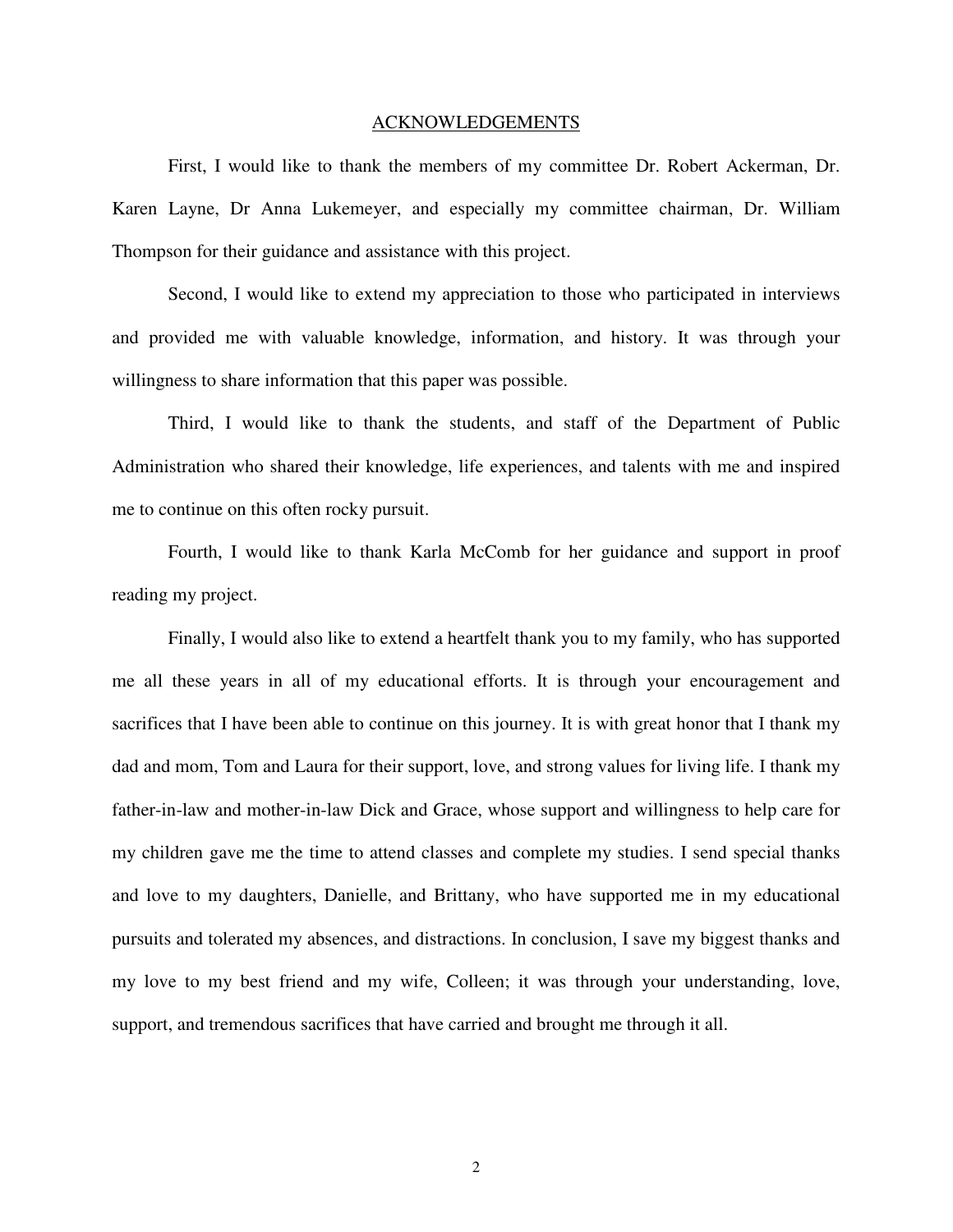#### I. INTRODUCTION

This paper is a case study of the Clark County School District (CCSD) Police Department's recruitment and selection process. The case study examines and evaluates the human resource management function in the implementation of the recruiting and selection of police officers. The case study addresses the issue of line-staff relations and how it was best resolved in this organization in order to effectively recruit and select CCSD Police Officers. This paper uses a specific job position (police officer) and a specific management function (recruiting and selection) within a specific organization (CCSD) to analyze the general philosophical issue of what is the role of the human resource function within the management of this organization.

This paper is divided into eight sections: Introduction, Purpose, Significance, Literature Review, Background of the CCSD Police Department, Role of the CCSD Human Resource Department, Findings, and Conclusion. The Purpose Section will discuss that the purpose of the paper is to identify the possible line-staff models and analyze their application in the hiring and selection of CCSD Police Officers. The Significance Section will address three issues. These issues are the significance of this topic to the success of the CCSD Police Department, the national significance of this issue, and the significance of the data gathered for this case study. The Literature Review Section will review published literature that discusses the line-staff models and their application. The Background of the CCSD Police Department Section is a historical perspective of the CCSD Police Department. This section explains the line functions that have occurred within the Police Department and describes how the management of the department has affected the line-staff relation regarding hiring and selecting police officers. The Role of the CCSD Human Resource Department Section is a historical perspective of the practices used by the Human Resource Department in the hiring of CCSD Police Officers. This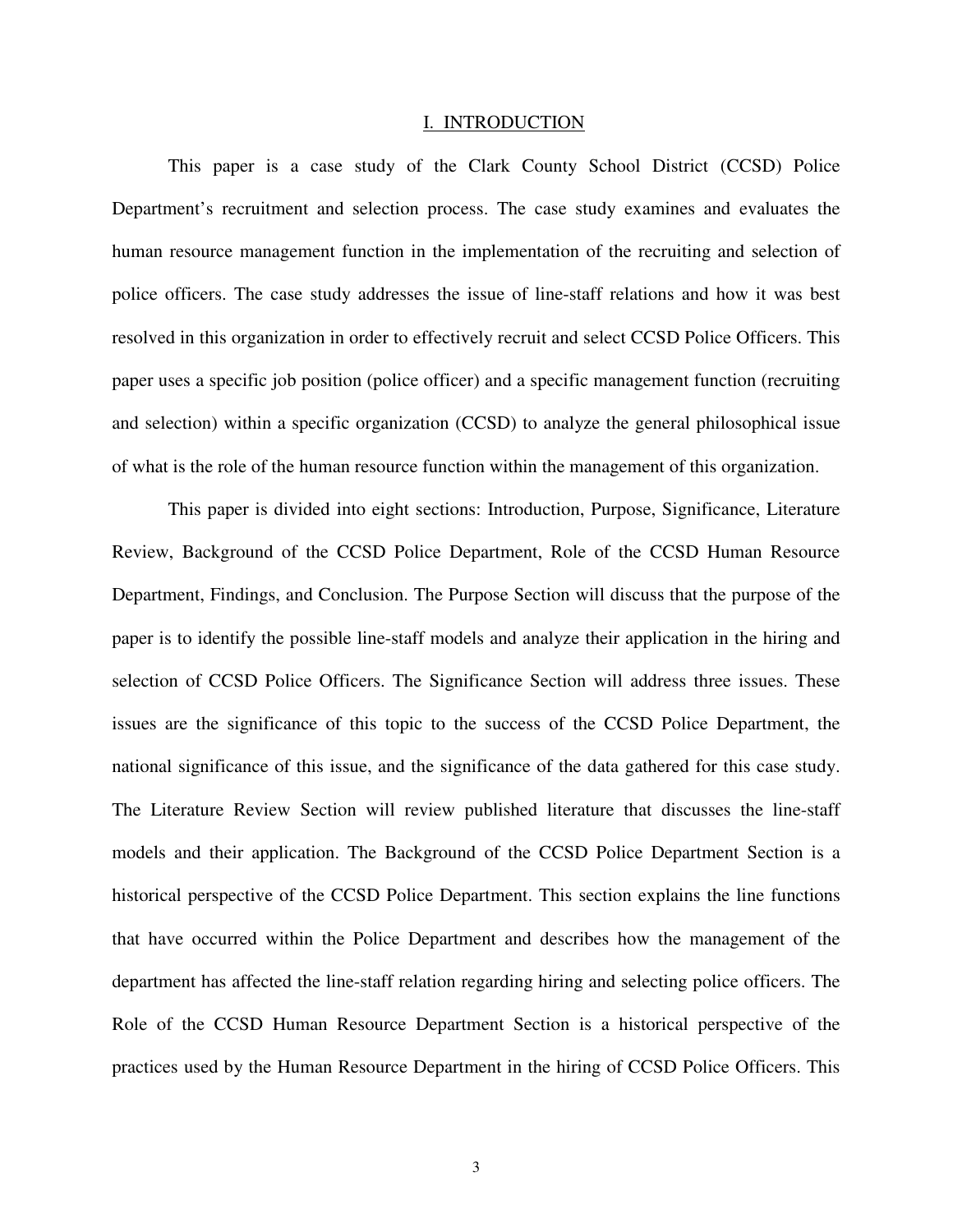section explains the staff functions that have occurred within the school district Police Department and describes how the management of the Human Resource Department has affected the line-staff relation regarding hiring and selecting police officers. The Findings Section of this paper will apply the topic of human resource management to the CCSD Police Department.

This paper is a case study of a specific agency (public/governmental) looking at a specific human resource management phenomenon (line-staff relations) in regards to a specific context of events (CCSD Police Department operations). This case study focuses only on the hiring and selection role in the management of human resource duties. The specific issue of this paper (line-staff relations with regards to recruiting and selection of police officers) has not been widely supported through research or philosophical inquiries. The broad philosophical issue of this paper (the role of human resource management with regards to line-staff relations in public agencies) has been addressed through research and philosophical inquiries (Browne & Golembiewski; Condrey; Cunningham; Golembiewski, 1966; Hamman & Desai; Hays; Hickman & Lee; Holzer & Callahan; Ingraham; Kamoche; Kempton; King & Bishop; Perry; Schuler & Jackson). The author of this paper relied heavily on applying the general philosophical principles (line-staff roles) to this specific organization through personal observations, and interviews. Both police management and human resource management research support the line-staff relations and applications in this case study (Condrey; Cunningham; Fyfe, Greene, Walsh, Wilson, & McLaren; Golembiewski, 1966; Souryal; Swank & Conser).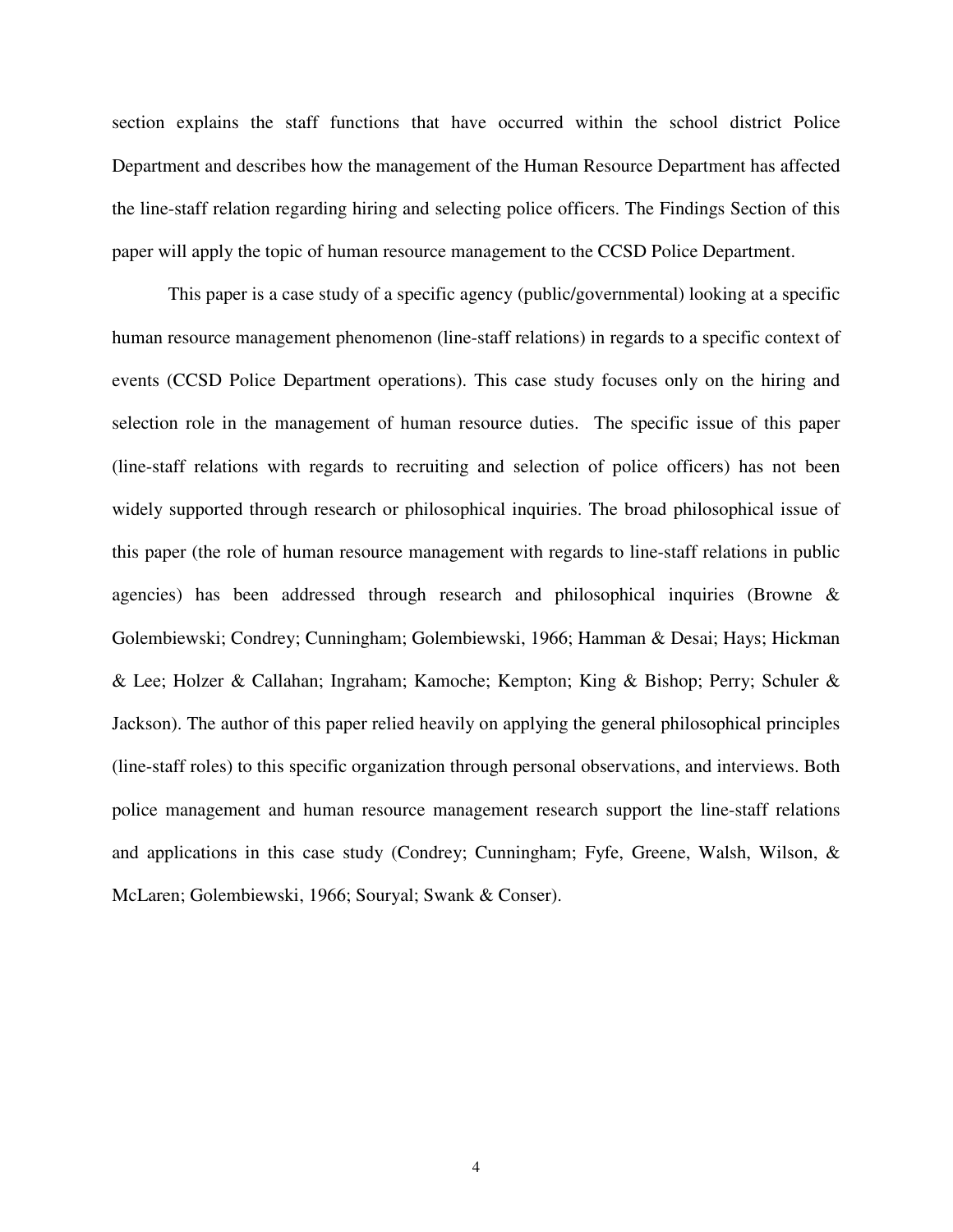#### II. PURPOSE

The purpose of this case study is to provide an example within an organization of how the staff services for the human resource function within the agency (CCSD Human Resource Department) interacts with the line services for the operational function within the agency (CCSD Police Department) to accomplish the necessary agency mission, goals, or objectives. This paper specifically addresses this interaction with regards to one issue (the recruitment and selection of police officers). The case study defines the possible models for line-staff relations, relates the models to previously published literature, and applies them to the Clark County School District.

As used in this case study, the term "line" refers to the departments or sections within an organization that are responsible for the operational functions of that agency or servicing the external customer. Some examples of line functions at the Clark County School District include instructional units (teachers, administrators, and counselors), transportation (bus drivers), police services (police officers), maintenance (building engineers, painters, and mechanics), operations (custodians), and food services (cafeteria workers, cooks).

As used in this case study, the term "staff" refers to the departments or sections within an organization that are responsible for the support of the management function of that agency or servicing the internal customer. Some examples of staff functions at the Clark County School District include payroll, grants, budget, human resource, employee relations, communications, and government affairs.

As discussed by Stephen Condrey in the Handbook of Human Resource Management in Government and Robert Golembiewski in the Readings in Public Administration, the models or roles used to manage the human resource function in public agencies have varied over the years.

5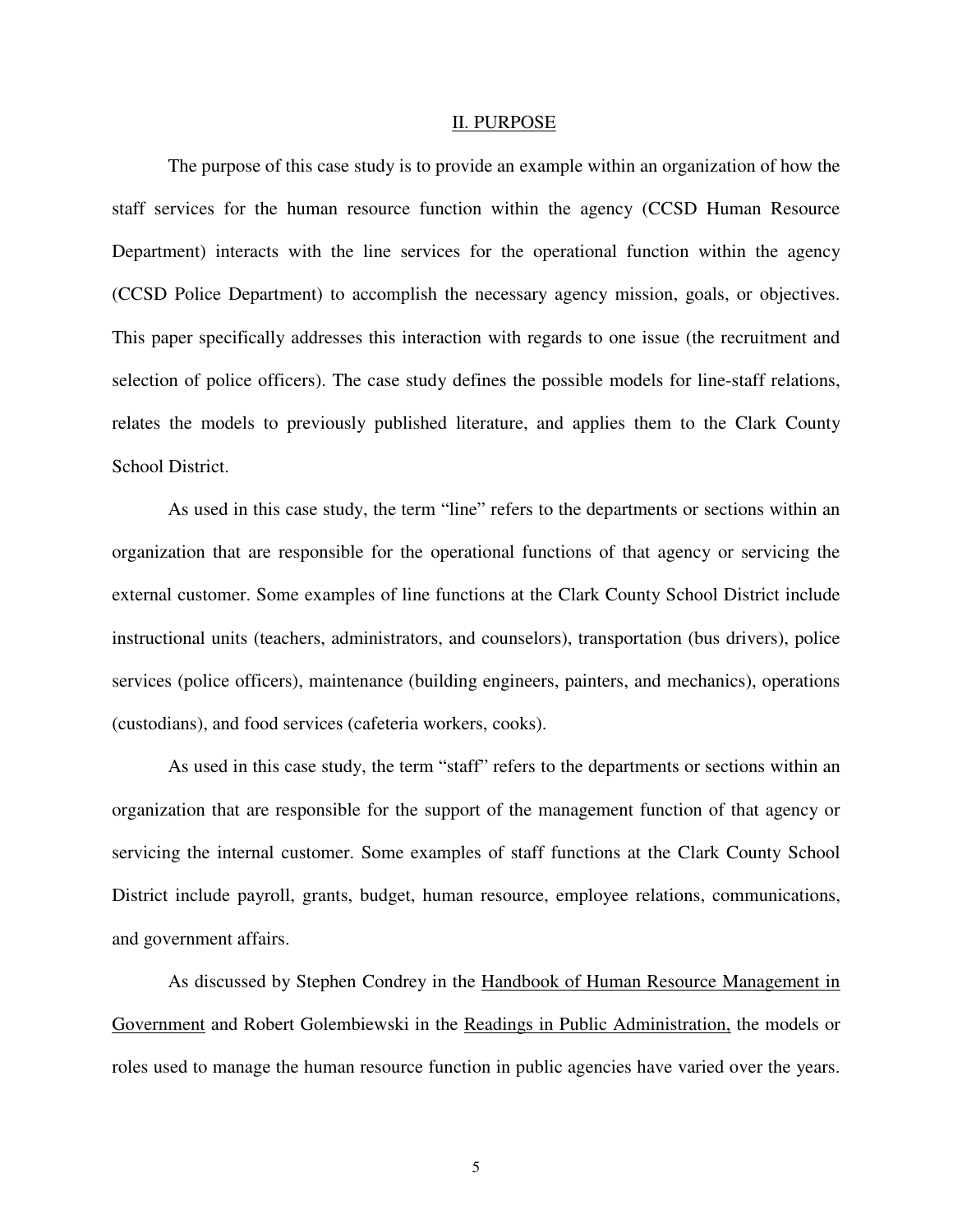Some of these roles have included the **Traditional Model** (staff controlled and centralized within the management structure of the agency), **Reform Model** (line controlled and decentralized in the operational function of the agency), and the **Strategic Model** (a powersharing partnership described as a colleague or teamwork style) (Condrey; Golembiewski, 1966).

Using the CCSD Police Department as a case study and by discussing the models used by the local police agencies, this paper illustrates all three models in the context of recruiting and selection of police officers. This case study provides historical details of both the line function (CCSD Police Department) and the staff function (CCSD Human Resource Department) and the relationship that exists in the CCSD Police Officer recruitment and selection process. Based on the line-staff models, the case study seeks to answer what is the most effective method to hire school police officers.

#### III. SIGNIFICANCE

This section identifies the three significant applications of this case study. The effective models for line-staff relation in hiring police officers are significant to the CCSD and CCSD Police Department; the national hiring and recruiting of police officers; and the data gathered for this case study.

#### **III A. Agency Significance:**

The Clark County School District Police Department is an essential component of the CCSD. The services that the department has provided and continue to provide are critical to the mission of the CCSD. As it has been illustrated in the numerous post-Columbine reports from the United States Department of Education, and Department of Justice published in the late 1990's and early 2000, it is essential that school districts take active steps to ensure a safe and secure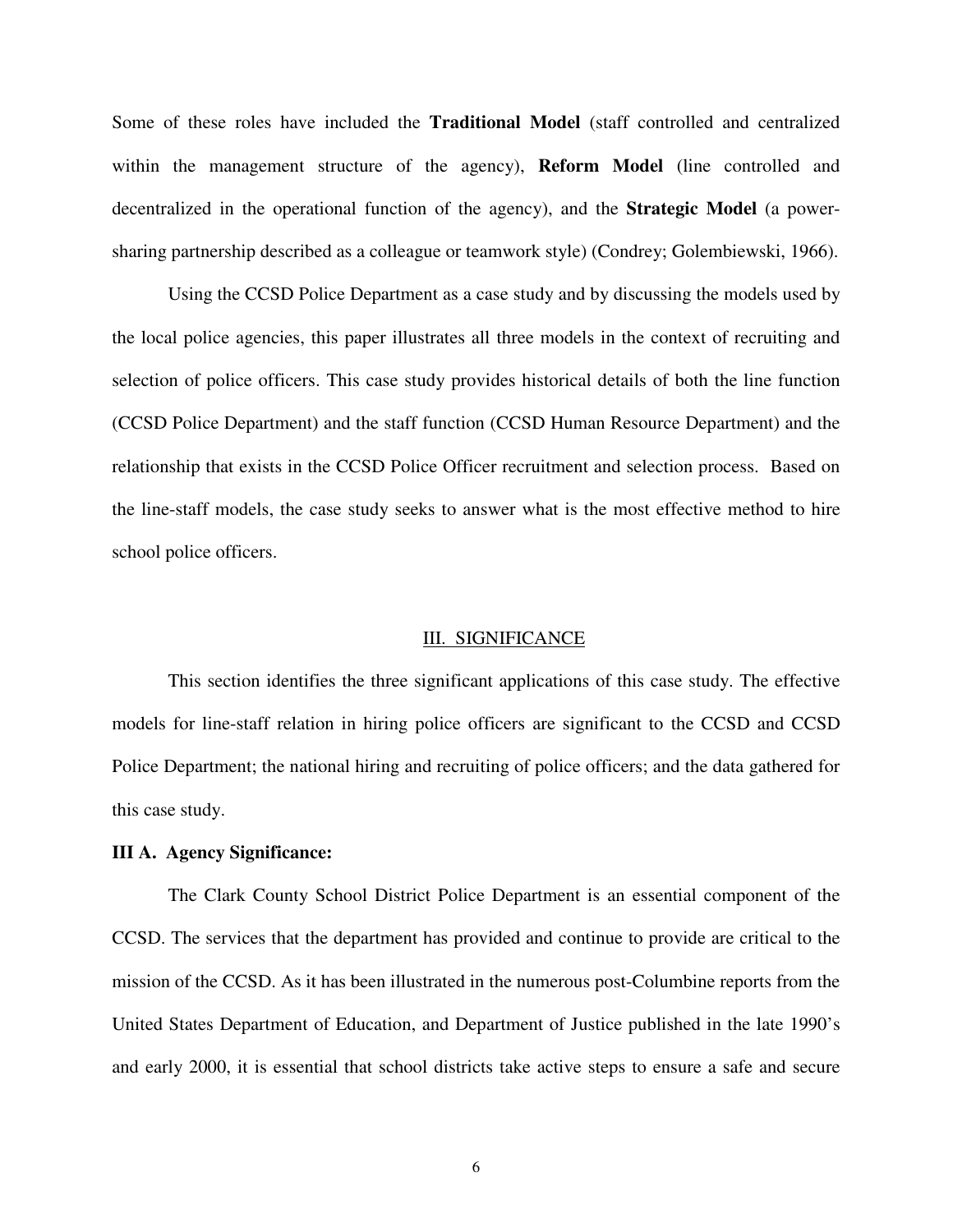learning environment for all students and staff (Atkinson; US Department of Justice). The operation of a full service police department is one part of the District's plan to ensure a safe environment. In order for the police department to continue to provide quality services, it must fill or have vacancies filled in a timely and effective manner. This section addresses the significance of the recruiting and hiring process as it impacts the mission of the CCSD Police department and the CCSD.

During the 1966-67 school year, the Clark County School District realized that the agency's function of providing educational services to all the students of Clark County needed to be amended. By creating a security department, the District took positive steps to provide a safe and secure learning environment to the students and staff of the Clark County Schools. This approach was visionary and has been amended over the years to transform the security department to a full service police department. Through governmental legislation such as the "Safe Schools Act" and "No Child Left Behind," it is an educational requirement that school districts address student and staff safety. Safety is an essential function

The CCSD Police Department has come a long way from its start in 1966-1967 school year. According to the "CCSD Police Department 2003 Fact Sheet," the CCSD Police Department is comprised of approximately 150 commissioned personnel including a Chief of Police, Lieutenants, Sergeants, Police Officers, and a support staff of approximately 20 including dispatchers and clerical. The CCSD Police Department is a full service police department responding to the policing needs of the Clark County School District and operating 24 hours a day, seven days a week. The CCSD Police Department is the seventh largest police department in the state of Nevada (according to the "2001 Crime and Justice in Nevada"). The CCSD Police Department was responsible for 5,106 arrests in 2001 (fifth in Nevada, according to the "2001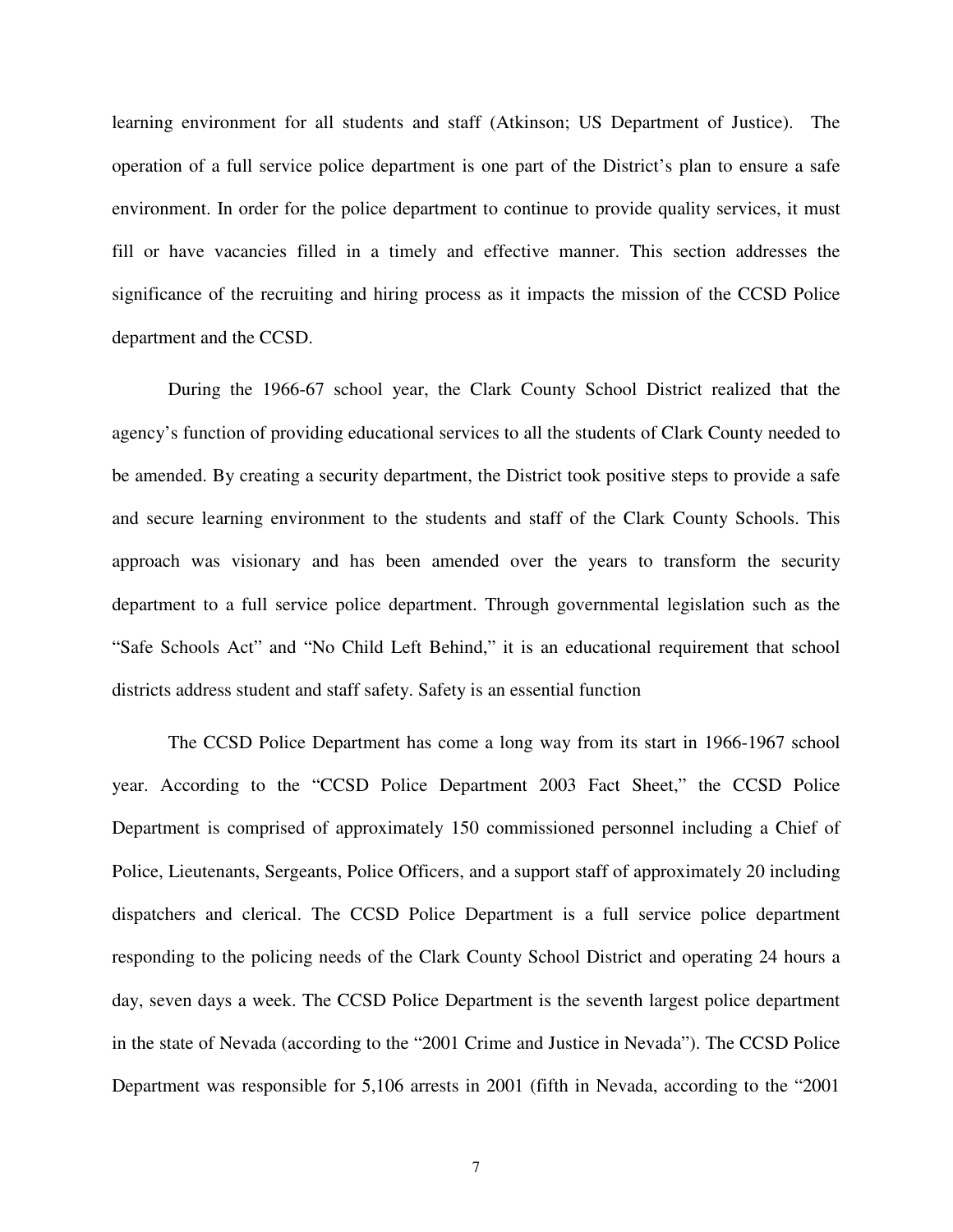Crime and Justice in Nevada"). The CCSD Police Department was responsible for handling 1,241 Index Crimes in 2001 (eighth in Nevada, according to the "2001 Crime and Justice in Nevada"). For the 2001 – 2002 school year, the CCSD Police Department handled in excess of 9,451 incidents [1,087 Felonies, 602 Gross Misdemeanors, 6,222 Misdemeanors, and 1,540 Non Criminal], including 75 Gun Incidents, and 101 Knife Incidents. The Department requires that all School District Police Officers are trained and required to maintain Category I Nevada Peace Officer's Standards and Training Certification (Nevada Administrative Code 289). The CCSD has been extremely fortunate to have only two school-related shooting deaths (shooting of a teacher at Valley High School in 1982 and a student at Eldorado High School in 1990). The department is a major contributor to the Nevada law enforcement community and represents a service or mission not easily replaced. There is a need for this agency to be successful.

In order for the CCSD Police Department to succeed in the completion of the objectives of the agency, it must have qualified officers. Over the past fifteen years, this process has been a point of dramatic change; this will be discussed in the Background and Role Section of this paper. It has been viewed as ineffective by both the line function, CCSD Police Department, and the staff function, CCSD Human Resource Department. Over the years, both departments have made numerous attempts to be successful, both separately and cooperatively. There has been frustration expressed by the employees of both the line and staff functions. This is an area of significant management concern. The importance of this topic to this organization reached a critical point in recent years with the need to hire a large quantity of qualified candidates in a short period of time (Camman; Ketsaa; Phelps; Reyes).

From 2001 to 2004, the department need to recruit and hire a large number of individuals and the old system has been ineffective in developing a qualified pool of individuals, which has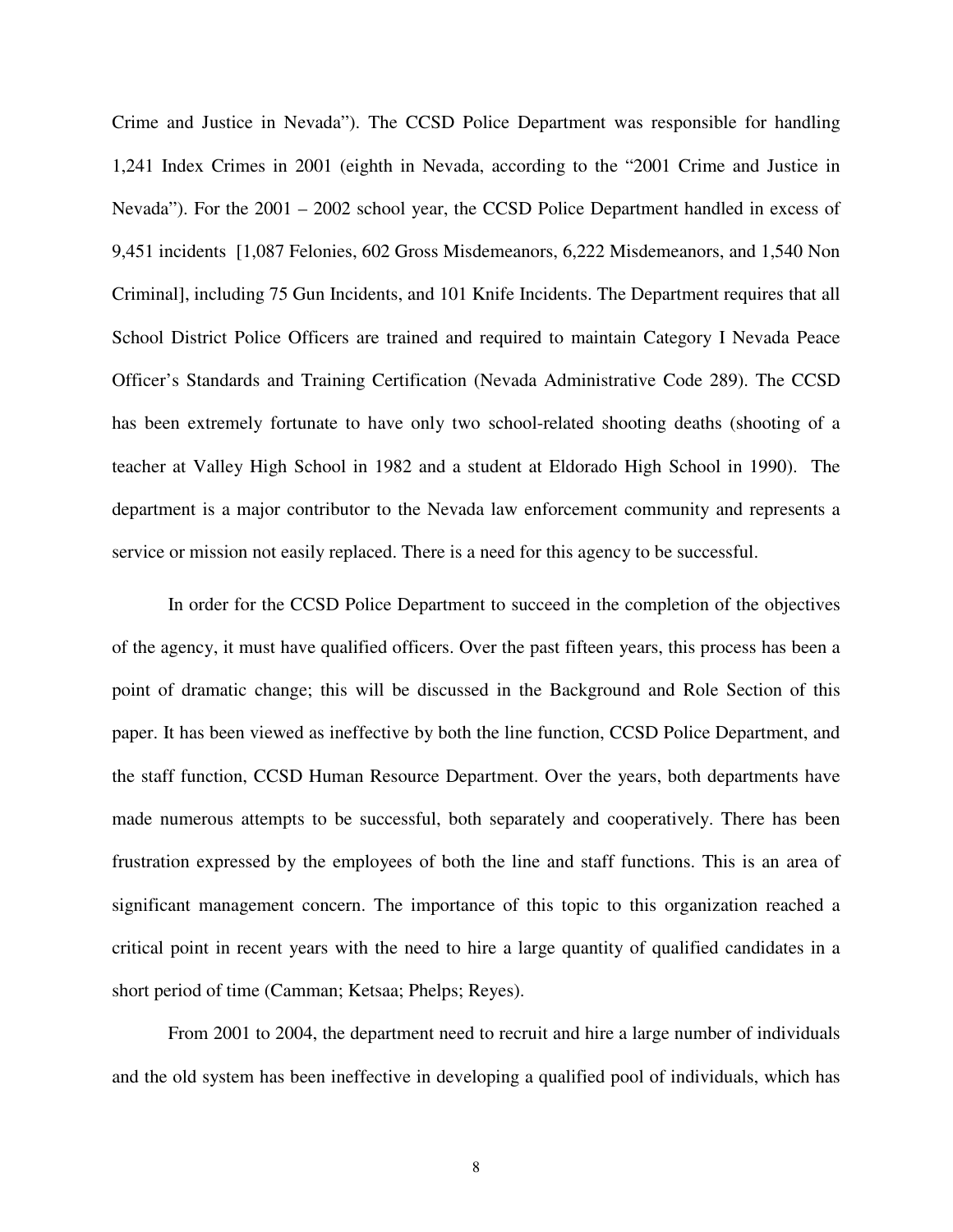resulted in low numbers of qualified applicants being selected. Due to the award of a recent Community Oriented Policing Grant and the retirement of numerous veteran officers, the CCSD Police Department will be recruiting and hiring approximately 31 new police officers through the grant and 14 new police officers to replace retirees from October 2001 – June 2004. This projected number of approximately 45 officers is more than a 1/3 of the current department strength (127) as of October 2001. By the end of 2003-2004 school year, the officers recruited during this employment cycle will represent more than 25% of the total department manpower including department supervisors, and management (45 out of approximately 164). In this threeyear time frame, it is critical that the recruitment and selection process yield the numbers of applicants required to fill these vacancies while not sacrificing quality (Ketsaa; Phelps).

This section has demonstrates the relationship of the significance between: the CCSD Police Department and the CCSD; the need to recruit and hire officers and the success of the CCSD Police Department; and the need to find the most efficient line-staff relations in order to hire CCSD police officers.

#### **III B. Significance to the Law enforcement community:**

 The models for line-staff relation are significant to the law enforcement community. This section of the paper addresses an overview of national police hiring trends, an analysis of local police hiring systems, and a comparative review of the CCSD Police Department as it relates to local and national police hiring systems.

Police Departments vary in recruiting and selection standards based on size of agency, type of agency, location, and management of the agency. In addressing this issue, the paper has used a generalized standard that applies to most agencies in one form or another. The first component of this section is dedicated to defining what occurs in the recruiting and selection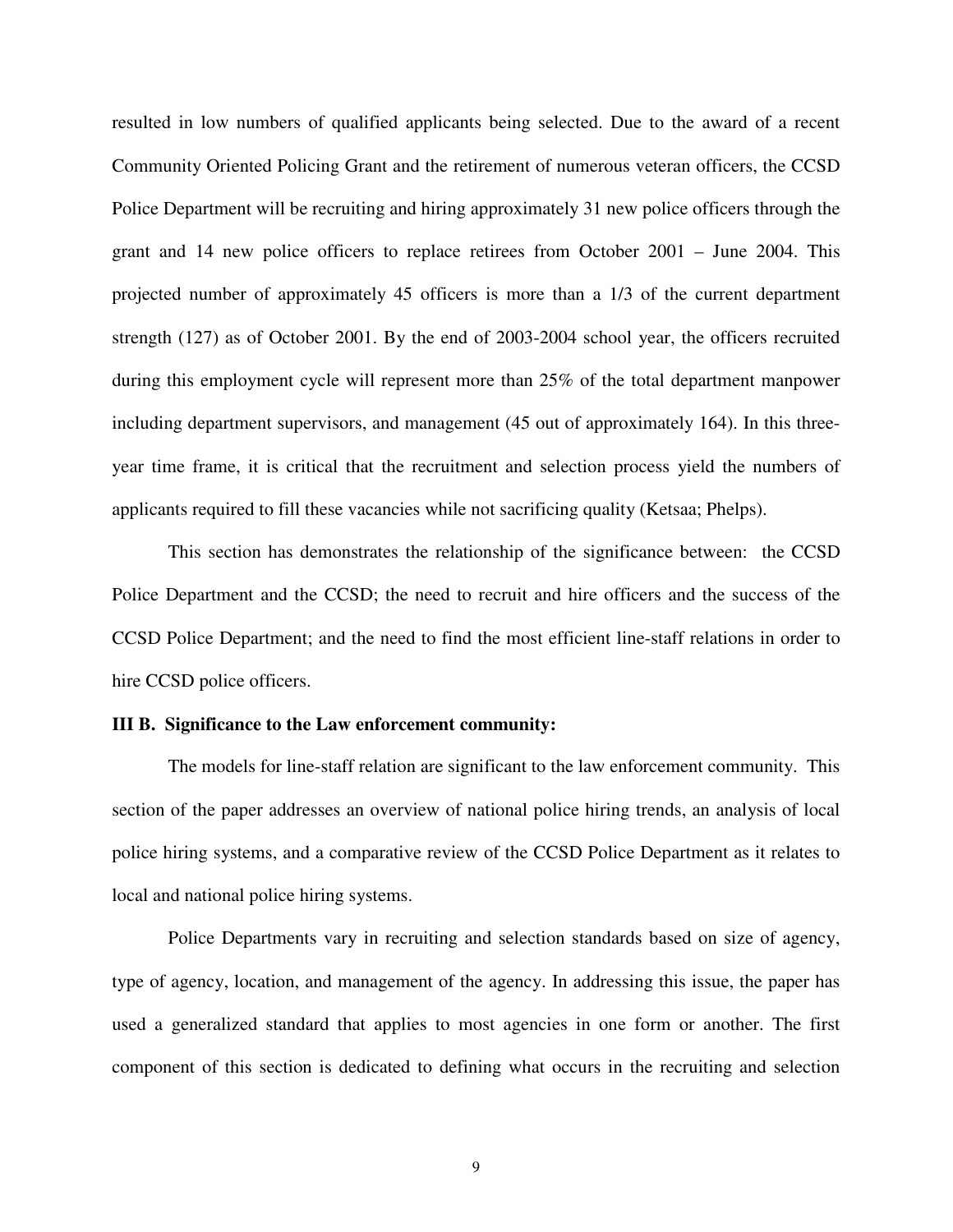process and the second part describes the three main styles used to recruit and hire police officers (Fyfe, Greene, Walsh, Wilson, & McLaren).

The recruiting process traditionally consists of the creation of job requirements, advertising, application, and screening. The Selection process traditionally consists of the testing and evaluating system (which has many phases), rankings (Qualified Selection Pool - QSP), and selection. The testing and evaluating system usually consist of phases involving a written exam, physical agility performance test, interview panel, psychological evaluation (written and interview), background check (which may include a truthfulness evaluation), and medical examination (Fyfe, et al.: Ketsaa; Phelps; Reyes). Although some agencies do not use all of these testing phases or specific selection procedures, this is the standard acceptable testing program used as an "industry standard." In the Las Vegas Valley, the CCSD Police Department, the Las Vegas Metropolitan Police Department, the Henderson Police Department, the North Las Vegas Police Department and the Nevada Highway Patrol use this hiring procedure. These five agencies represent the five largest police agencies in Clark County, Nevada (Ketsaa; Phelps; Reyes).

 The national trends for recruiting and selection of police officers are centralized (the overall process is controlled, implemented and final decisions made at the human resource level – the staff function or **Traditional Model**), decentralized (the overall process is controlled, implemented and final decisions made at the department or line management level – the Line Function or **Reform Model**), and teamwork or cooperative system (the process is controlled, implemented and final decisions made through a cooperative arrangement with assistance from both levels, and power sharing – the colleague approach or **Strategic Model**) (Fyfe, et al.: Ketsaa; Phelps; Reyes). These three major systems correspond directly to the three models of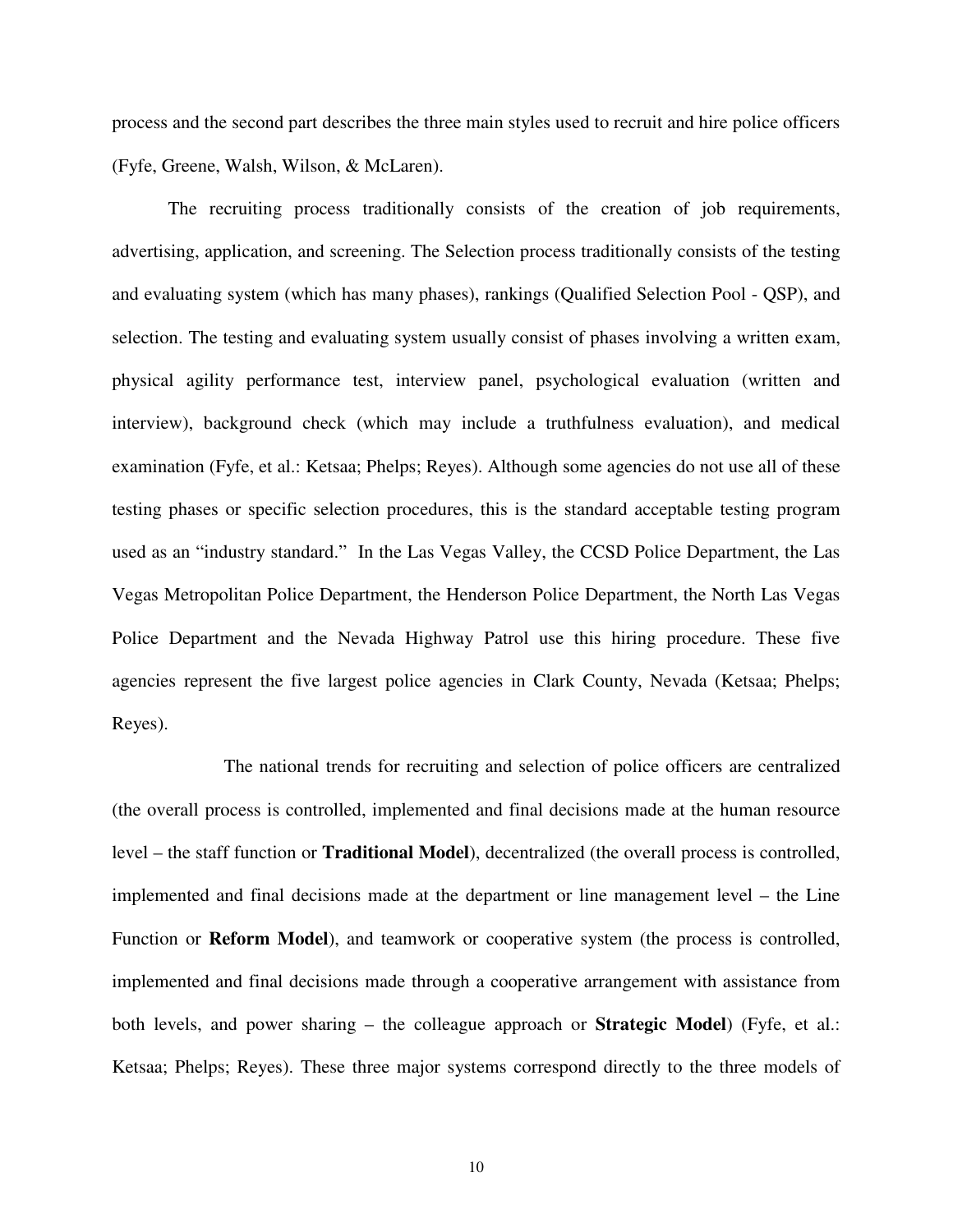human resource management as cited by Stephen Condrey in the Handbook of Human Resource Management in Government, and by Robert Golembiewski in the Readings in Public Administration. Although the author has been aware of the three-system approach, it was not until conducting this research that the author realized that these systems had empirical support, and corroboration (Condrey; Fyfe et al.; Golembiewski).

The **Traditional Model** is used usually by small agencies where there is not a large hiring demand and it is cost effective to have a centralized system. There are many agencies that, although the system is centralized, do perform a limited support role (recruitment, interviews) and functional role (background). The line support functions are very limited and do not offset the power, implementation or control system to the point of this system being classified as strategic. It is a minor variation on the traditional role. In the Las Vegas Valley, the Clark County Park Police, Boulder City Police Department and the Mesquite Police Department use a traditional or centralized system (Fyfe et al.; Phelps; Reyes).

The **Reform Model** is used usually by large agencies or agencies where there is a large hiring demand, and it is cost effective to have a decentralized system. The decentralized system is favorable when the agency has numerous positions and job classifications to fill within the police department. In the Las Vegas Valley, the Las Vegas Metropolitan Police Department uses a reform or decentralized system. The Las Vegas Metropolitan Police Department is a combined law enforcement agency that provides police services to both the City of Las Vegas and the County of Clark with the chief executive being an elected sheriff. The Las Vegas Metropolitan Police Department is listed as a reform model because the human resource personnel authorities are completely contained within the structure of the police department and exclusive to hiring only employees that work for the sheriff. The personnel authorities have no ties and are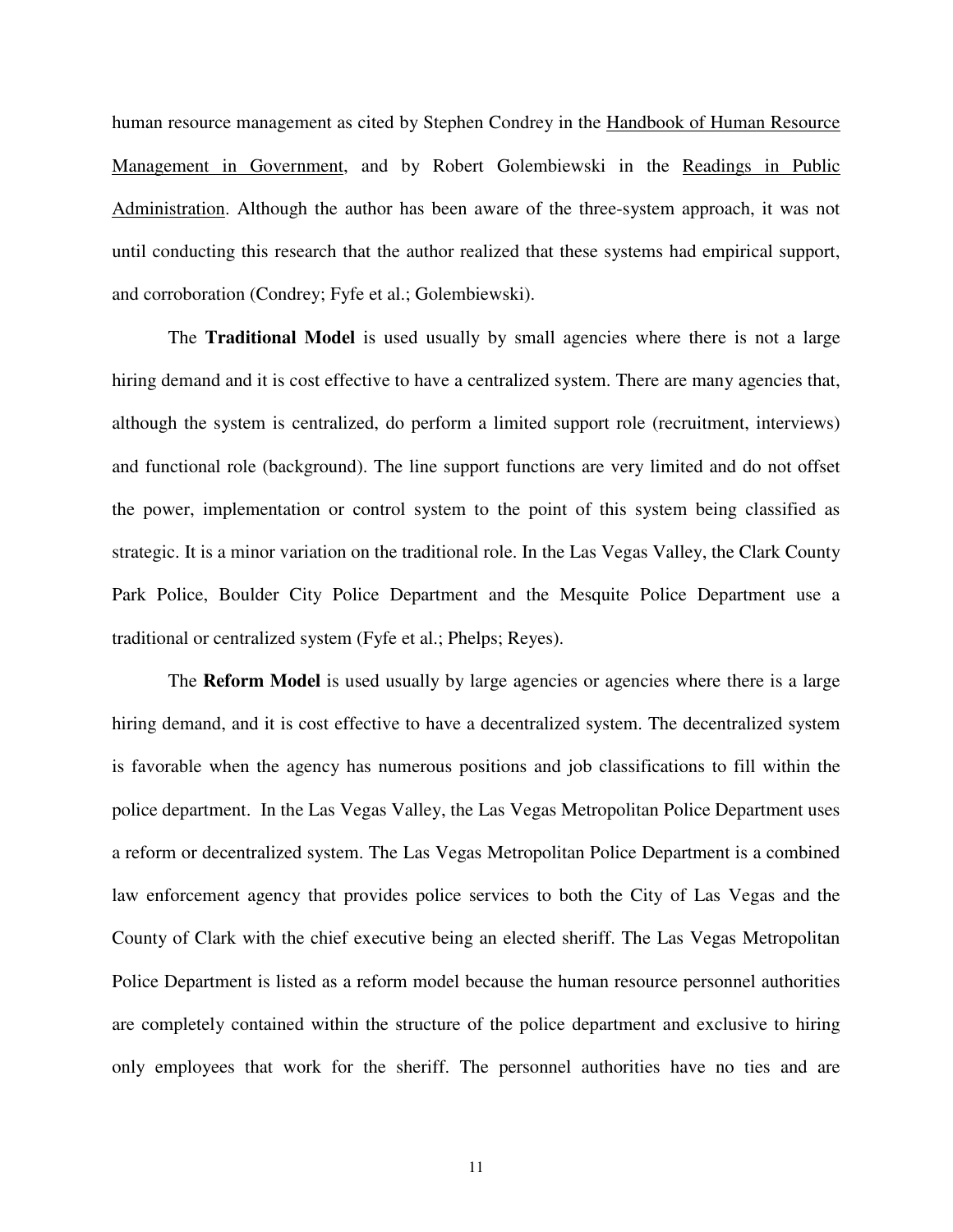completely removed from any accountability to either the Clark County government and personnel authorities or the City of Las Vegas government and personnel authorities (Fyfe et al.; Ketsaa; Phelps; Reyes).

The **Strategic Model** is used usually by moderate size agencies, agencies where there is a large hiring demand, or where there is an extreme competition for qualified applicants. If this is structurally possible, this is the philosophically preferred method because it maximizes the strength of the human resources department (staff functions: methods, procedures, laws, and system development/implementation), and the strengths of the police department (line functions: knowledge of positions, knowledge of needed traits, ability to investigate, and knowledge of police applicant trends) (Hickman & Lee, Perry; Cunningham; Golembiewski, 1966; Golembiewski, September 1966). The key to the ability to implement the **Strategic Model** is communication, cooperation, and a power share of perceived control. In many agencies, the final decision or control of the selection process rests with either the human resource level or the police department level, although the overall system employs the teamwork (**Strategic**) method. Although the power or perceived end control rest with a single level rather than a cooperative or colleague level, it is very limited and does not off set the communication, cooperation, implementation or overall control of the system. The balance is maintained and the overall system control is cooperative and never reaches the point of being classified as either traditional or reform. In the Las Vegas Valley, the Henderson Police Department, CCSD Police Department, and the North Las Vegas Police Department use a Strategic or teamwork system (Camman, Fyfe et al.; Ketsaa, Phelps; Reyes,).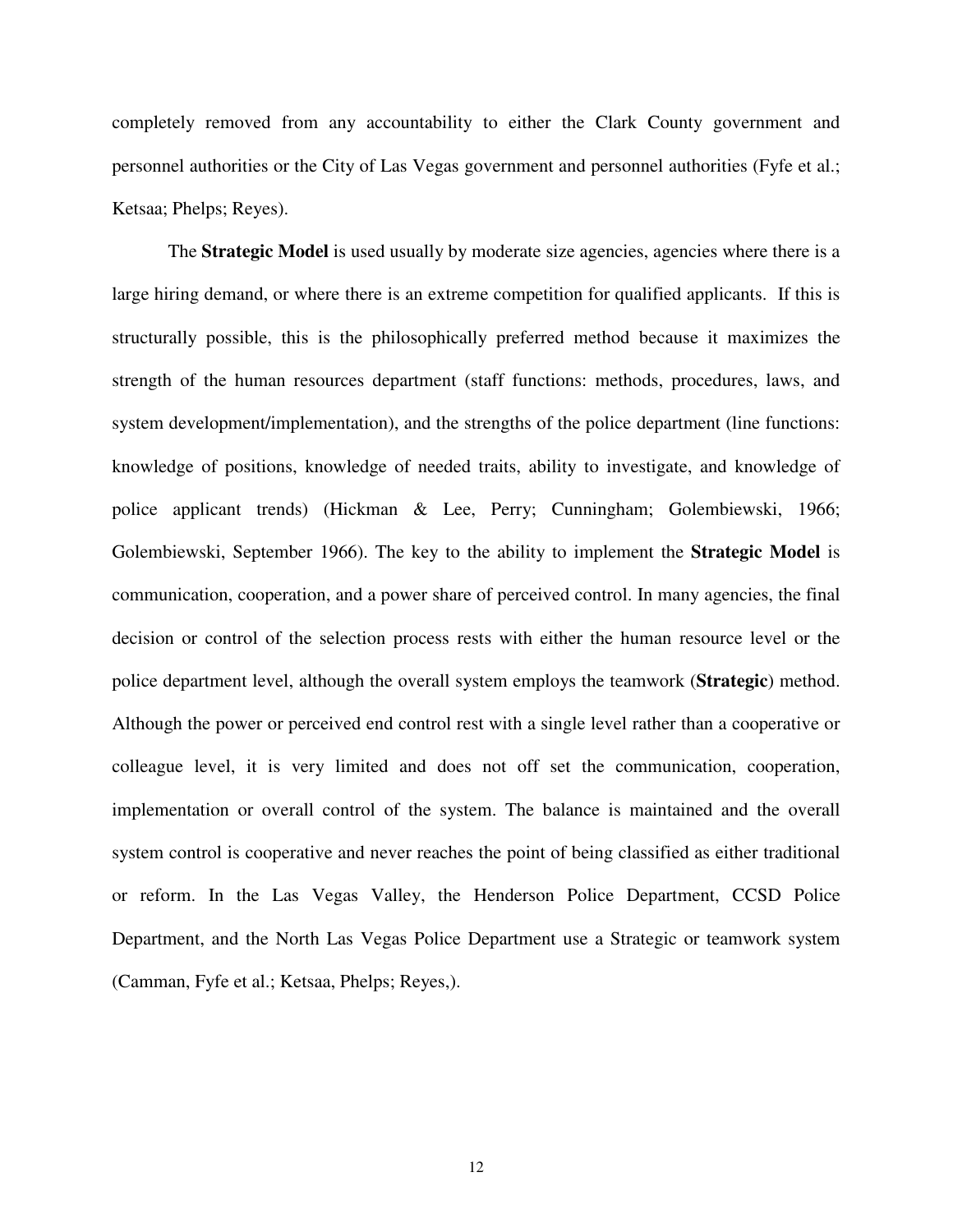The significance of the application of the line-staff relation to recruiting and hiring police officers is that the models, problems, and issues are not exclusive to the CCSD police department but also encountered by police agencies in Southern Nevada across the nation (Ketsaa; Phelps).

#### **III C. Significance of Data Analysis:**

The significance of this case study is that this data from this agency has never previously been analyzed in a historical perspective and applied to the models of the human resource function. This paper is a case study of a specific agency looking at a specific human resource management phenomenon (line-staff relations) in regards to a specific context of events. The specific issues of this paper (methods of recruiting and selection of police officers) have not been largely supported through research or philosophical inquiries. The broad philosophical issue of this paper (the role of human resource management) has been addressed through research and philosophical inquiries. This case study relies heavily on personal observations and interviews. On a limited basis, both police management and human resource management research support the application of the models to the law enforcement hiring and selection process. The Literature Review Section of this paper links the two ideas.

The key data used in this paper was collected through interviews and personal experience. The professional data, that supported the interviews and use of experience, came from a variety of sources including journal articles, research, and books. The material came from the fields of educational management, police administration, public administration and human resource management.

 The key to my interview data was six interviews of individuals very familiar with the CCSD Police Department. The author interviewed four of the five individuals who have been handling this recruiting and selection issue for the CCSD Police Department for the past four

13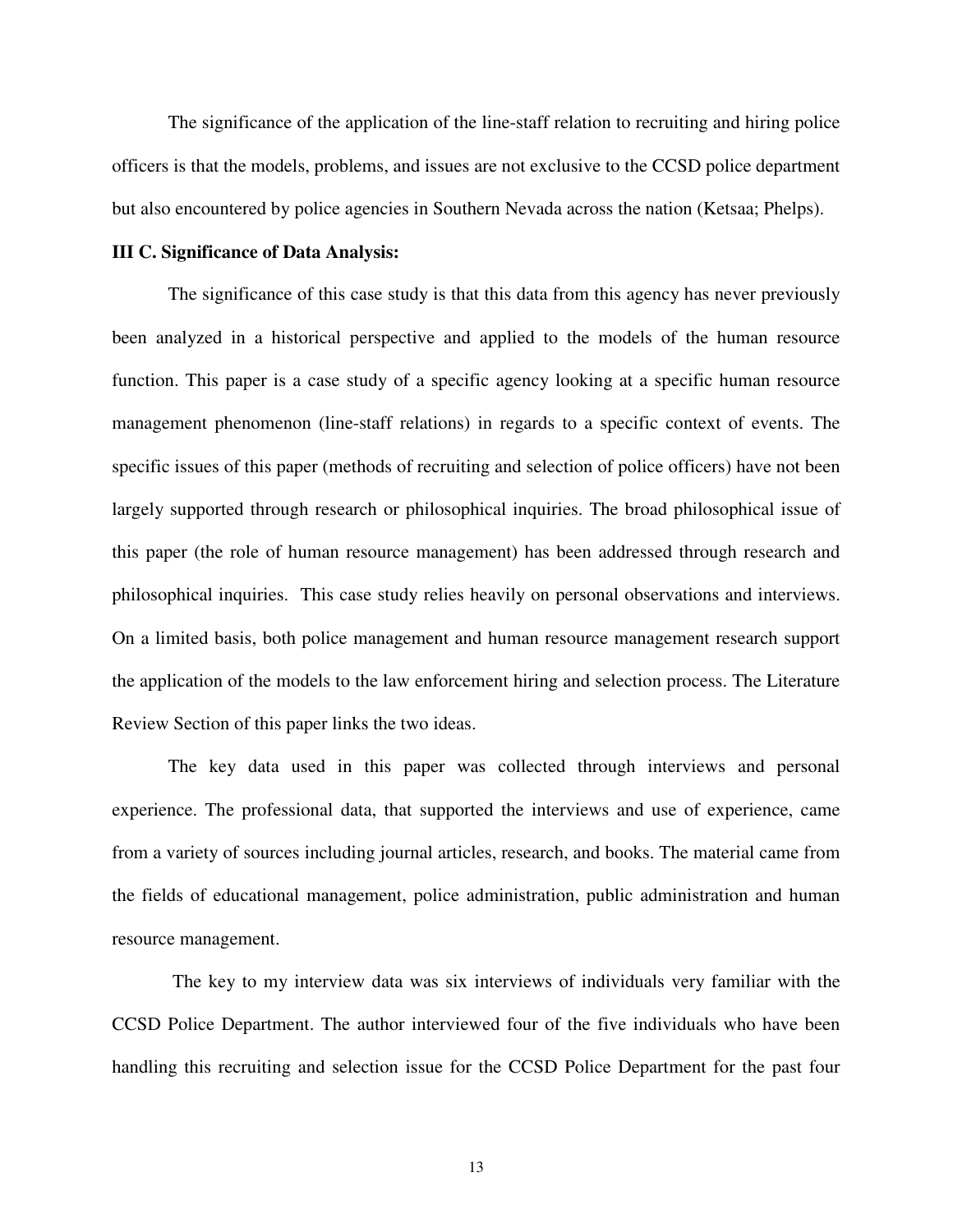years: two from the Department (Acting Lieutenant Jim Ketsaa and Chief Elliott Phelps), one retired from the department (Dan Reyes), and the fourth is from the CCSD Support Staff Personnel Analyst (Martha Camman). The fifth individual that has been involved in this process is the author and my information will be included under the personal experience, knowledge. The fifth and sixth interviews were with officers who have been employed by the School Police when it was a Security Department. Lewis Terry was hired in 1967 and Mike Newson was hired in 1973.

The last component of my data is my experience as a participant in this process. The author has reviewed the internal tracking documents for the last seven years that address the statistics, trends, and the issues the agency is facing concerning recruiting, and selection of police officers.

The data used in this paper appears effective in a case study format. The data paints an accurate detailed perspective of the human resource management phenomenon observed regarding a specific time frame, agency, and issue. The author has direct experience with the topic studied. The topic studied has recently been involved with dramatic change, which allows the case study to review more than one human resource function model. An additional strength in this data is it was gathered by one of the members directly involved in the process and familiar with the issues from all perspectives. The possible limitations with the data include that it is highly controllable by the author, lacks independent confirmation, and lacks previous empirical research. This data lacks generalizability but does provide for a strong foundation for future research. The significance of the data and analysis of the data are that they provide a base for specific research questions for future research or for future internal considerations regarding the effectiveness of school police officer recruitment and hiring.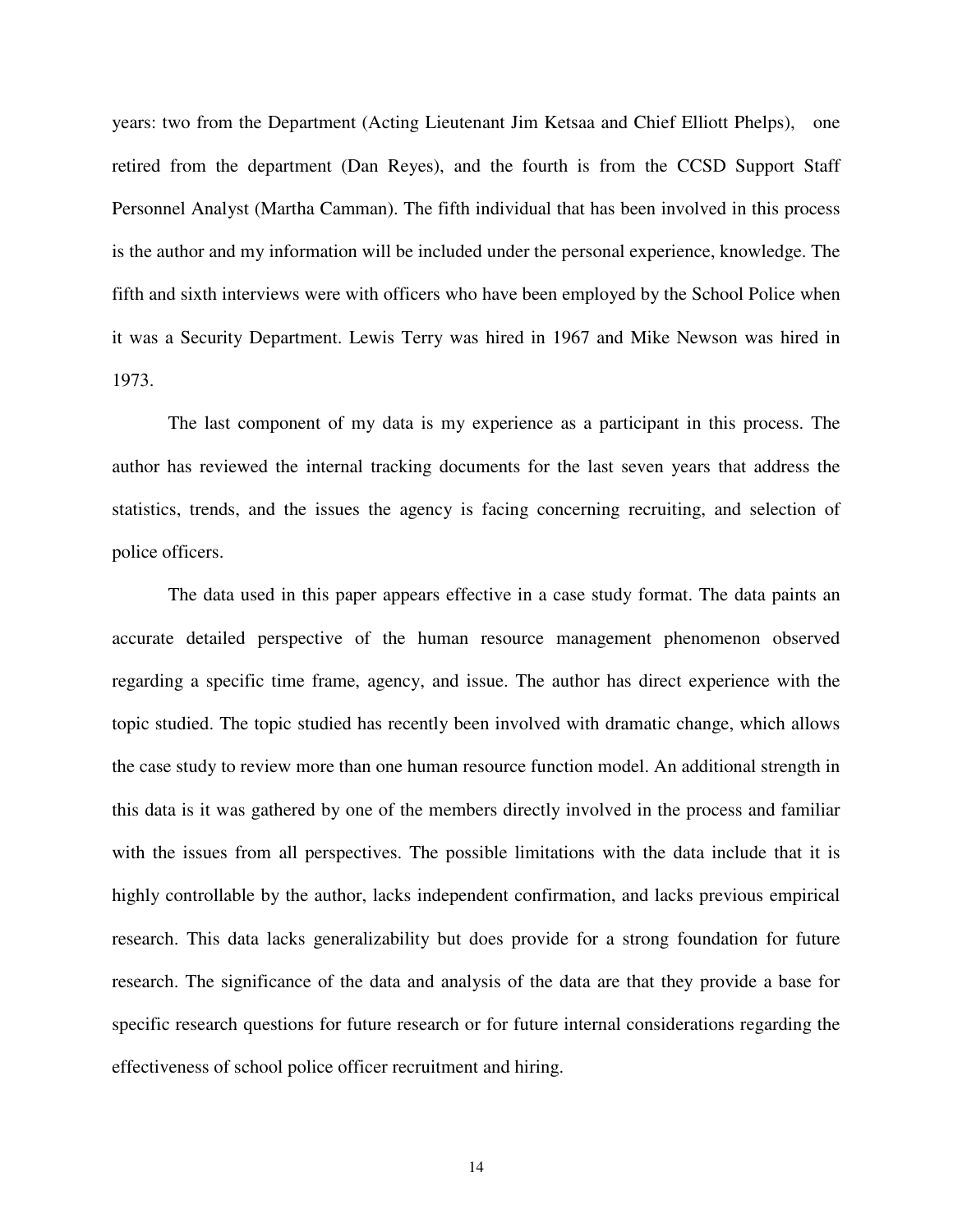#### IV. LITERATURE REVIEW

In reviewing a variety of research, publications, and books from the police administration, public administration, and human resource management arenas, it is clear that there is no one widely used model or set of models used to describe the system of management used in the recruiting and selection of public employee. Instead there are a variety of individual labels or approaches that are similar. The authors seem to favor describing what occurs under a specific system or agency, rather than labeling the system with a particular model name. For example the term "**Traditional Model**" is not clearly defined as one certain system but a style or philosophy used. Some authors refer to the system as a **Traditional Model**, while some authors use the term centralized, and finally other authors describe the system in terms of its staff function. For example, the "civil service system" is described in the literature as a centralized system, as a traditional model and also as a staff role in the human resource functions of the agency. The authors are describing the same management system but using different labels. Chart IV-1 on page 16 illustrates how different authors describe similar systematic approaches using different labels.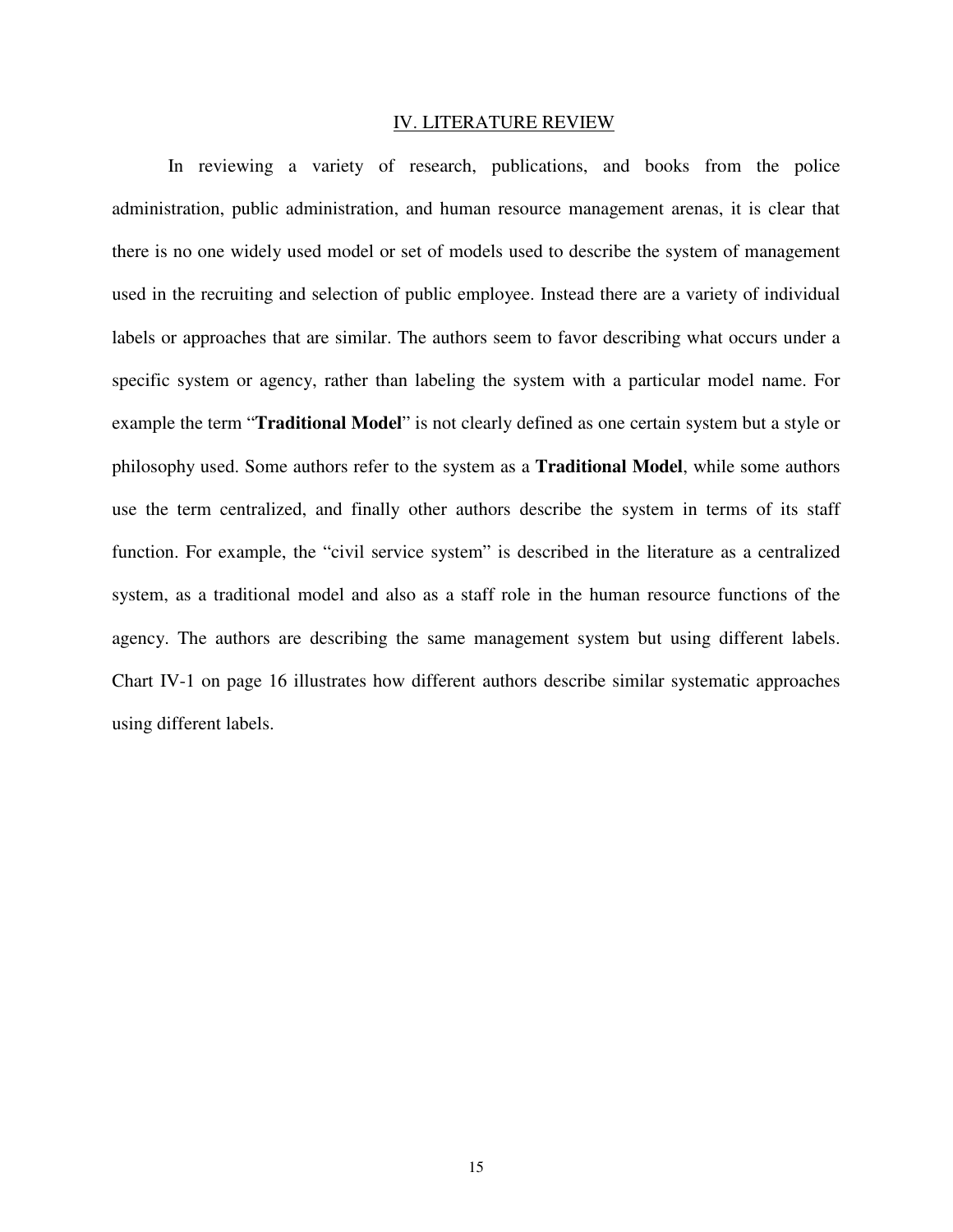| <b>CHART IV-1</b>                                                                       |                                                                                                                                                    |                                                                                                                                              |                                                                                                                                    |
|-----------------------------------------------------------------------------------------|----------------------------------------------------------------------------------------------------------------------------------------------------|----------------------------------------------------------------------------------------------------------------------------------------------|------------------------------------------------------------------------------------------------------------------------------------|
| <b>AUTHORS</b>                                                                          | <b>HUMAN RESOURCE</b><br><b>DECISIONS ARE</b><br><b>MADE IN A</b><br><b>SEPARATE</b><br><b>MANAGEMENT</b><br><b>SUPPORT UNIT OF</b><br>THE AGENCY. | <b>HUMAN</b><br><b>RESOURCE</b><br><b>DECISIONS ARE</b><br><b>MADE IN THE</b><br><b>OPERATIONAL</b><br><b>UNITS OF THE</b><br><b>AGENCY.</b> | <b>HUMAN</b><br><b>RESOURCE</b><br><b>DECISIONS ARE</b><br><b>MADE</b><br><b>COOPERATIVELY</b><br><b>BETWEEN THE</b><br>TWO UNITS. |
| Condrey<br>Ingraham<br>Rothstein<br>West & Berman<br>Perry<br>Hays<br>Schuler & Jackson | <b>Traditional</b>                                                                                                                                 | <b>Reform</b>                                                                                                                                | <b>Strategic</b>                                                                                                                   |
| Evans                                                                                   | <b>Traditional</b>                                                                                                                                 | Operational                                                                                                                                  | <b>Strategic</b>                                                                                                                   |
| Kamoche                                                                                 | <b>Traditional</b>                                                                                                                                 | (doesn't define)                                                                                                                             | <b>Strategic</b>                                                                                                                   |
| Browne & Golembiewski<br>Golembiewski                                                   | Staff                                                                                                                                              | Line                                                                                                                                         | Colleague                                                                                                                          |
| Hickman & Lee<br>Hamman & Desai                                                         | Staff                                                                                                                                              | Line                                                                                                                                         | Cooperative                                                                                                                        |
| Cunningham<br>King & Bishop                                                             | Staff                                                                                                                                              | Line                                                                                                                                         | Teamwork                                                                                                                           |
| Fyfe, et al.<br>Holzer & Callahan<br>Swank & Conser<br>Eisenberg, et al.                | Centralized                                                                                                                                        | Decentralized                                                                                                                                | Teamwork                                                                                                                           |
| Simon, et al.                                                                           | Centralized                                                                                                                                        | Decentralized                                                                                                                                | Cooperative                                                                                                                        |
| Webb, et al.                                                                            | Centralized                                                                                                                                        | Decentralized                                                                                                                                | Coordinated                                                                                                                        |
| Kempton                                                                                 | Traditional                                                                                                                                        | Line                                                                                                                                         | Cooperative                                                                                                                        |
| Cohen & Bradford                                                                        | Hard                                                                                                                                               | Soft                                                                                                                                         | Partnership                                                                                                                        |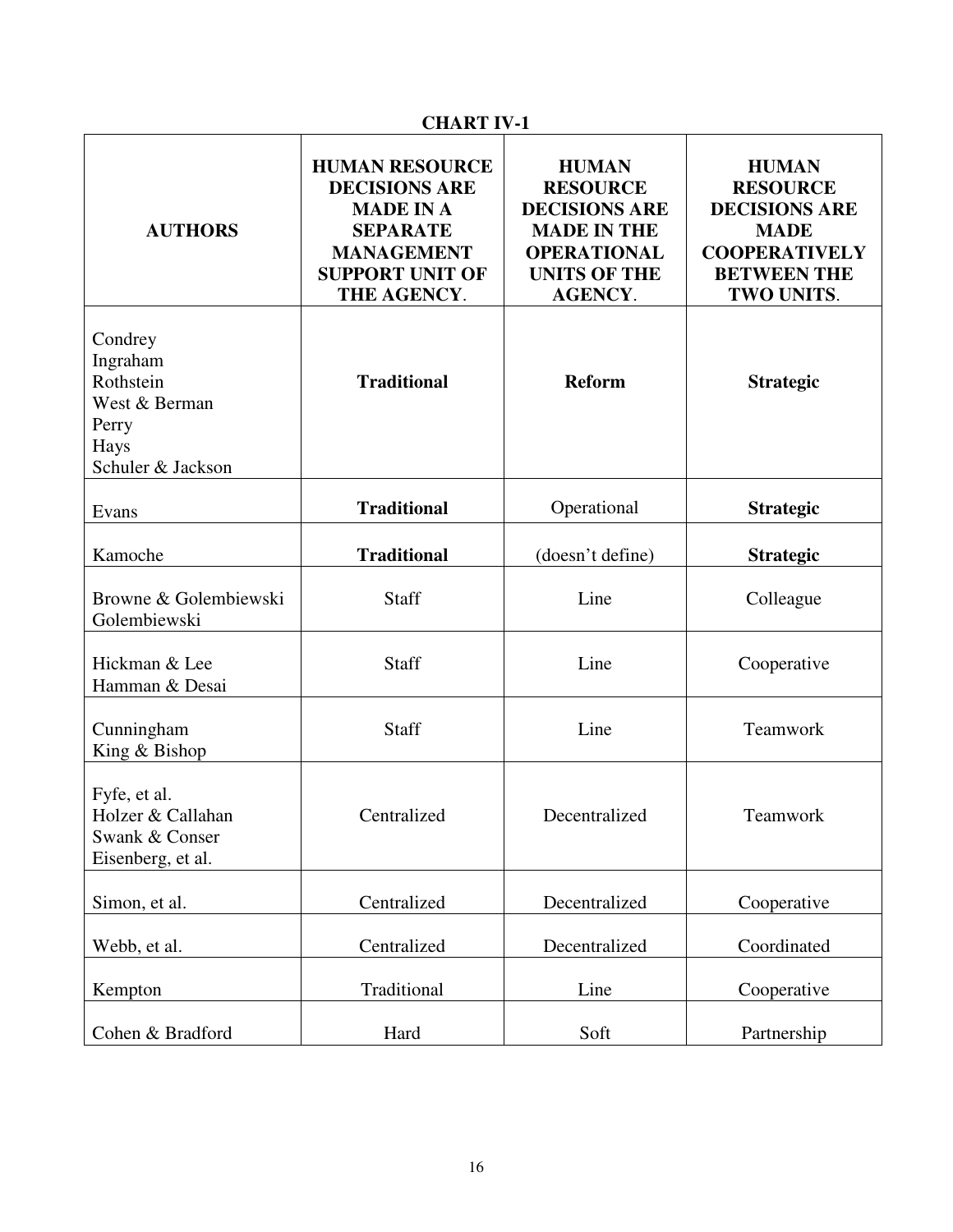For purpose of this paper the author uses the labels from the original literature that inspired this project and is contained in the Handbook of Human Resource Management in Government edited by Stephen Condrey. Condrey describes and compares three distinct models of human resource management in public organization. These three human resource function models are the **Traditional Model,** the **Reform Model** and the **Strategic Model** (Condrey, p 1- 12). The traits of these models were then compared with other literature. A broad definition was established for these models and will be used interchangeably in this paper. The **Traditional Model** is a staff controlled function and is centralized within the management structure of the agency. The **Reform Model** is a line controlled function and is decentralized in the operational function of the agency. The **Strategic Model** is a power-sharing partnership described as a colleague or teamwork style. (Browne & Golembiewski, Condrey; Cunningham; Evans; Golembiewski, 1966; Golembiewski, Sept. 1966; Hamman & Desai; Hickman & Lee, Ingraham; King & Bishop; Perry; Swank & Conser).

The **Traditional Model** is characterized by a strong, centralized human resource management philosophy within the organization. The human resource department is focused on rules, procedures, and the uniform management of personnel including the recruiting and selection process. The primary goal is the central organization and its stability. The goal of the human resource authorities is to provide a standard and uniform system for the government entity; it does not look at functions or needs of the line organizations or individual departments. A commonly used **Traditional Model** is a civil service system. Although the exact system may vary by state law, governmental organization, or size, the basic philosophy is the standardized top down, centralized, formalized, staff level delivery of services for human resource management. For the purpose of clarity in this paper, the terms traditional, centralized, and staff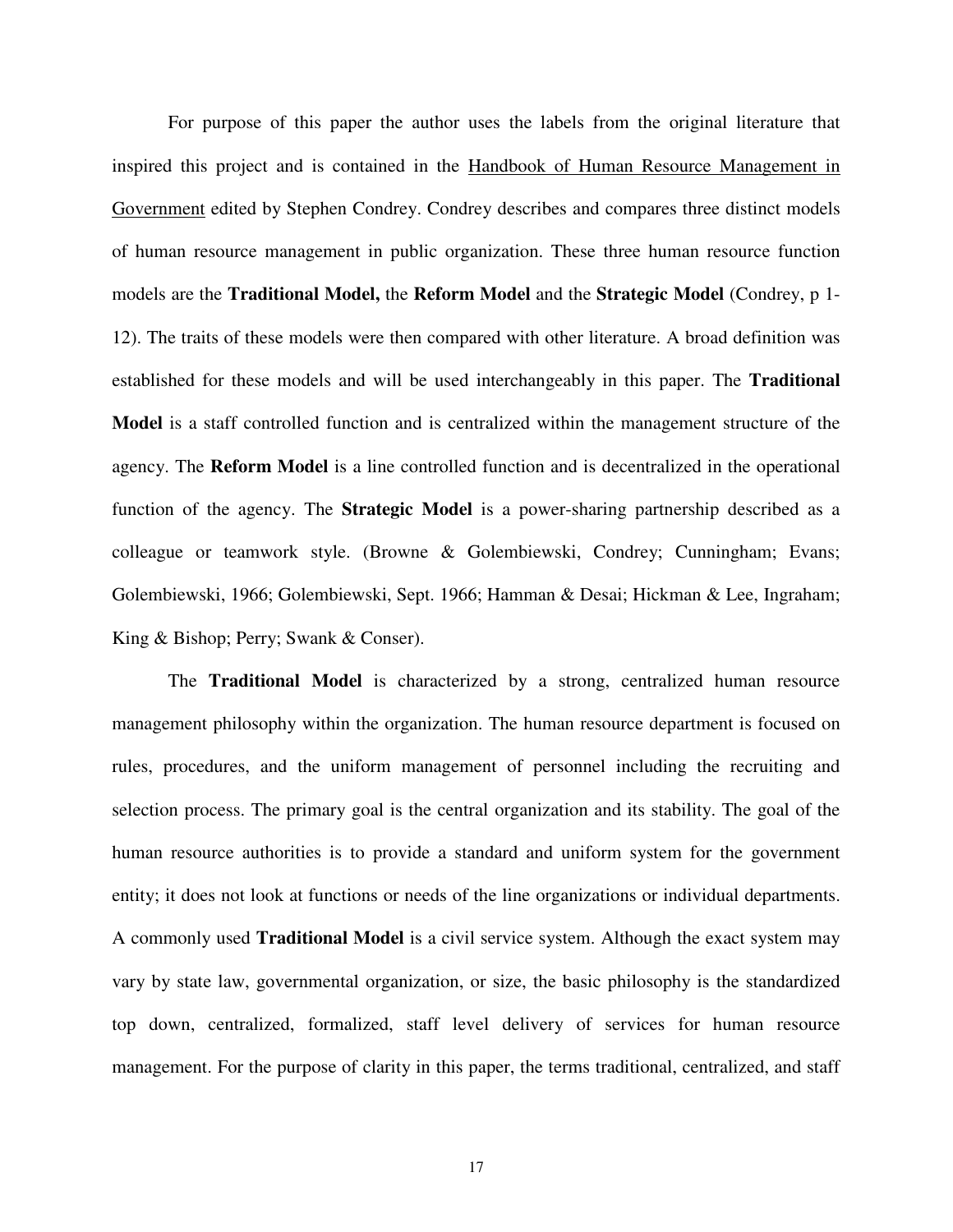function model shall be used interchangeably (Condrey, pp.6-12; Cunningham, Evans; Hickman & Lee).

The advantages to this model are that there is a rigid systematic approach designed to create professionalism, fairness, and equity. The system is based on the management philosophy that there is one best way to manage public employees (hire, evaluate, reward, and promote). The staff system allows the line operation units to focus on their specific missions and to utilize their time and resources to the primary mission of the line unit. The agency can control human resources issues by dealing with one section of its company rather than have to contact all line agencies (Condrey; Cunningham, Evans; Hickman & Lee).

One disadvantage is that the system may be slow to change in response to employment trends. During times of rapid growth and changing dynamics of the employment market, a traditional system may not be responsive to adapting to the needs of the agency or environment. A second disadvantage is that the way to recruit and hire one group of employees may need to be significantly different than another group. For example, how a government recruits for police and fire personnel may need to be significantly different than how they recruit for information technology or public works employees. A third disadvantage is that the way to recruit and hire one specific position within a department may need to be significantly different than same position in another department. Although the job classification is the same, the strengths of specific skills needed to succeed may differentiate that employee from others in the same classification. For example, a secretary in a information technology department may need to display strength in the manual dexterity portion of the job requirements but a secretary in a police department may need strengths in the interpersonal communication portion of the job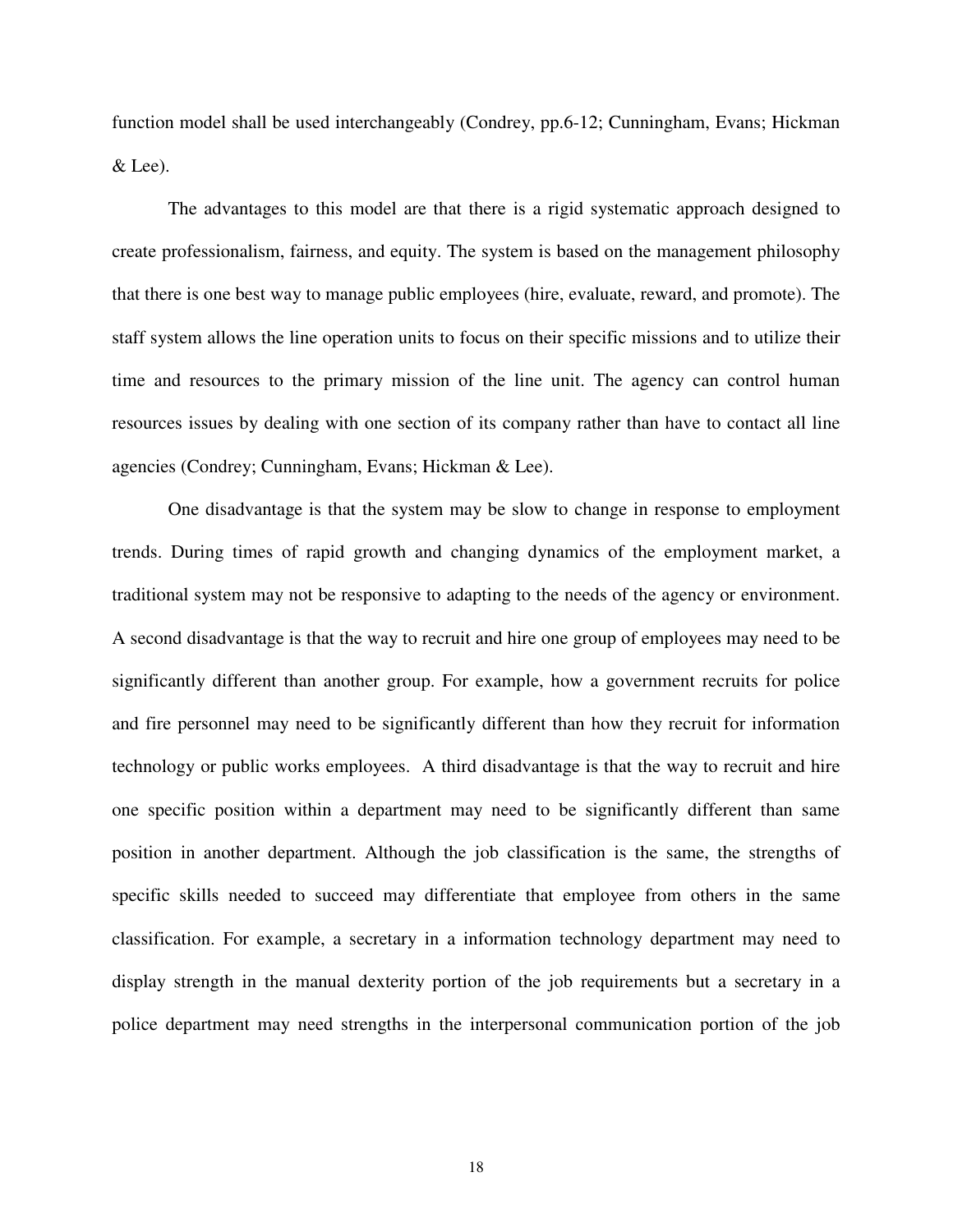requirement. The traditional model does not acknowledge these differences (Condrey; Cunningham, Evans; Hickman & Lee).

The **Reform Model** is almost the mirror image of the **Traditional Model**. It is characterized by a strong, decentralized human resource management philosophy within the organization. The line manager is responsible for the human resource management function. The personnel function is dispersed to the line manager. The role of the human resource function is line driven, manager centered, and focuses on response to organizational mission and goals. The line manager makes the decisions regarding recruitment, selection, and hiring. The model believes there is not one best way to recruit and hire but one best person or individual that will fit the line structure. The primary goal is the support of the line function and ultimately the organization. A **Reform Model** may be used in government positions not covered by a civil service system. Although the exact system may vary by specialty of function, size of the organization, or specific missions, the basic philosophy includes two-way communication on personnel decisions, decentralized management, line-level delivery of services for human resource management, and an ability to hire and recruit on an individual or specialized basis. For the purpose of clarity in this paper, the terms reform, decentralized, and line function model shall be used interchangeably (Condrey, pp. 6-12; Cunningham, Evans; Hickman & Lee).

The advantage to this model is that there is a flexible approach designed to create responsiveness, specialization, and adaptability. The system is quick to adapt to and modify to changes in employment trends or agency needs. During times of rapid growth and changing dynamics of the employment market, a reform system can recruit and hire in a timely manner, reduce lag time, and beat competitors in the recruitment and selection process. The system is based on the management philosophy that the line manager knows what is best for the specific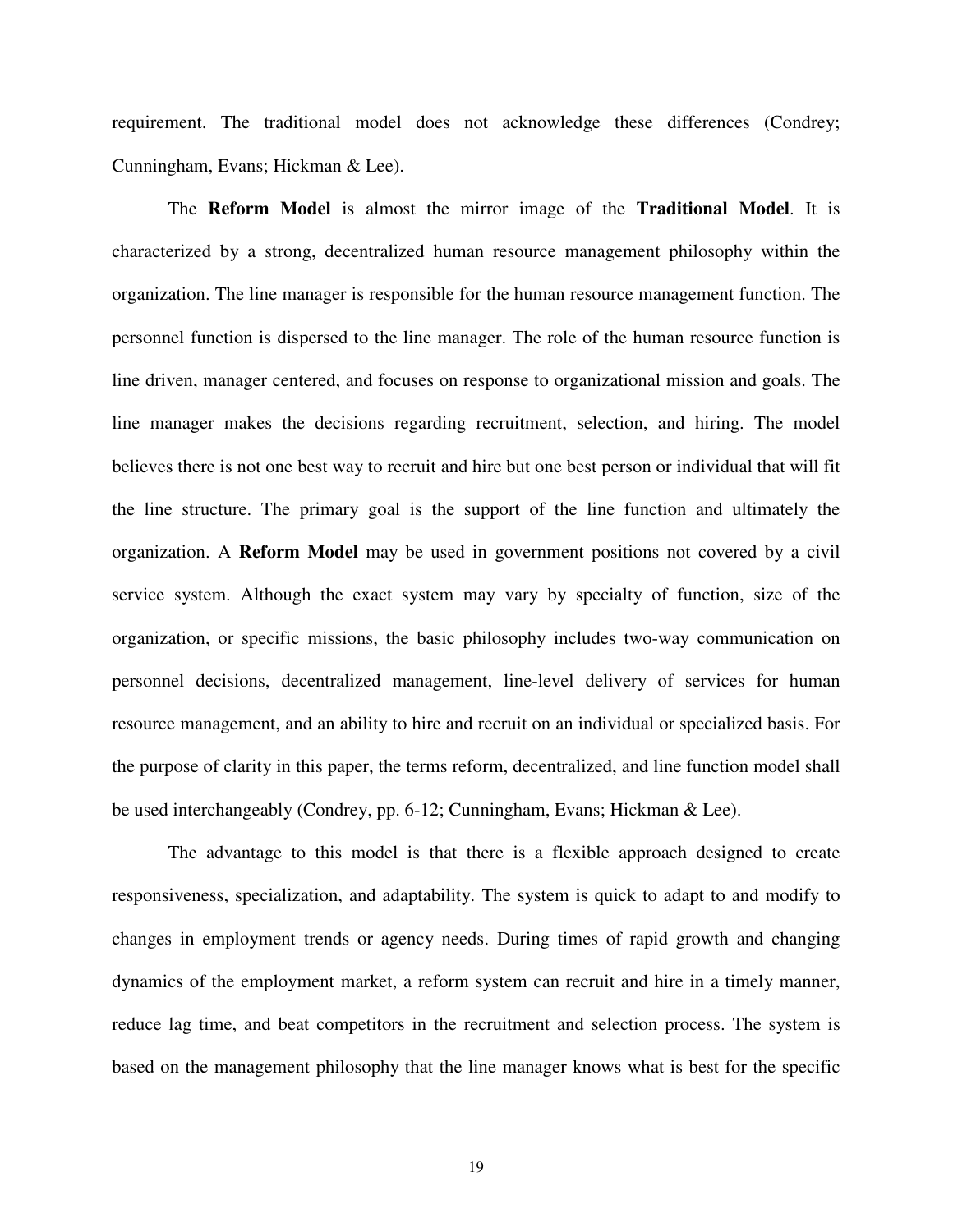line and job function and is the most qualified to determine the best candidate in the recruitment, selection and hiring process. The manager is able to recruit and hire specifically for the exact line function or mission; for example, public safety, public works, transportation, information technology to name just a few of the possible types. The line manager can specifically look for the desired strength or specialties of a specific that will enhance the individual's contributions to the line department. Some examples of different strengths secretaries may possess that a manager may be looking for would be communicative skills, interpersonal communication, or motor skills, to name a few. The line manager is able to specifically seek an individual that might complement the existing skills or fill a needed void in the line services department. The line manager is an expert in what it takes to do the job, who can do it, and who can't; and would never be able to pass on the extent of this knowledge to a human resource specialist (Condrey; Cunningham, Evans; Hickman & Lee).

The possible disadvantages to this model include a lack of systematic control, allegations of inequity or discrimination, inconsistency from line managers regarding similar positions, problems regarding compensation, specialized duties, job description or expectations. The line system requires the line operation units to commit resources from their primary mission to a human resource function. The agency loses centralized control of human resources issues and must deal with numerous managers and departments when handling human resource issues. The agency must provide specialized human resource training to more individuals. There is a concern that line managers will not have enough training to deal with the complex issues of the human resource function. It is cost prohibitive to train all line managers as experts in recruiting and selections issues (Condrey; Cunningham, Evans; Hickman & Lee).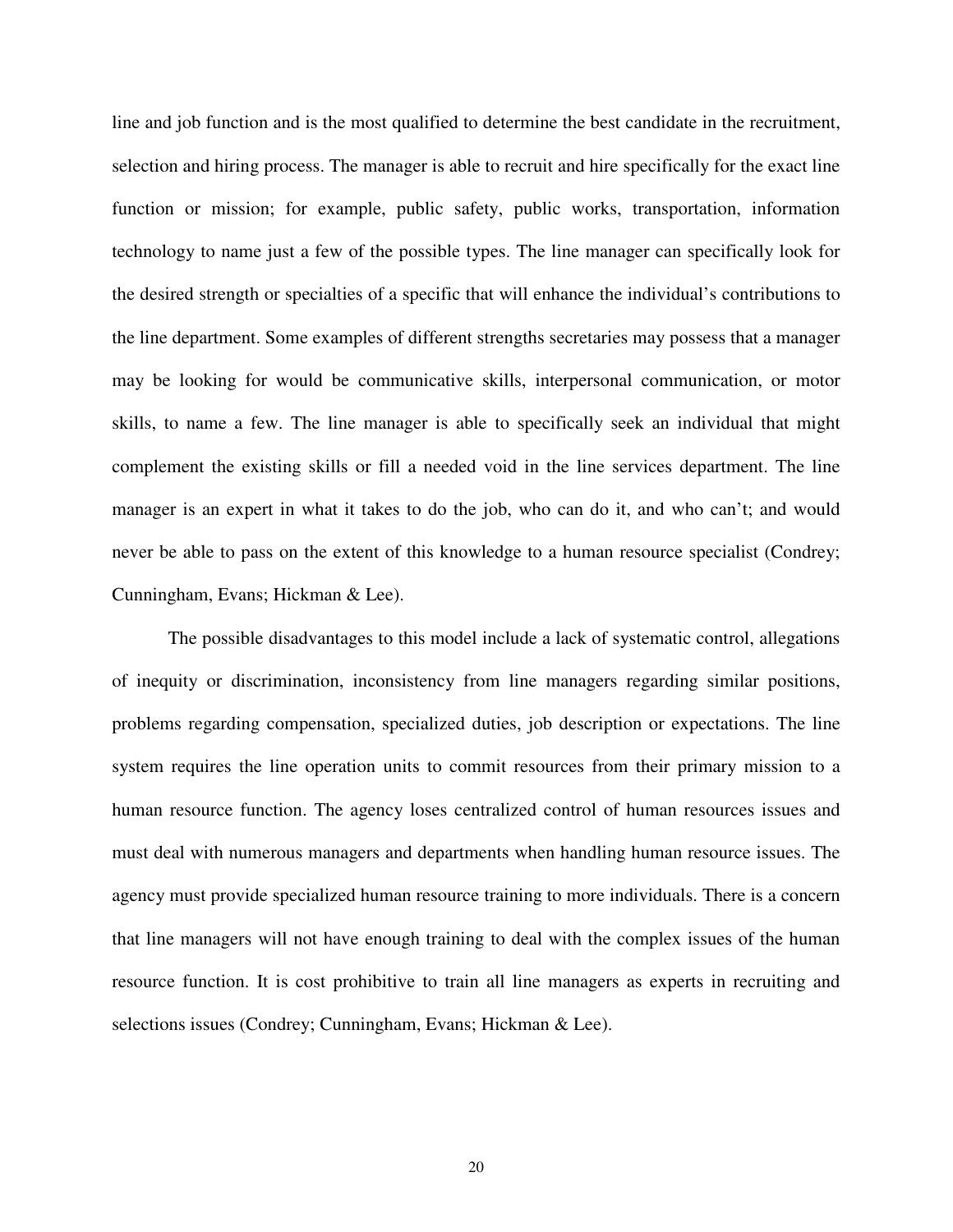The **Strategic Model** is a combination of the strengths of the **Traditional Model** and the strengths of the **Reform model.** The system is a collaborative or colleague style system. It is characterized by a realization that a structured human resource role is essential but that it must be supportive of the line function. The communicative process is continuous and multidirectional. The role of the line and staff functions is to be respectful of both the human resource goal (applying a systematic, fair, and equitable hiring system) and the line organization goal (hiring the best candidate in a timely and efficient manner) within the organization. The line manager and the staff unit are partners. On human resource issues, the human resource manager is a consultant to the organizational line manager and line operational needs; the line manager is a consultant to the human resource manager. The role of the human resource function is collaborative driven, team centered, colleague or supportive with response to the duality of each other's missions and goals. The variations to the system include the final decision-making process. The line manager may make the decision, the staff manager may make the decision, or it may be a mutual decision. The structure of the model is not dependent upon who makes the final decision but on the teamwork and colleague approach of the entire system. It is expected that at times final decision making will be made by one or the other in the line-staff relation. This does not automatically shift the system to reform or traditional; it is the overall conceptual cooperation and general operating philosophy rather than one component of the system. The model believes that the expert in human resources issues should hold the agency on track and prevent issues that would harm the overall agency while maintaining responsiveness to the overall goal of the line department in providing essential services to the public. Its strengths are based in the components of teamwork. For the purpose of clarity in this paper, the terms strategic, teamwork,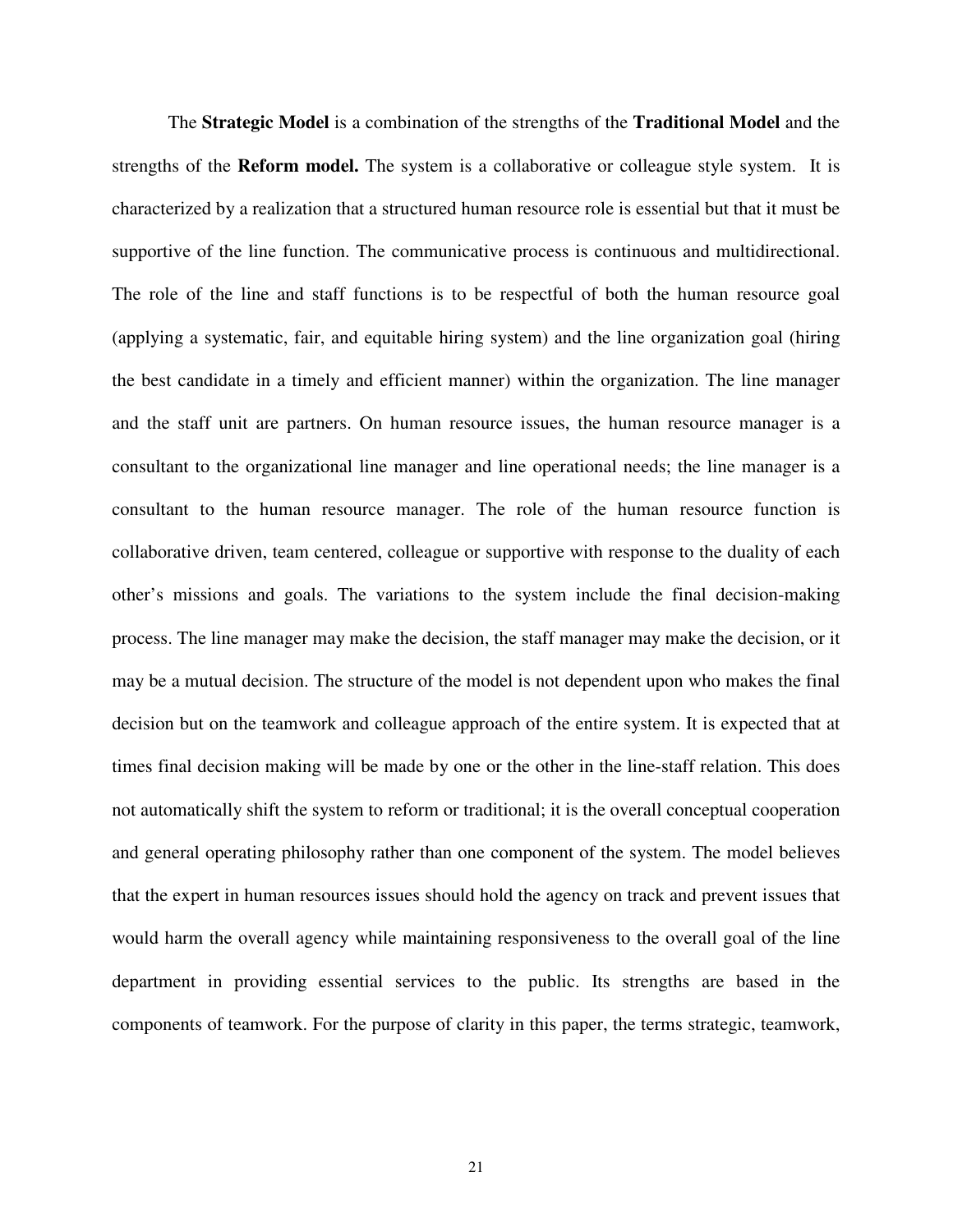and colleague model shall be used interchangeably (Condrey, pp. 6-12; Cunningham, Evans; Hickman & Lee).

The advantages to this model are that there is a systematic approach designed to create professionalism, fairness, and equity, but it includes a flexible and responsive component. It acknowledges that there are two experts collaborating on one mission. The collaboration removes the system that places one component of the line-staff relationship superior to another. The system is quick to adapt to and modify to changes in employment trends or agency needs but respects regulations and rules of the systems. The colleague system establishes areas of absolute requirements and areas of flexibility. The system is based on the management philosophy that there is not one absolute way to manage, that is recruit, select, hire, evaluate, reward, and promote public employees but that a standard system can be managed by experts (both line and staff) affected by the system. The staff system allows both the line operation units and the staff units to focus on their specific missions while dedicating a portion of their resources to the teamwork system. The line manager is able to recruit and hire specifically for the exact line function or mission; for example, public safety, public works, etc. and consider desired strengths or specialties that will enhance the individual's contributions to the line department. But, the staff manager is still able to assure that the basic system that provides professionalism fairness and equity is not compromised (Condrey; Cunningham, Evans; Hickman & Lee).

The disadvantage to this model is that the system is only as strong as the strength of the communication, cooperation, power-sharing, and mutual respects components of the system. If one component overpowers the other, mutual respect breaks down, or communication breaks down; the system effectiveness is diminished. The key is that both the line and the staff departments commit enough resources for the completion of the cooperative mission. The size of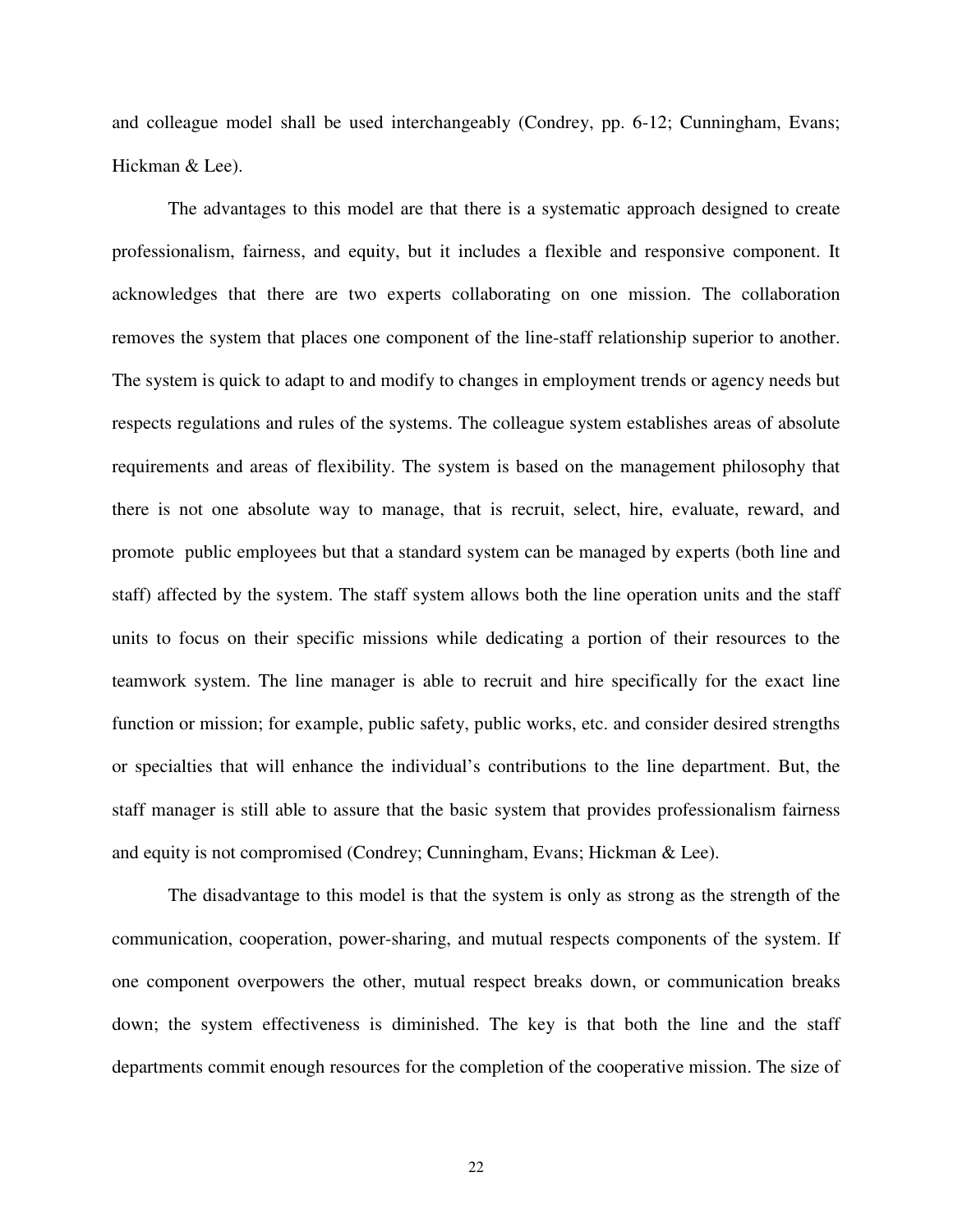the agency may prevent all of the line departments from receiving the necessary level of human resource support and conversely a line support department that is experiencing tremendous growth or an increase in the overall goals and mission of the department may not be able to provide the necessary level of line operation support to the Human Resource Department (Condrey; Cunningham, Evans; Hickman & Lee). The success of the **Strategic Model** is limited by the priorities of the agency, the available resources, the ability to maintain long-term collegial support, and the ability of the line and staff managers to commit to the strategic roles (Cohen & Bradford; Condrey; Evans; Hamman & Desai; King & Bishop).

In applying the literature, there is no one absolute model that is perfect for every agency but it is the application of the appropriate philosophical model and the application of the individual necessities of the agency that can create the most effective system. The literature indicates that the **Strategic Model** is the theoretically best system because it combines the strengths of the other two models and the strengths of the line and the staff functions. The theoretically best model may not be feasible for a specific department based on factors such as: size, resources, overall agency mission, applicable laws, growth, and available applicant pool (Cohen & Bradford; Condrey; Evans; Hamman & Desai; King & Bishop).

### V. BACKGROUND OF THE CLARK COUNTY SCHOOL DISTRICT POLICE DEPARTMENT (CCSDPD)

The Clark County School District Police Department (CCSD Police Department) is an ever-transforming agency that has been changed by dramatic growth and ground breaking changes in the mission of the organization. This case study looks at this agency since its conception in 1967 but specifically looks at the changes in the last 15 years (1988 to 2003). This agency is natural fit for a case study because in the last fifteen years the organization has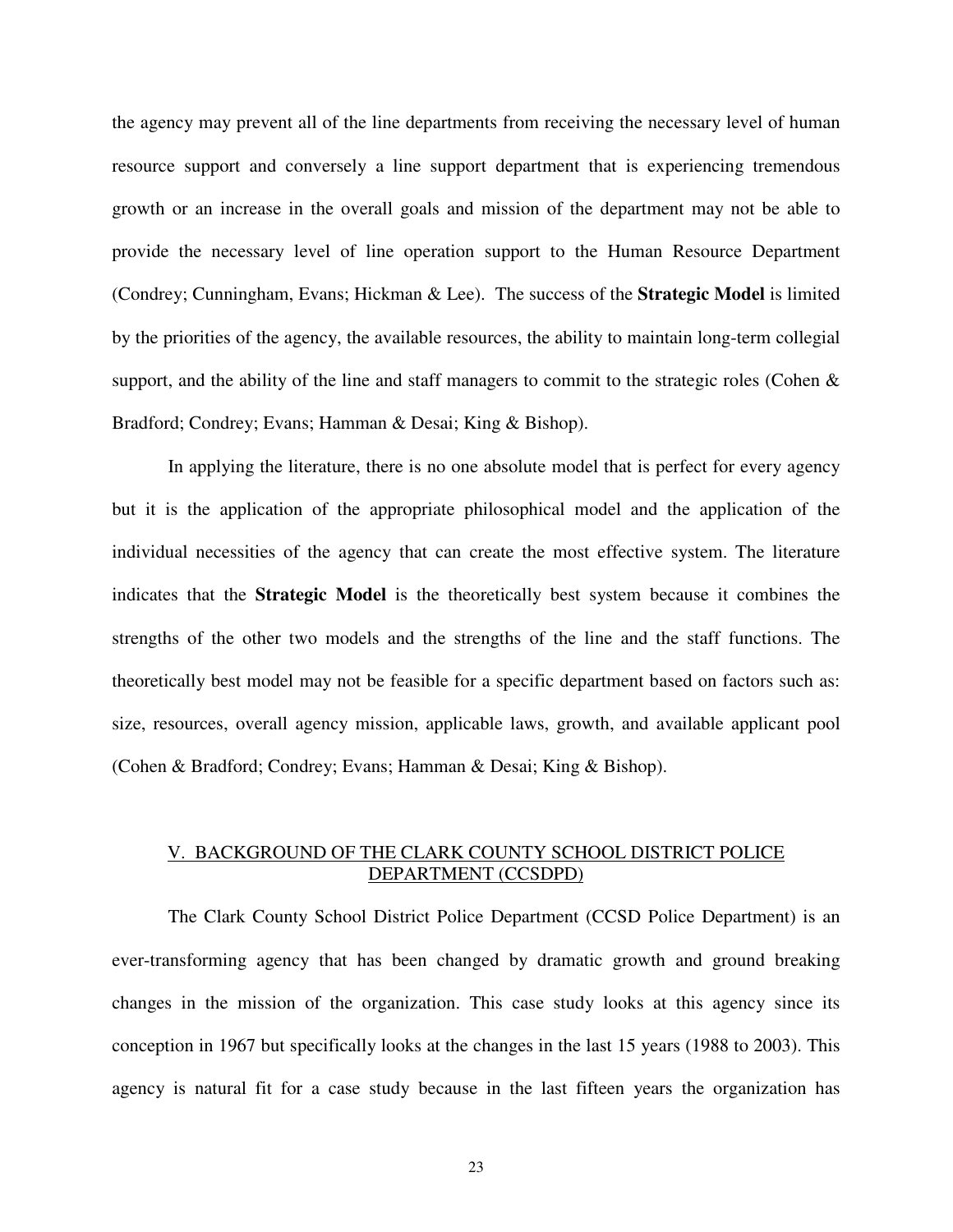experimented with numerous variations of the line-staff models. By comparing this organization in a discussion, the author is able to relate the positive and negatives to actually organizational experience. This section of the paper will discuss the history of the organization and apply it to the issues addressed in the line-staff models.

The CCSD Police Department provides police services to one of the fastest growing school districts and counties in the United States. This growth has been holding steady for an excess of 14 years. Over the same period, the size, duties, and responsibilities of the CCSD Police Department have grown. As the size has grown, there has been a greater need in the recruitment and selection of qualified police officers (Ketsaa; Reyes).

The CCSD Police Department recruiting and selection requirements and needs are different from the traditional support employees hired for the school district. Also, the system and size of the school district is larger than most city and county structures that hire police officers; therefore, the human resource structure presents similar concerns and issues, but different technique, priorities and philosophy than traditional police agencies. In order to complete a case study and compare the issues of selection and recruiting of police officers, it is necessary to discuss the dynamics, strengths, weakness, and needs of the CCSD Police Department. I will discuss the history behind the creation and evolution of the department, and its recruiting and selection practices.

The Clark County School District encompasses all of Clark County, Nevada, which covers 7,910 square miles and includes all outlying communities and rural areas. Under state law, each of the seventeen Nevada counties has one school district responsible for K-12 education. Clark County is one of the largest and fastest growing communities in the country. This has accounted for the Clark County School District becoming the sixth largest school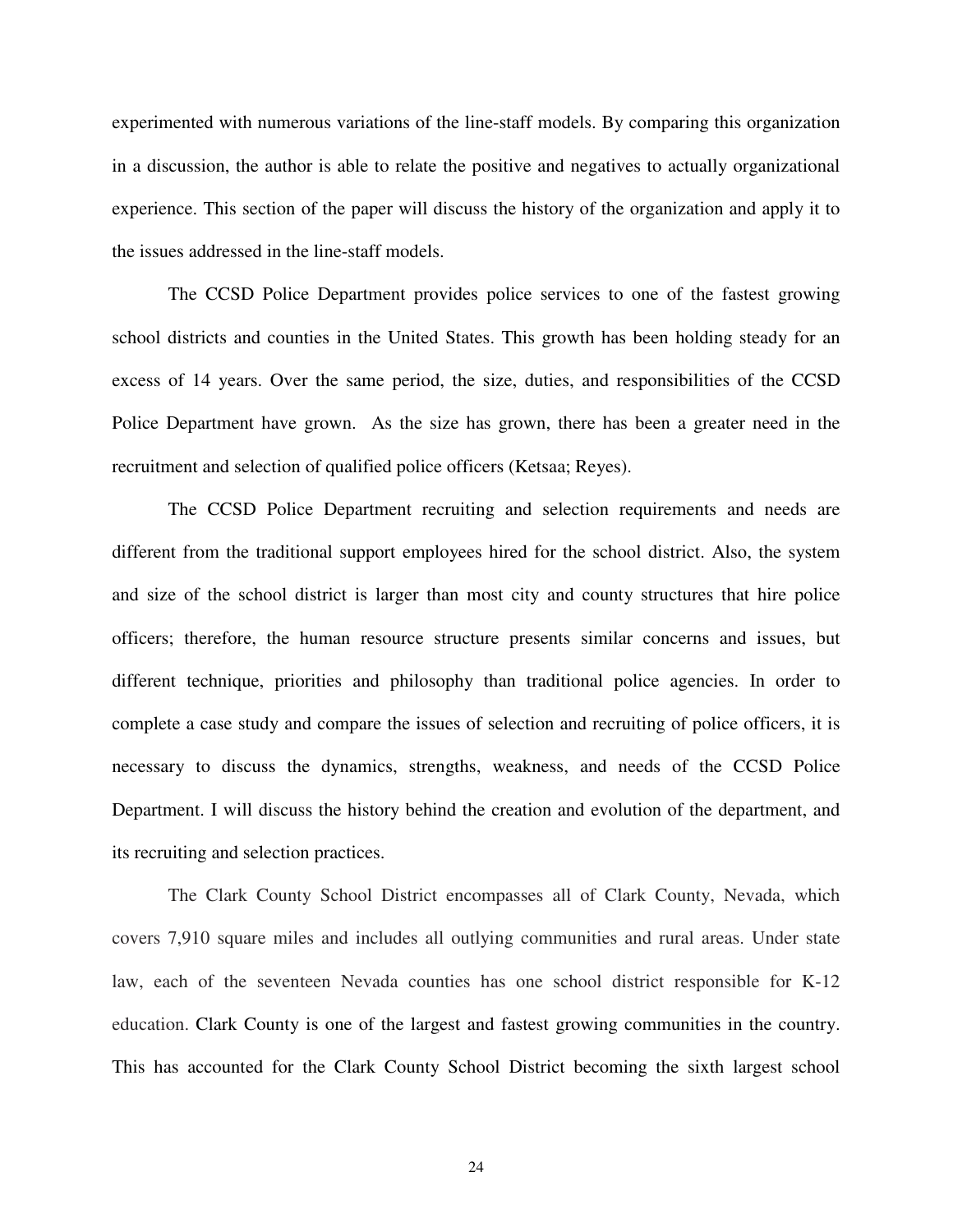district in the United States. It represents approximately 285 schools with excess of 260, 000 students and 30,000 employees. The school district is the largest single employer in the State of Nevada (CCSD Website).

The CCSD Police Department was founded in the school year 1966 -1967 as a security department. The department was created as a reaction to the Watts riots and the local recruiting by the "Black Panther Party" at an area high school, and simultaneously there was a need to have a group of people handling or watching the properties at night. The original officers were employed for two different functions and essentially operating separately for a number of years. The original security officers did not have police powers and were employed to either work on the campuses as daytime campus security officers or as evening patrol as in a property watch function. Many of the security officers on the campuses were reserve police officers with the City of Las Vegas Police Department. Also, the Clark County Sheriff's Office did provide assistance with uniforms for the campus officers (Reyes; Terry).

The supervisor of the Security Department was "Chief" (actual title was school security supervisor but common title was Chief) William "Bill" Scherkembach and he worked in that the position from 1967 – 1976. Although this position indicated that he supervised the security officers, the administrative functions of selecting, recruiting, and disciplining the officers was confusing. The CCSD Human Resource Department handled all the steps for recruiting and testing the candidates with the final decision from the QSP being made by either a school administrator for the site-based officers or by Scherkembach for the patrol positions. The discipline or administrative function of the organization included supervision by the "Chief" and site based administrators and the final administrative decisions rested with the site based administrator or an administrator from the Maintenance Department. The Chief's position was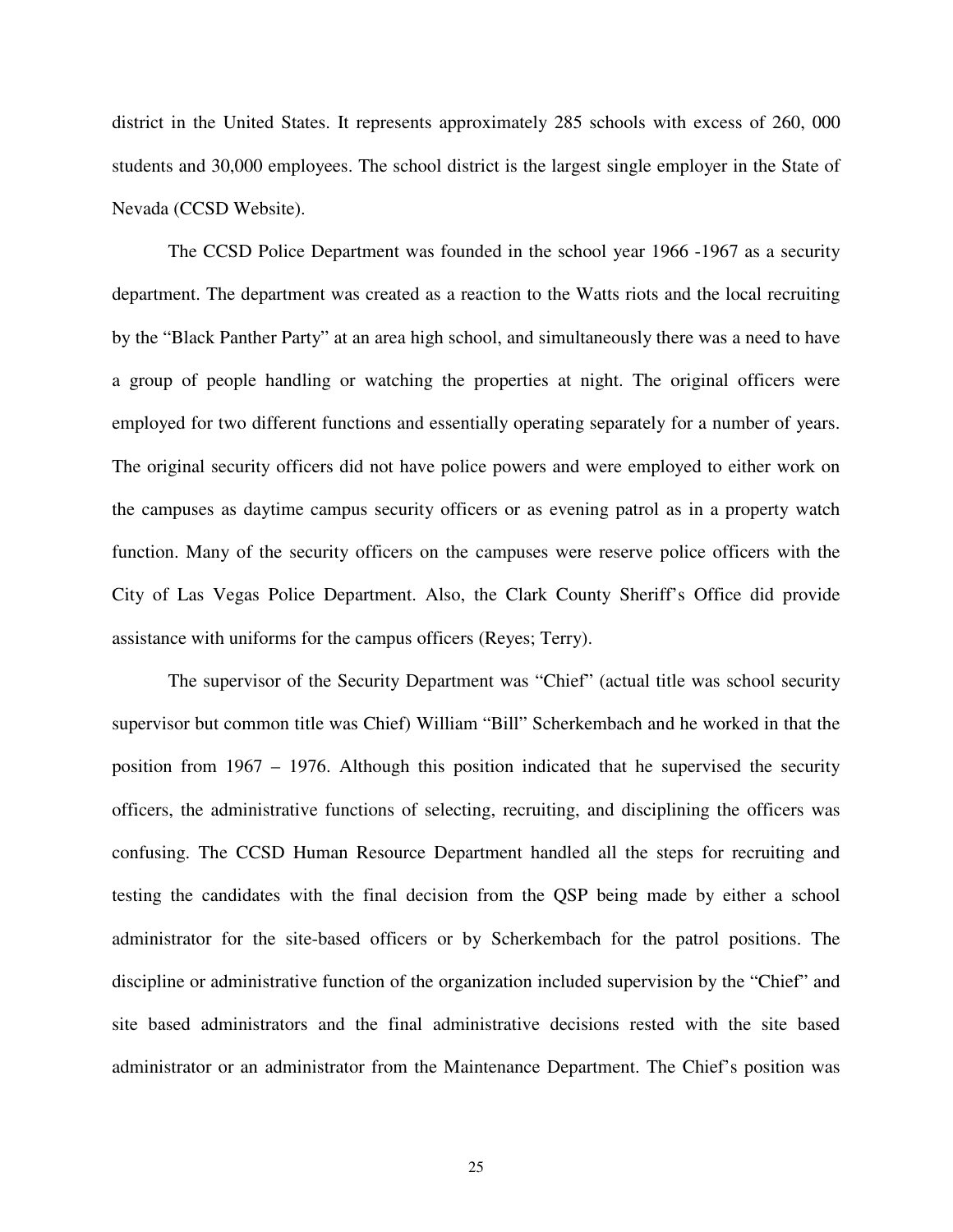not an "administrative" position and the Security Department was under the CCSD Maintenance Department, therefore those decisions requiring administrative approval rested with the maintenance department or the individual school sites. The security officers were also affiliated with the local police and sheriff's department, which added to the confusion (Reyes; Terry).

 The 1971-1972 Nevada Legislature passed a bill that gave school security officers peace officer powers. The bill was based on a law that was already in place in California. The law was progressive in nature and was the cornerstone for the development of school police departments in Nevada and across the country. The effects of the new law changed the officer's authority but the management of the organization remained essentially the same as the 1967 structure. The one notable change is that the officers were now security officers with police powers. This essential ended the campus officer's direct affiliation with the local police/sheriff agencies. As a result of the new law, security officers had to attend a Police Officer Academy, the uniform worn by all School Security Officers indicated that they were "School Enforcement Officers", and all officers had arrest powers. The Security Department consisted of approximately 10 people and covered seven high schools with officers: Las Vegas, Rancho, Valley, Clark, Western, Southern Nevada Vocational Technical Center (VoTech), and Basic High Schools (Reyes; Terry).

Even though the law changed the powers of the officers, the structure of the agency did not significantly change until the mid 1980's. "Chief" Ernie Diggs replaced Scherkembach in 1976. The "Chief" position was still supervisory in nature with administrative decisions being made at the school or Maintenance Department Level. The Security Department continued with two distinct job functions: policing of campuses during the daytime and policing of the CCSD property during after-school hours. The Department's only patrol officers worked nights, so day time transports for arrested parties was handled by the local police jurisdictions. The campus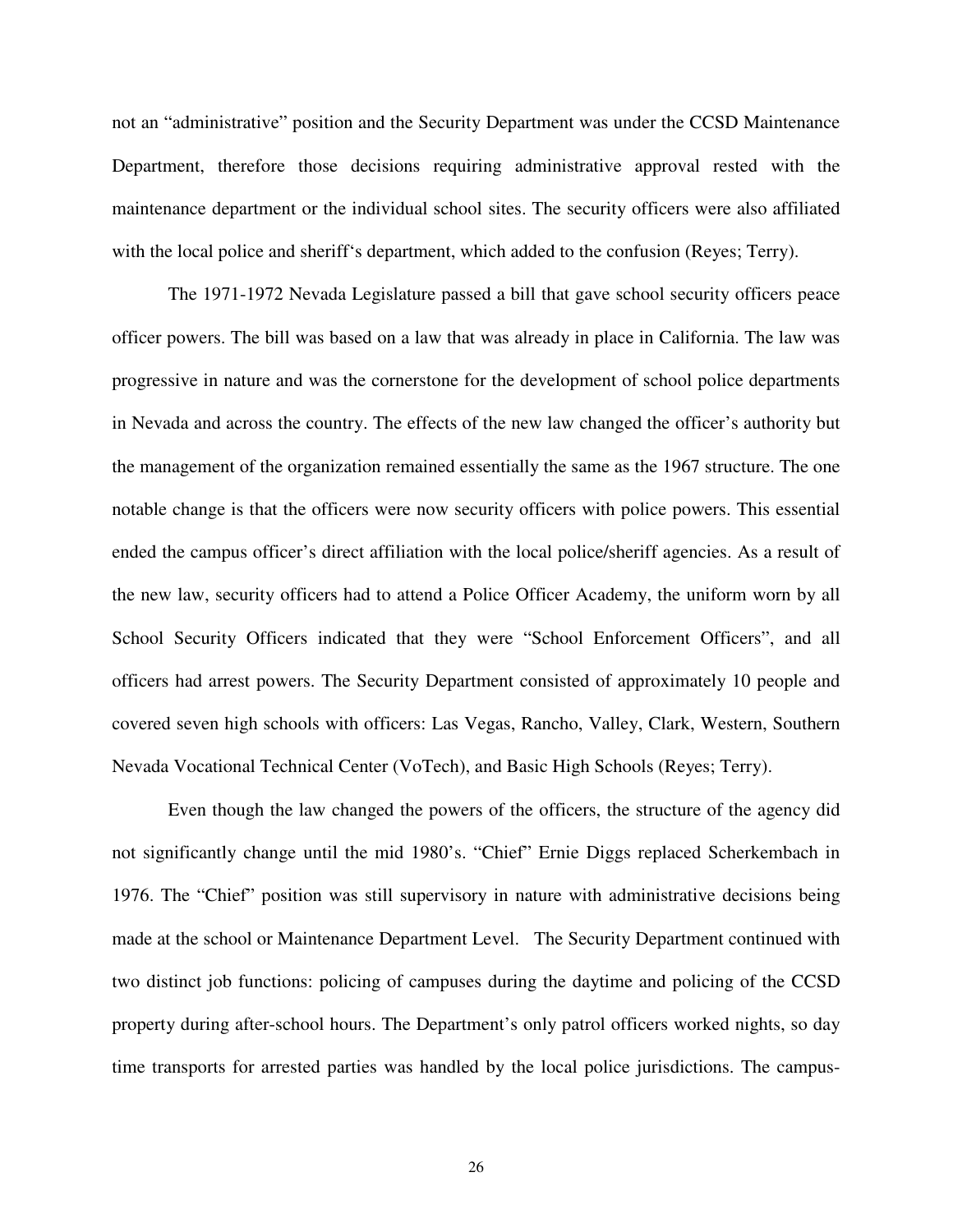based officers would make the necessary arrest, complete the required paperwork and the local police would transport the suspects to be booked in the appropriate jail (Newson; Reyes; Terry).

In the mid 1980s, the valley started to grow and changes started to occur. The Security Department got the first day shift patrol officer in 1987. Las Vegas neighborhoods were in the midst of urban growth and social changes including gang related issues. Many of these issues affected the schools and surrounding communities. The community responded and prompted the school board to enhance the school security and safety function. The board used a cross-section of the community—including politicians, administrators, teachers, local police, parents, and CCSD security staff--to serve on a committee to make recommendations (Newson; Reyes; Terry).

 In 1989, the Security Department (school enforcement) underwent dramatic changes. The 1989 Nevada Legislature changed Nevada Law 391.100. This changed the 1972 law regarding school security officers with peace officers authority to "the board of trustees of a school district may employ or appoint persons to serve as school police officers." As the title was changed to School Police Officer, the structure goals and mission of the Security Department (school enforcement) were transformed by the CCSD Board of Trustees. This change was effective October 1, 1989, and the Board of Trustees established the CCSD Police Department. The Police Department was moved from the Maintenance Department to the Security Services Department in the Alternative Education Division. "Chief" Diggs of the School Police Department continued to supervise the department but the administrator of the department was now the Director of School Security, Jack Lazzarotto. The department patch was changed from "School Enforcement Officer" to "Clark County School District Police Department." A complete patrol division covering seven days a week, 24 hours a day was fully developed. School Police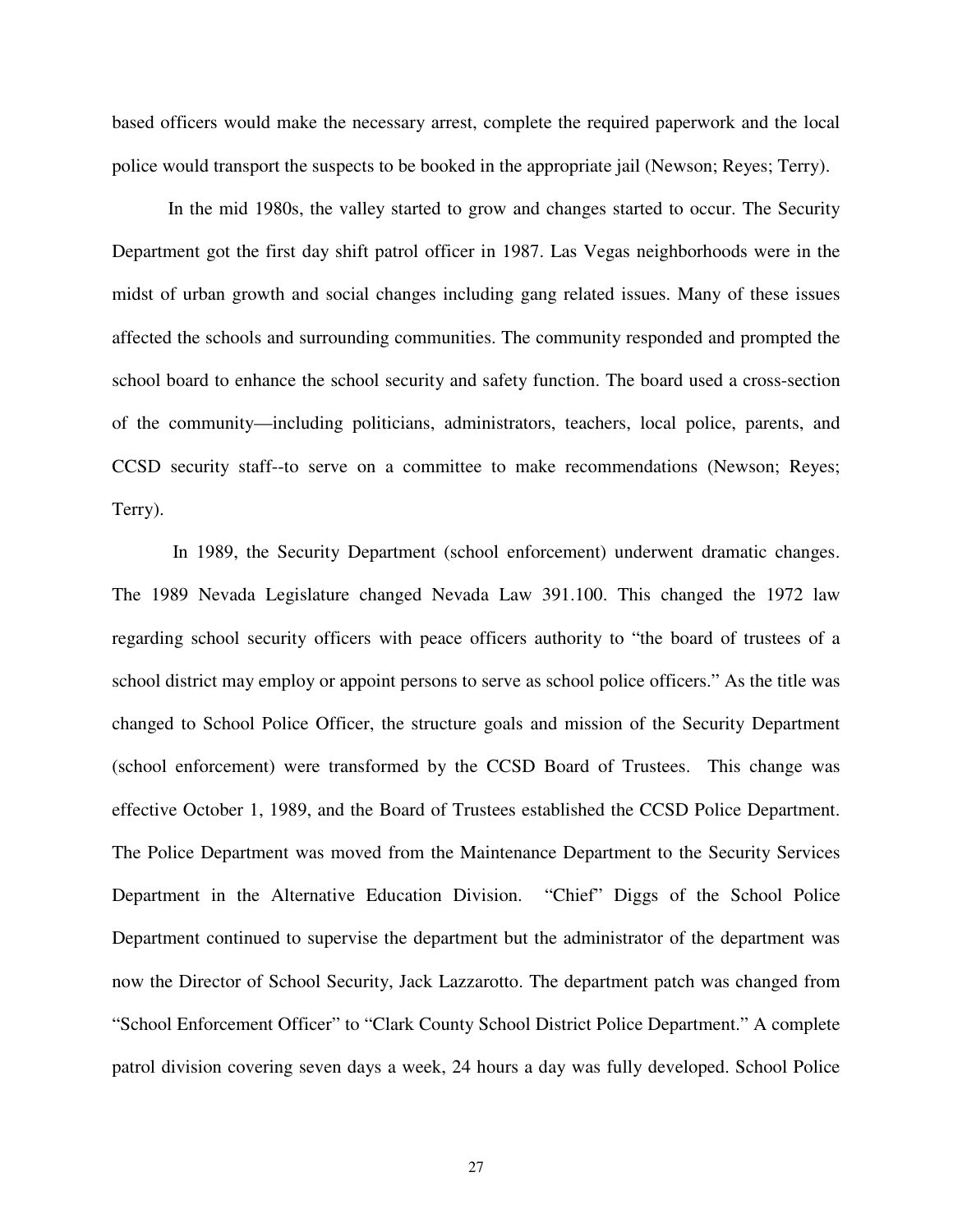patrol officers handled all transports to jails for all officers. The time from 1988 – 1990 was the time of complete evolution of this agency into a legitimatized police agency. The department grew to approximately 35 officers by July 1990 (Newson; Reyes; Terry; York).

Although the management, structure, philosophy, mission, goals, and objectives of the CCSD Police Department changed during these two years, the hiring and recruiting process took longer to change. During the late 1980's and early 1990's, The CCSD Human Resource Department did all the testing and developed the Qualified Selection Pool (QSP). The Director and the "Chief" made the decision on those officers that were designated CCSD Sergeants, CCSD Investigators, and School Police Officers assigned to patrol. The school administration made the selections of the officers that were assigned to campuses. Officers assigned to the campuses had dual supervision from both campus administrators on non-police matters and the School Police Department "Chief" and Sergeants on police matters (Ketsaa; Reyes; York).

The most significant change in the selection and recruitment process occurred from 1993 -1994 with the retirement of then "Chief" Diggs and the appointment of A.D. Reyes to first "Acting Chief" and then "Chief", that is Supervisor of School Police. During this time the position was made an administrative position. When the position was made administrative, the Chief still reported to the Director of Police Services, previously Director of School Security, but now all hiring went through the "Chief's Office." The department's role in creating the QSP was still very limited but once the list was developed, the Chief would hire from the QSP. The school administrations that had a vacancy could select officers to be assigned to their school but only from those that were hired by Chief. This was the first step towards eliminating the site administrations from the recruiting and selection process. At the same time, the supervision of site-based CCSD Police Officers switched from a dual role involving site administrators to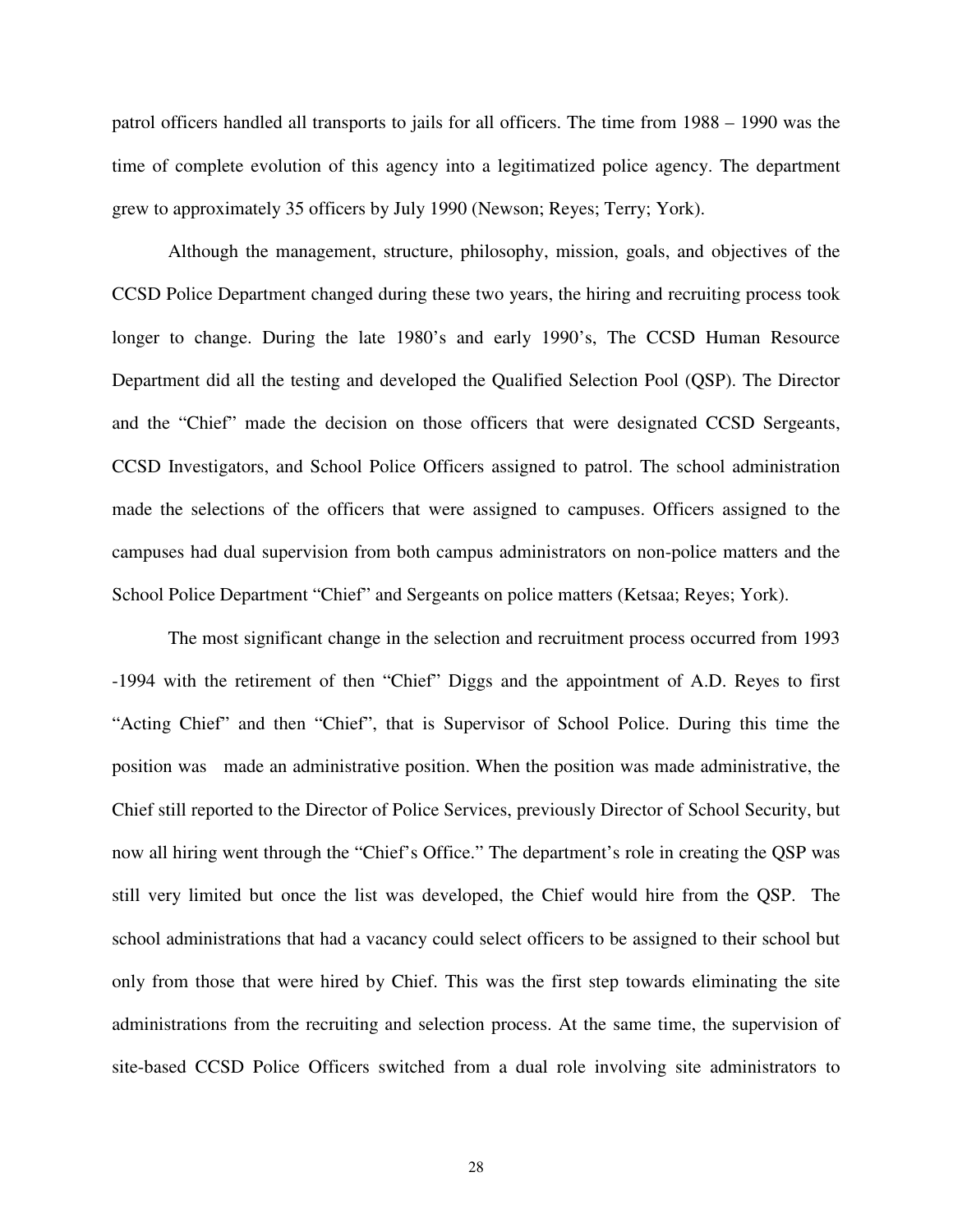complete supervision by the School Police "Chief" and Sergeants with administrative oversight by Director of Police Services (Ketsaa; Reyes; York).

From 1994 -1999, the department involvement in the hiring process dramatically increased with the addition of a department-conducted traditional police background check process. Prior to that the background check was handled by CCSD Human Resource Department and was not designed to detect factors that should screen out potential police applicants. The department was now also involved in the evaluation of the applicants' qualifications, and in hiring candidates for "conditional" job offers as well as being the selection authority for the final job offers (Ketsaa; Reyes; York).

The final major change occurred in the 1999 legislature when Nevada Revised Statutes 391.100 changed the structure of school policing in Nevada. The law states, "The board of trustees of a school district may employ or appoint persons to serve as school police officers. If the board of trustees of a school district employs or appoints persons to serve as school police officers, the board of trustees shall employ a law enforcement officer to serve as the chief of school police who is supervised by the superintendent of schools of the school district. The Chief of school police shall supervise each person appointed or employed by the board of trustees as a school police officer." The department was again re-structured. The title of Supervisor of School Police was eliminated and the title of Chief of School Police was created along with the administrative position of Lieutenant (Ketsaa; Reyes; Phelps; York)

"Chief" Reyes was appointed Acting Chief of School Police and James Ketsaa was appointed Acting Lieutenant. The Director of Police Services and the Alternative Education Division were no longer in the chain of command. The CCSD Police Department was an independent department with the chief reporting directly to the Superintendent of Schools. The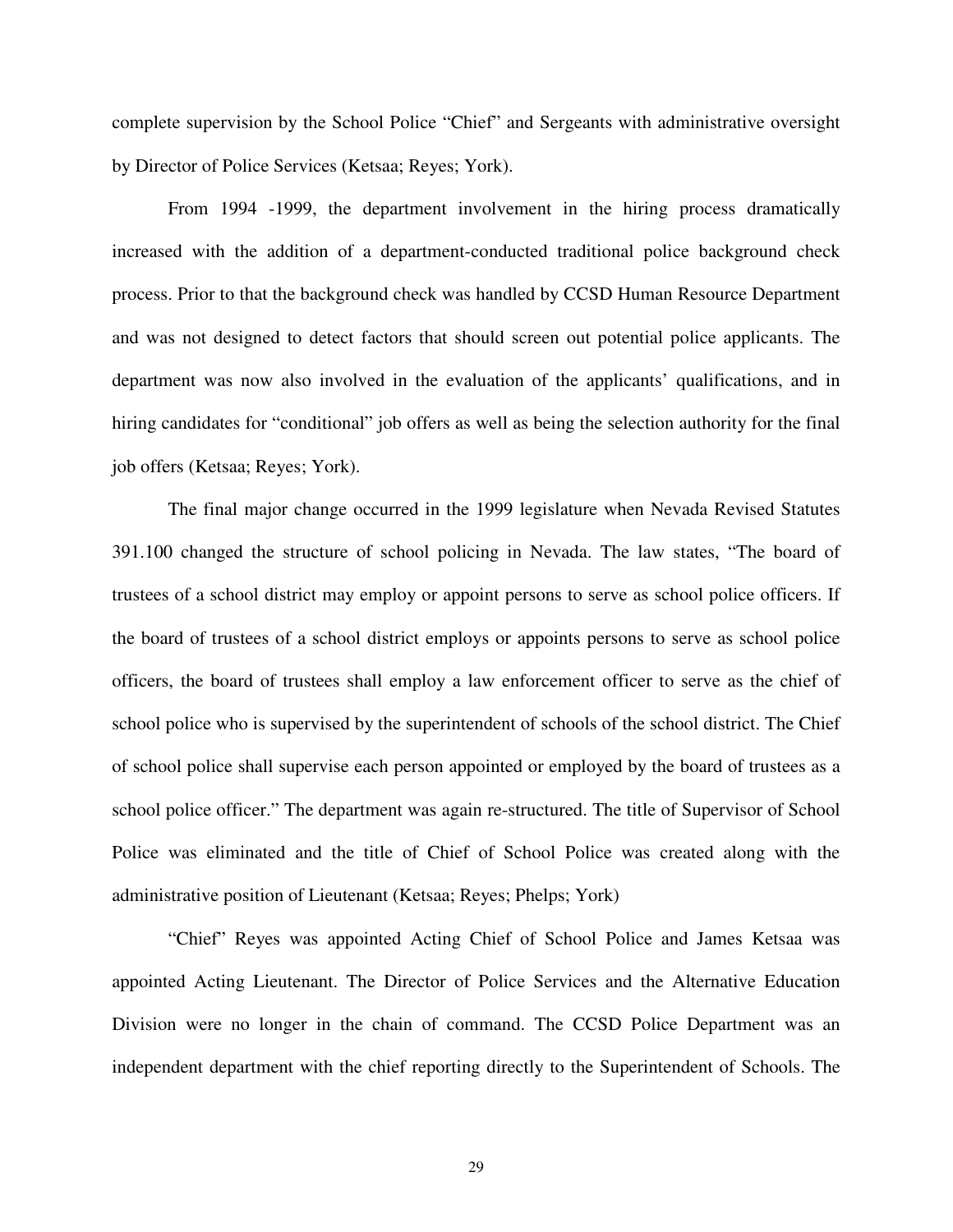Department again had two administrators but for the first time both administrators were commissioned police officers with no direct tie to any other department or division. Acting Chief Reyes served until the Fall of 2000 when Elliott Phelps was hired as the Chief of School Police. Reyes then became Lieutenant and the Board of Trustees approved the creation of two more Lieutenant positions. The Chief appointed Jim Ketsaa and Dennis Carew acting Lieutenants. Reyes retired in January 2002 and Carew retired in January 2003. They have been replaced with Acting Lieutenants Anthony York (the author) and Ken Young (Ketsaa, Phelps; Reyes; York).

The restructuring of 1999 - 2000 has left the department with four administrators all commissioned. The new structure has also affected the selection and recruiting process. The department is an active partner in developing and maintaining the strategic model. The department has a major role in working with the CCSD Human Resource Department with the physical agility testing and the oral interviews. The department also reviews folders for "conditional" job offers, conducts a complete background, consults with the psychologist on the psychological results, and makes the final job selections. Chief Phelps has been instrumental in having the CCSD Human Resource Department openly and continuously recruit and select lateral police candidates who are either certified police officers in Nevada or in another state recognized by Nevada POST (Ketsaa; Phelps; York).

The foresight of the 1972 and the 1989 law preceded the national public concerns and media attention that occurred in the late 1990 after the Columbine and other similar school shootings. Although the agency size, mission, philosophies, and role in the district have changed at a faster rate then changes and adaptations of the human resource models used in the recruiting and selection of police officers, the Clark County School District Police Department is now recruiting and hiring within the same industry standard as of other local law enforcement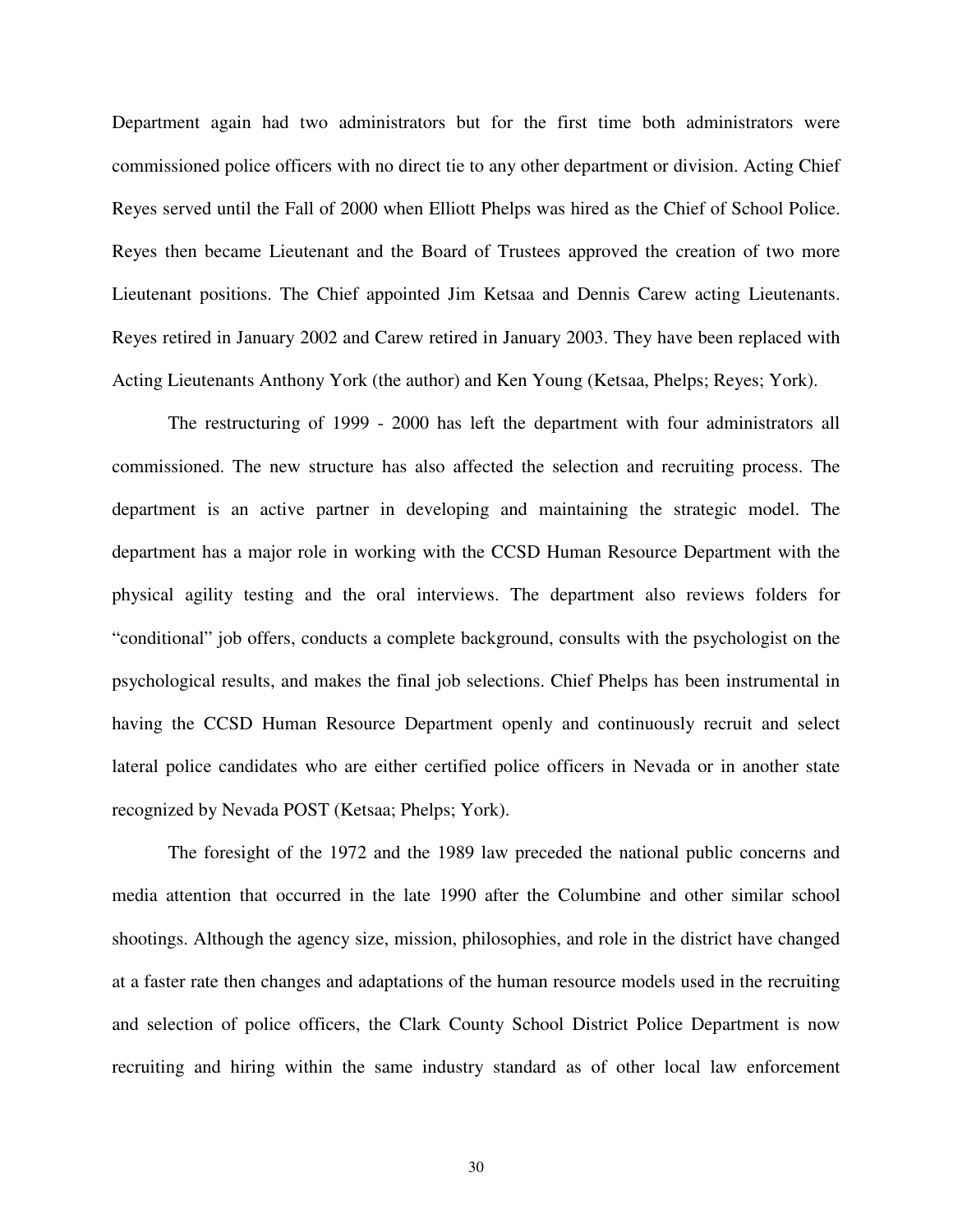agencies. Although the specific details of the human resource model (**Strategic**) used by the CCSD varies from the other agencies, it does theoretically relate to the same structural models used by local agency (**Traditional, Reform, and Strategic**). The district started with the **Traditional Model**, and has slowing transformed to the **Strategic Model**. This question remains: "Is it the most effective and where or how can it be improved?" In the next section, the paper discusses the role of the CCSD Human Resource Department and how it relates to the three line-staff models in the recruitment and selection of police officers.

# VI. THE ROLE OF THE CCSD HUMAN RESOURCE DEPARTMENT (SUPPORT STAFF PERSONEL DEPARTMENT OR PERSONEL DEPARTMENT)

The CCSD Human Resource Department began hiring police officers the same way it hires custodians, bus drivers, campus monitors, and food service workers (to name a few of the support staff positions in the CCSD). The district assigns a personnel analyst and an assistant to aid the individual department, section, region, area, or division with the recruiting and hiring of needed members. The analyst is not solely assigned to one department. In fact, the analyst typically has numerous departments, regions, sections, areas, and/or divisions in which human resource service is provided. The Executive Director of the Support Staff Personnel Department is the controlling factor for hiring all School Police Officers and support staff personnel. The degree to which it has been important has varied with job, location, position, and historical context. The Executive Director uses the Personnel Analyst to work with the department heads and/or designees to fulfill the department needs. This section will follow this process through a historical perspective of the Human Resource Department's efforts to recruit and hire School Police Officers and the resulting changes. For clarity, this section will discuss the role of the Personnel Department regarding how School Police Officers have been hired since 1988.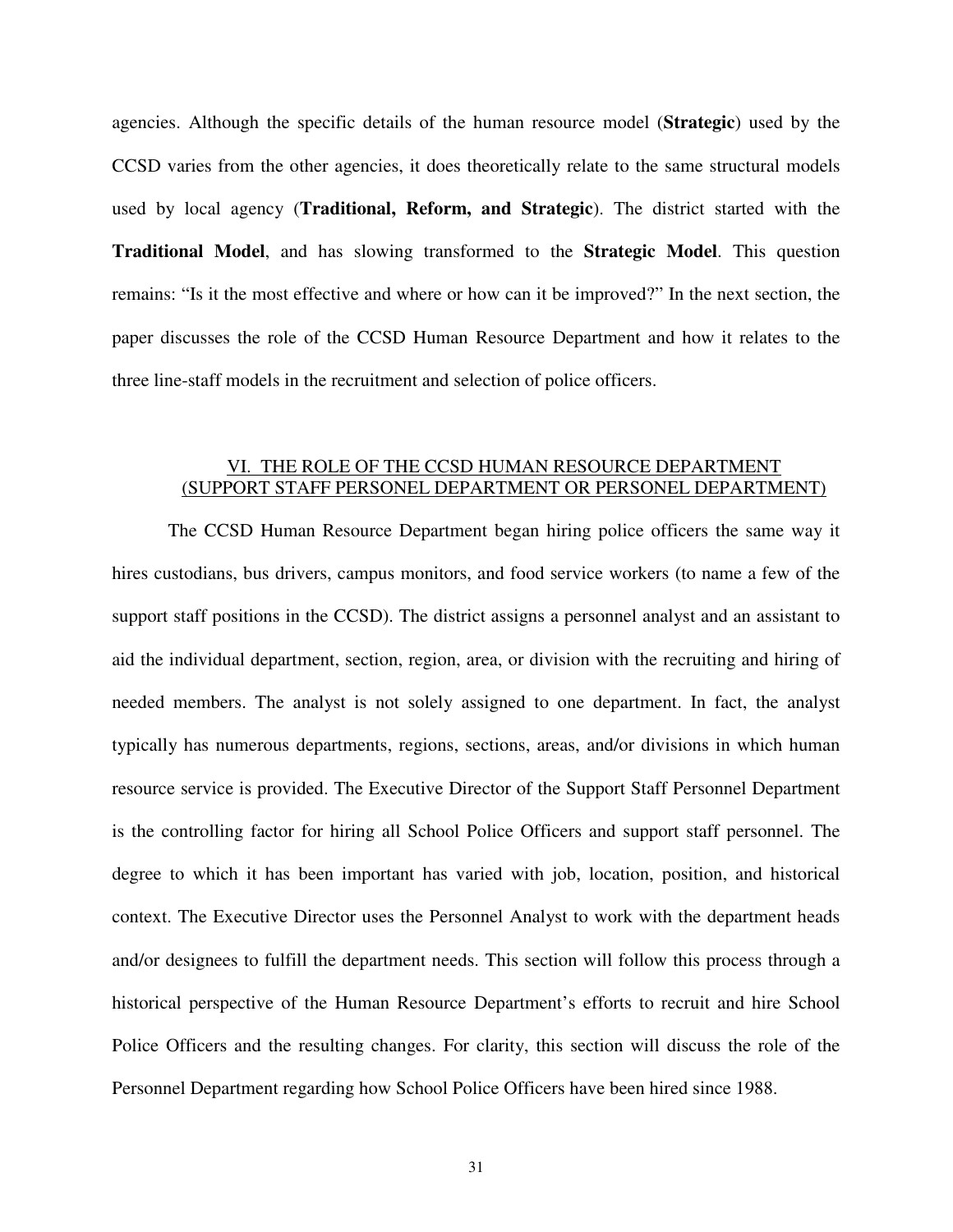#### **VI A. Recruitment:**

The recruiting process consists of the job announcement, advertising, and application. From 1989 – 1999, the typical recruiting approach for the Personnel Department was to conduct recruitment twice a year. The school district would advertise for the testing process in two basic methods. The advertisement would consist of posting the announcement at the CCSD (through the telephone, electronic and bulletin board systems) and by placing one announcement in the classified section of the local Sunday morning paper the day before the application process opened. During this time, the Personnel Office would often limit the process to the first 125, 150, or sometime 200 applicants (varied). An individual who was applying as a lateral officer (previously certified as police officer in Nevada or a Nevada POST recognized state) had to pass all the same tests as someone who was never certified. The recruitment process had numerous problems at both the human resource level and the user agency level (CCSD Police Department) (Camman; Ketsaa; Phelps; Reyes).

At the human resource level, conducting the recruitment was a difficult task with only two people to handle an expected target group of over 500. This was why the number of applicants was often limited. The applicants for police officer tended to need more attention and call with questions at a higher frequency then other support staff applicants. The process for selection is longer than other positions and the drop rate is also higher. Often, the analysts were frustrated by rather low numbers of successful applicants considering the amount of time dedicated to the process. As an analyst, it was the least desirable support staff position to recruit, test, and hire. During the interviews, Martha Camman, Personnel Analyst, gave these reasons for that feeling: "it was like planning a wedding – it was time consuming, with intense pressure and stress, and strict timelines/schedules, and after all the planning you didn't have any control over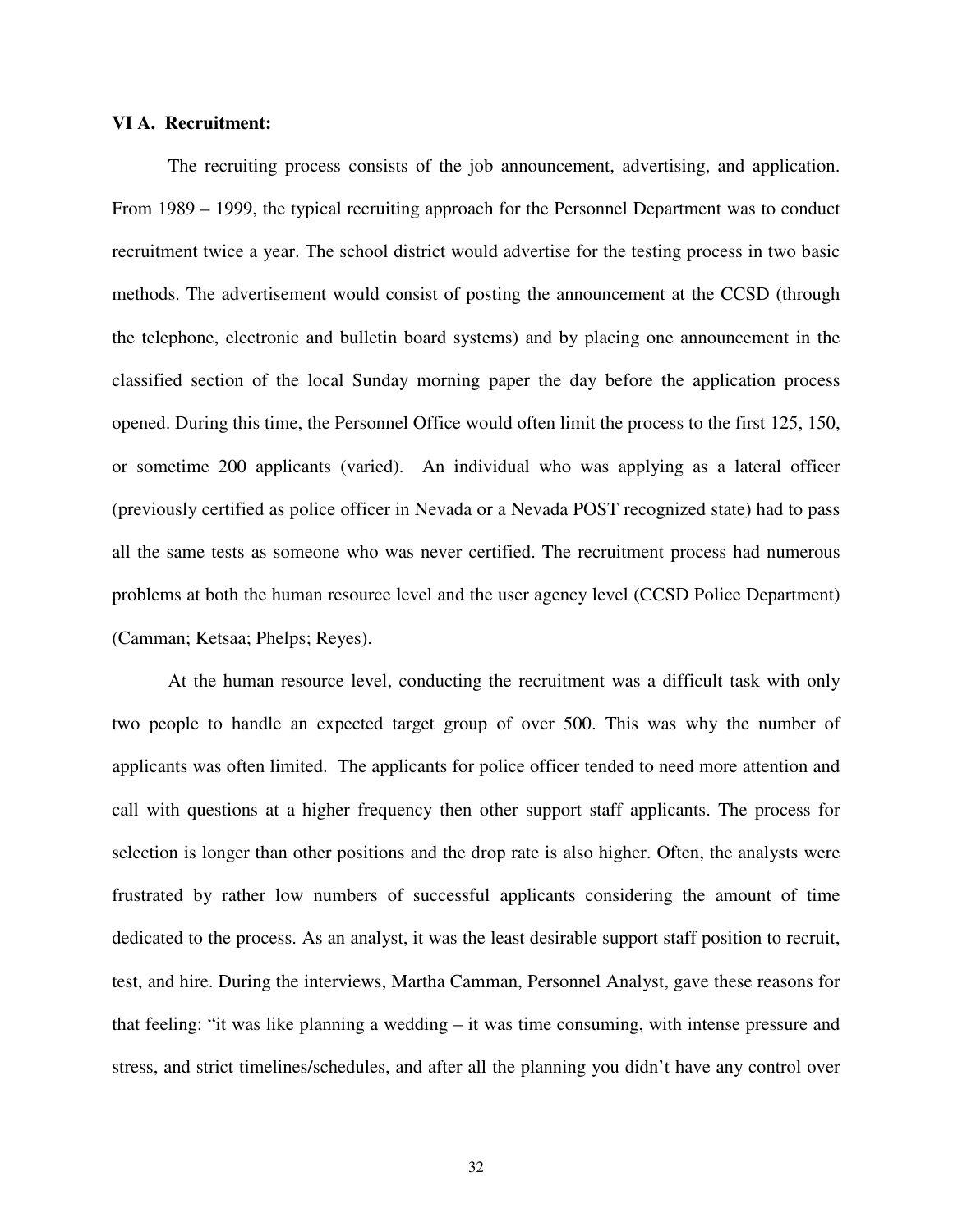the end results. The process required numerous follow up calls and correspondence and the movement of police officers through the various positions was hard to track." Because of the above listed factors, the same analyst would only handle one to two recruiting and hiring periods before the task would be switched to another analyst (Camman).

At the department level, the recruitment was as frustrating for the Police Department as it was for the Human Resource Department. The limited time (only twice a year) and group size restrictions frustrated the agency's desire to constantly recruit new officers. The larger the group, the larger expected number of qualified applicants. The more often the agency recruited, the more exposure to potential applicants. The Department wanted a longer recruiting period with multiple forms of media or recruiting techniques used. Because the number of applicants is not a true indicator of who will turn in the applications or show up for the testing process, the department did not want the number of applicants limited. The local police agencies, that the district was competing against for qualified candidates, used actual officers to recruit at local events or to travel out of town, used interest cards that were mailed to the interested candidates when the testing process opened, advertised with multiple media forms (newspaper, posters, banners, billboards, the internet, their own website, and trade journals), and did not limit the testing numbers. The department wanted a simplified process to begin recruiting officers that were already qualified to be a Police Officer in Nevada or those states recognized by Nevada POST. The department administration wanted a consistent representative (assigned analyst) in Personnel who would over time gain experience and skill from each recruitment and selection process in order to improve the communication, coordination, and cooperation of human resource services (Ketsaa; Phelps; Reyes).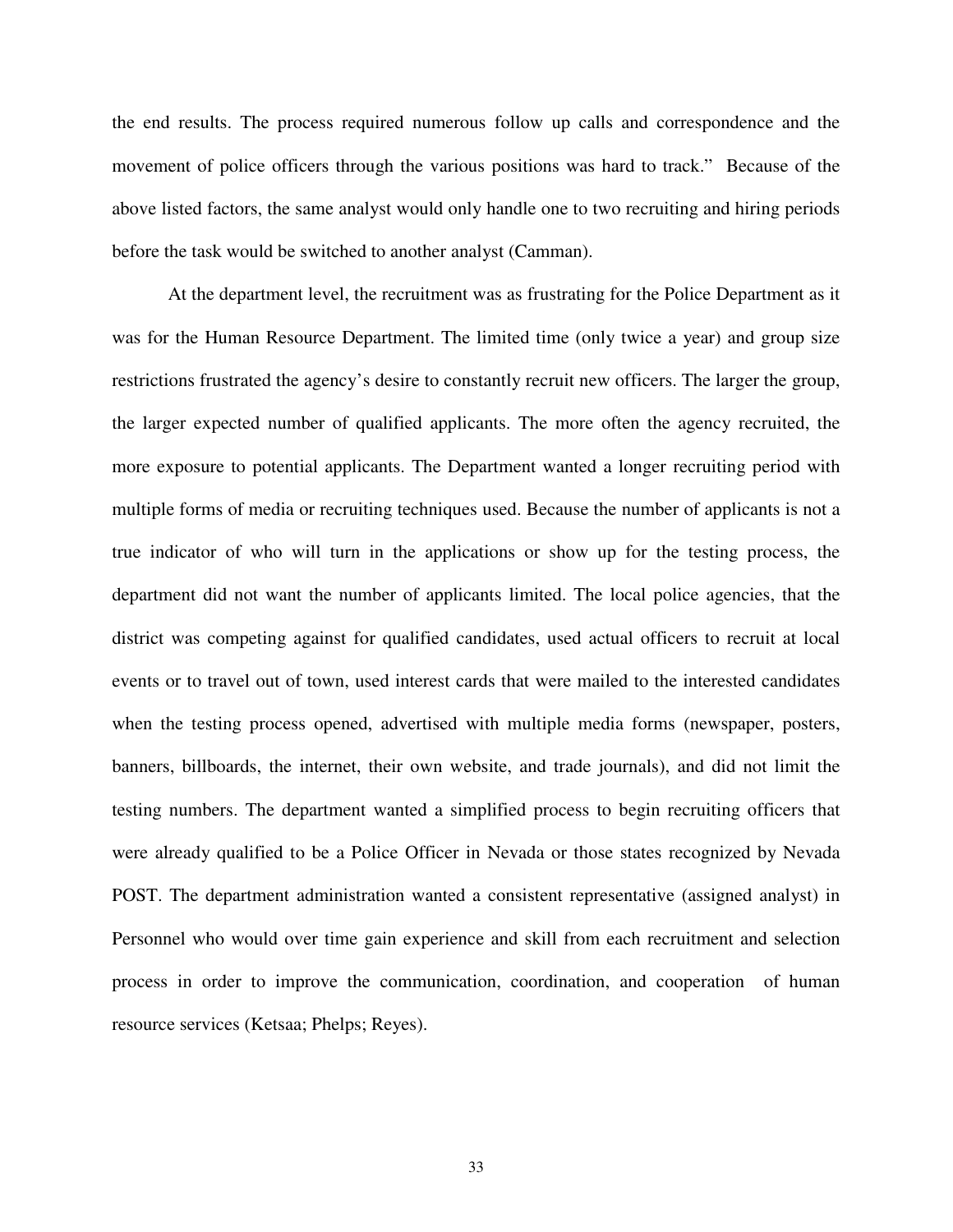#### **VI B. Selection:**

 The selection process consists of successfully passing the testing process, being placed in the Qualified Selection Pool (QSP), and then being hired. The testing process includes an application screening including job and driving history review, written exam, physical agility performance test, a written examination, oral interview panel, psychological evaluation (written and interview), medical examination, and a background check (which may include a truthfulness evaluation).

As mentioned in the Background Section of this paper, the original selection of the School Police Officers was done after the Human Resource Department had completed the testing process and placed the applicants on a QSP. The department had very little influence in the selection process. Over a period of time, the department's involvement in both the testing process and the hiring process has improved.

From 1989 – 1999, the testing system that was in place was an extreme version of the traditional model with only symbolic department involvement (three to five members to assist as part of the 20 individuals proctoring the test) in the physical agility testing process. Twenty-five percent of those involved on the interview panel were members of the department. The Human Resource Department was in charge of implementation, and was in ultimate control. The success rate for producing a list of qualified selection applicants was very limited. The testing process was conducted twice a year with the average number of applicants between 150 and 250 each testing cycle. During the same period, the testing process consistently produced a QSP between eight to twelve candidates. As with the recruitment process, there were basic conflicts between the Human Resource Department and the Police Department (Camman; Ketsaa; Phelps; Reyes).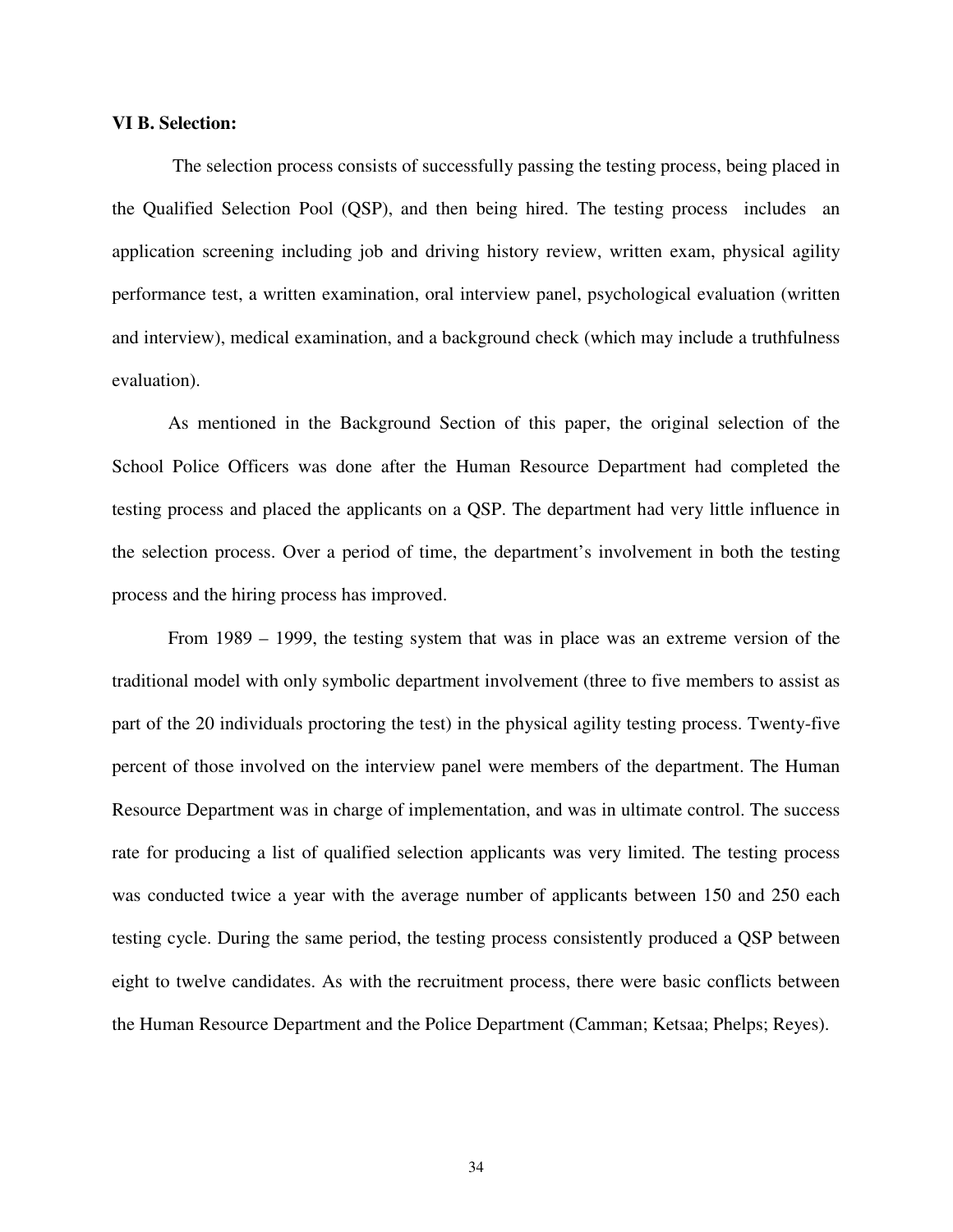One conflict in the testing process is that in order to conduct the psychological, medical and background portions, prospective candidates must given a conditional job offer. Due to the cost of two of the three final tests (psychological and medical) and time needed to handle all the correspondence in a short period of time, the desire of the Personnel Department was to limit this group to a small number. In other words, make an initial selection off the QSP with those passing filling the appropriate number of vacancies. The most expensive two components of the testing process, the psychological examination and the medical examination, were restricted to those completing all other components and receiving a conditional offer of employment. The goal of the Human Resource Department, which was to compile a final QSP closely related to the number of individuals needed, was in conflict with the goal of the Police Department, which was to receive a broad competitive list of individuals to compare and extend until the next testing can occur. There was a flaw in the system that consistently caused problems and prevented this process from working. The flaw is there has been no way of predicting how many applicants would be eliminated by not just the CCSD Psychological Examination and the medical evaluation, but also the background investigation or self withdrawal (selected by another agency, second thoughts due to personal or family reasons). During the past fifteen years, the number of individuals on the QSP has consistently been just at or below the actual openings. This creates three problems. The problem is that there are not enough qualified candidates on the QSP. Secondly, a list is created that is depleted as soon as it is formed. Finally, this process does not account for hiring based on predicted openings (retirements, new school etc.) but only on those openings at the time of the testing (Camman; Ketsaa; Phelps; Reyes).

The second conflict in the selection process is the amount of time dedicated to the selection process by the personnel staff. The analysts feel that they have dedicated as much time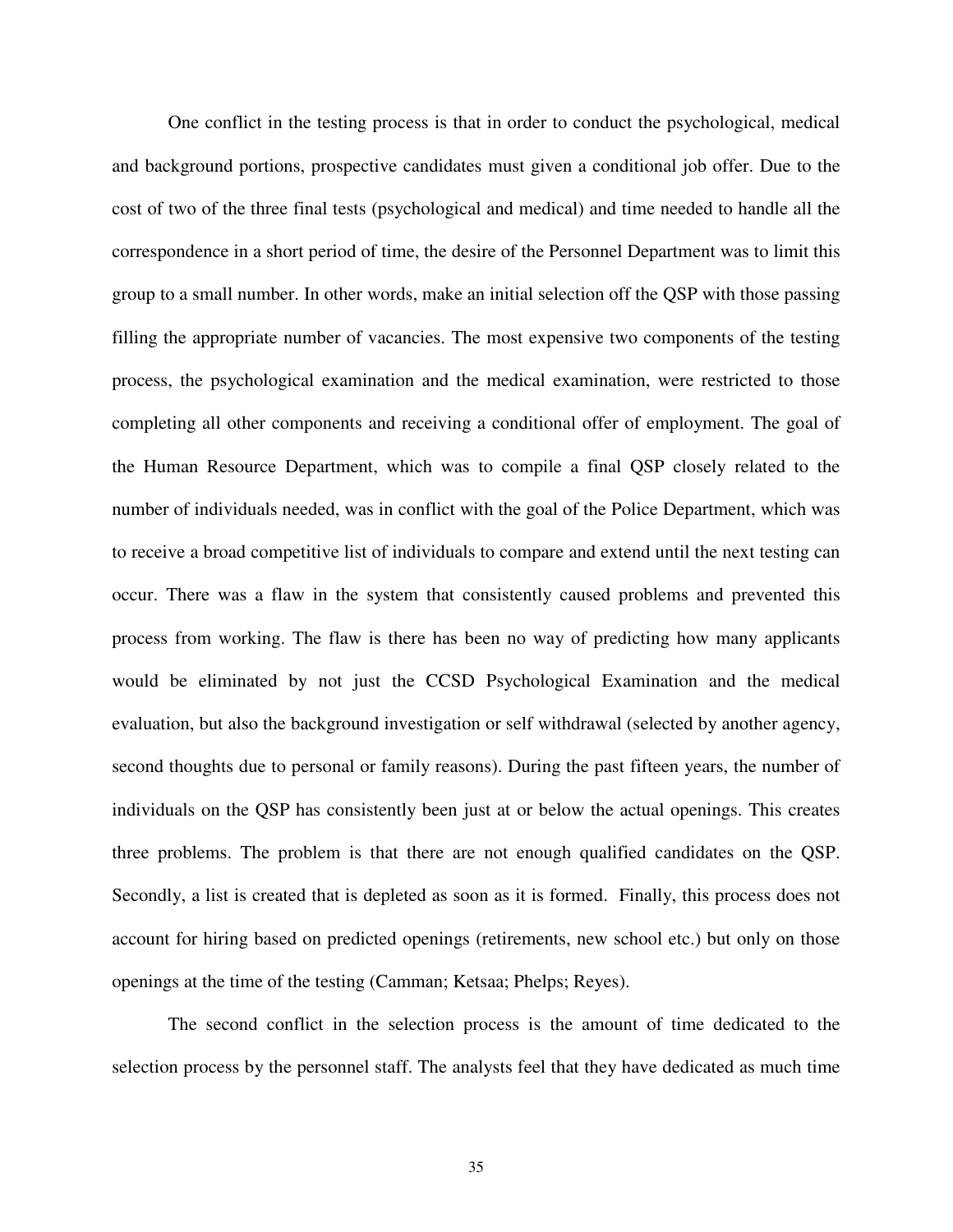as they can to the process. The department is concerned that, unlike police agencies with their own personnel department or with an analyst specifically assigned to the department, that there is an inconsistency or shortage in the amount of time an analyst can dedicate to the needs of the department. The analyst's decisions are based on a lack of available resources, a large area of human resource responsibility, and the time extensive police testing process. The current staffing of support staff personnel is six full-time analysts and one part-time with six assistants and one part-time. Those 13 people are responsible for maintaining, monitoring, recruiting, and hiring an excess of 11,000 support staff employee positions (in excess of 8,500 support staff, including clerical and food service staff, bus drivers, teacher aides, custodians, etc., 150 police officers and 2,500 other temporary/substitute employees). Considering statistics previously listed, the analyst has a valid concern that the human resource time commitment needed for all positions is greater then current manpower allows (Camman; Ketsaa; Phelps; Reyes).

Is there a factor that dictates why other government entities or police agencies dedicate greater amount of time for the personal analyst than the CCSD? Yes, the selection process including the testing takes an extensive amount of time and the agencies know that it is a factor in hiring. Excluding the time commitment, is there a factor that clearly separates police officer or even School Police Officer hiring from other types of support staff hiring such as bus drivers, custodians teacher's aid, clerical, maintenance, food service workers? Yes, the time it takes to produce a trained police officer who can work on his/her own is between a minimum not less than five months (if the new hire is a lateral officers {previously certified as police officer}) or not less then 10 months (if the new hire is new to policing and must attend an academy). According to the department command staff interviewed, because of this extensive time period, there should be a minimum of one personal analyst and supporting staff with a direct phone line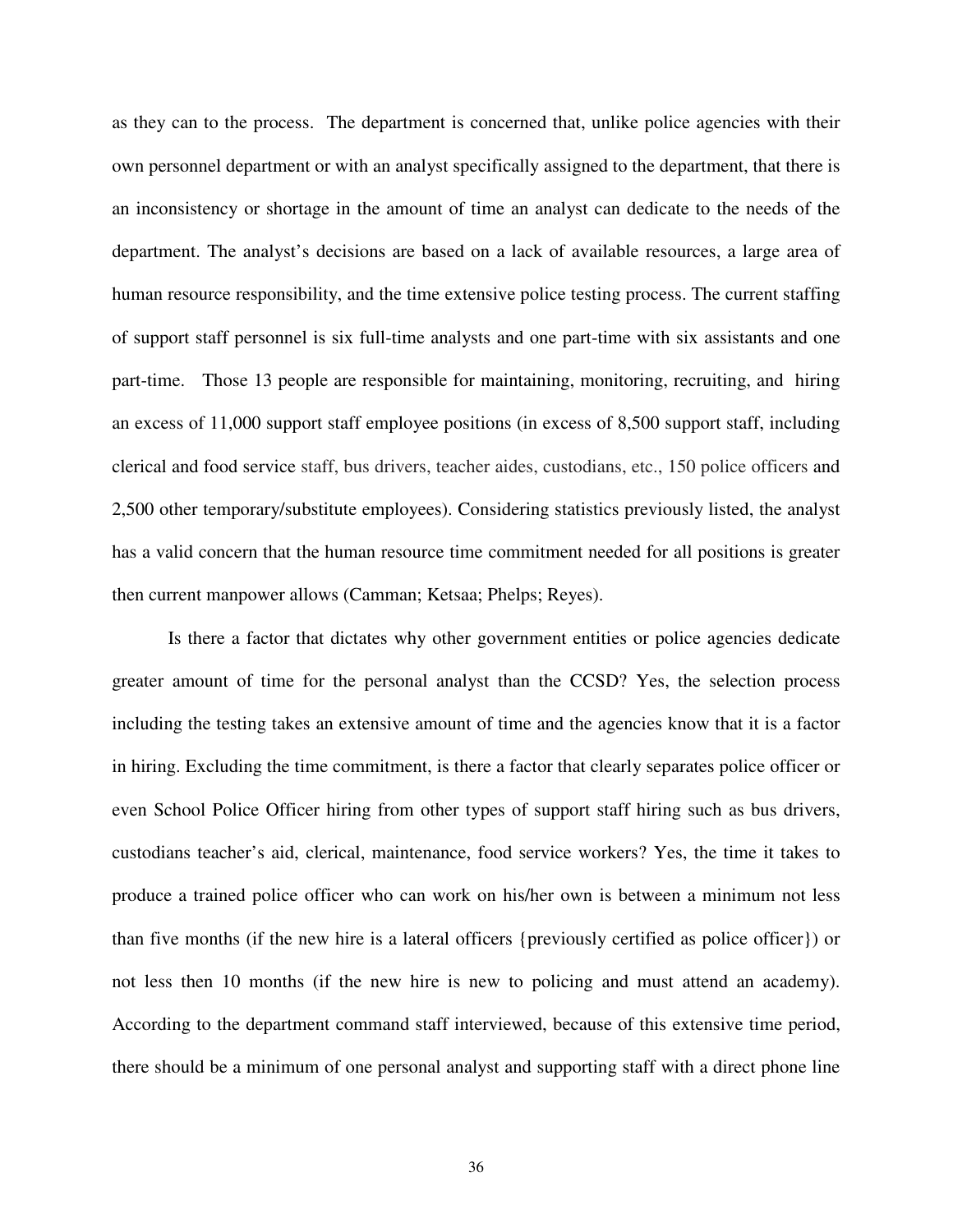dedicated for police hiring in order to manage an agency of 150 commissioned officers and 20 support staff (Ketsaa; Phelps; Reyes).

Conflict number three is that non-police related administrators have had too much control on the hiring of police officers. The school-based administrators were given the authority to hire for the School Police Department. The site administration had no control in hiring bus drivers, maintenance or food workers. All of these departments provide direct services to the schools. The first point was that school administrators were hiring the candidates off the QSP; essentially, deciding who would work in School Police Department and provide service to their school site. As indicated in the background section, that practice was eliminated in 1994. The School Police Department administration hired off the QSP, and the each site then advertised the openings at their respective sites; interested officers would apply to the site administration. This was now similar to other Support Staff Departments. The second point is that the agency has only partial authority of who is screened out of the selection process. The Executive Director of Support Staff Personnel still reviews and removes applicants from the competitive process. Although the CCSD Police Administration has greater authority in selection, there are several points in the process where the Executive Director has the controlling force to eliminate a candidate. This limits the department ability to select only those candidates who have clearance from the Human Resource Department. The question is not if the Executive Director has sufficient cause to disqualify but whether mitigating factors may exist that could be explained in the background process. The CCSD Police Department is competing with all other local police agencies for same applicants.

The Department administration feels that it should be afforded the opportunity to review these cases. The concern is that by not allowing the individual to go through the background

37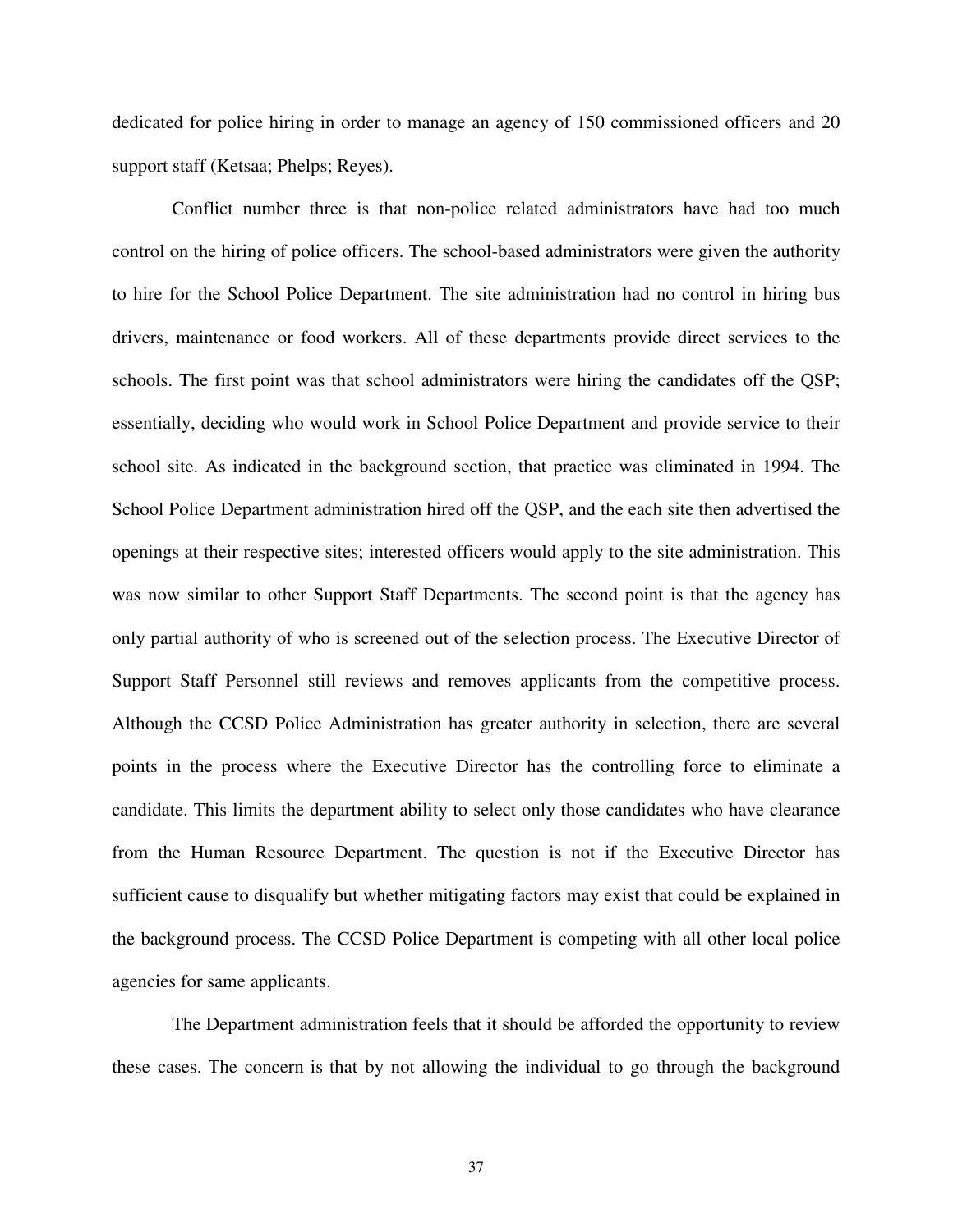process by the police administration and designees, where the individual may be able to provide adequate or sufficient explanation or documentation of the issue in question, potential candidates are eliminated that may otherwise be approved as suitable candidates (Ketsaa; Phelps; Reyes).

It takes the human resource department four to six months to complete the testing process and provide a QSP (Qualified Selection Pool) list. The system effectiveness was highly suspect. The system took longer and produced a lower percentage of qualified applicants than other law enforcement hiring systems in the community. The other departments are able to complete the recruiting and selection process within 90 -120 days. The traditional model used by the CCSD was inefficient in the timely completion of the process; number of qualified applicants produced, and created frustration in both the Personnel and Police Departments. The system was not favorable in the recruitment of veteran police individuals. Lastly, the old system eliminated or failed to produce viable qualified applicants despite a high number of individuals in the starting applicant pool. This number was highly disproportional even when compared in the context with other local police agencies' recruitment and selection systems (Ketsaa; Phelps; Reyes).

#### **VI C. Changes:**

 The recruiting and selection process ran in a traditional mode with some specialization offered in the late 90's. This was the case until the time period of 1999 to present, when four events triggered a recruiting and selection crisis. These four events were the passing and implementation of the CCSD ten-year building program guaranteed through local bond issue funds, the first large wave of retirements of CCSD Police Officers (approximately 10 in a 18 month period), active recruiting of CCSD Police Officers by other police agencies through their lateral programs (10 in 18 months), and the award of 43 new positions funded through two United States Government Programs (funded by the United States Department of Justice [12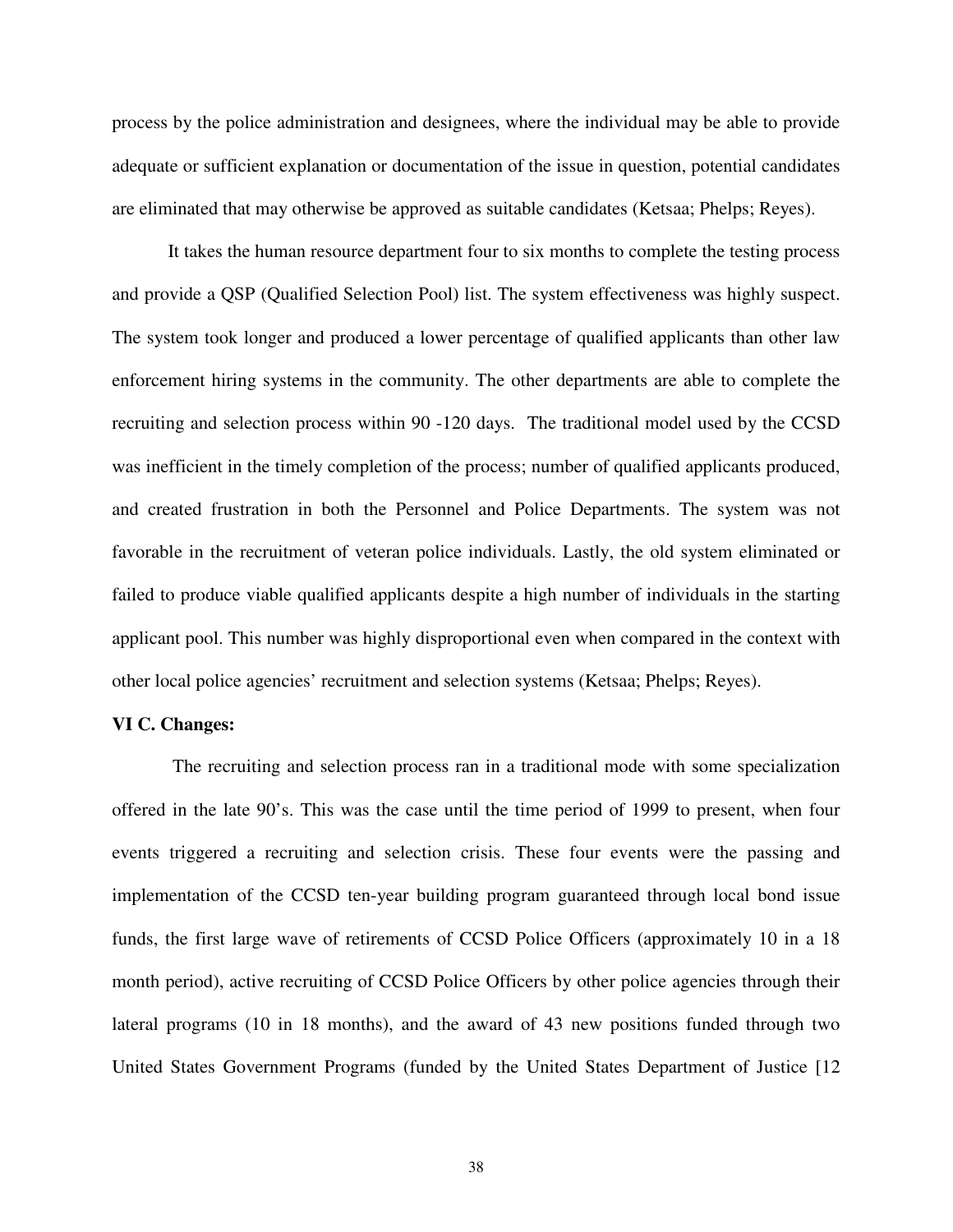positions], and Community Oriented Policing in Schools Program [31 positions]). However, the 12 Department of Justice Grant Positions were declined by the CCSD Board of Trustees (Camman; Ketsaa; Phelps; Reyes).

Excluding the changes in the selection process (1994), and the progressive changes of the background investigations (1994 to present), the last four years have been the staging ground for progressive and continual changes towards the creation of a **Strategic Model** (Camman; Phelps; Ketsaa; Reyes). Although there are still areas of concern, from 1999 to the present, dramatic changes have reinvented a CCSD Human Resource Management philosophy that incorporates several key **Strategic Model** philosophies. These are a collaborative effort between the linebased department and personnel authorities, a mutual effort toward a perspective honoring both human resource management goals and organizational goals, and effective organizational functioning coupled with a respect of effective human resource management practices (Condrey, p8). This section will explain the changes that have occurred, relate them to the conflicts in the previous section on recruiting and selection, and link them to the three strategic model philosophies listed above.

It is probable that the greatest controlling factor for change was not a direct action on the behalf of either the human resource authorities or the police authorities but was an indirect result of a change in Nevada Law and the subsequent department structural changes. This one event preceded the direct and cooperative effort between the police administration and the personnel authorities. Due to the law change (NRS 391.100) in 1999 and subsequent CCSD Board of Trustee action, the Supervisor of School Police ("Chief") was eliminated and the title of Chief of School Police was created to signify the Chief Executive Administrative Officer of the School Police Department; the Director of Police Services (a civilian, education based administrator)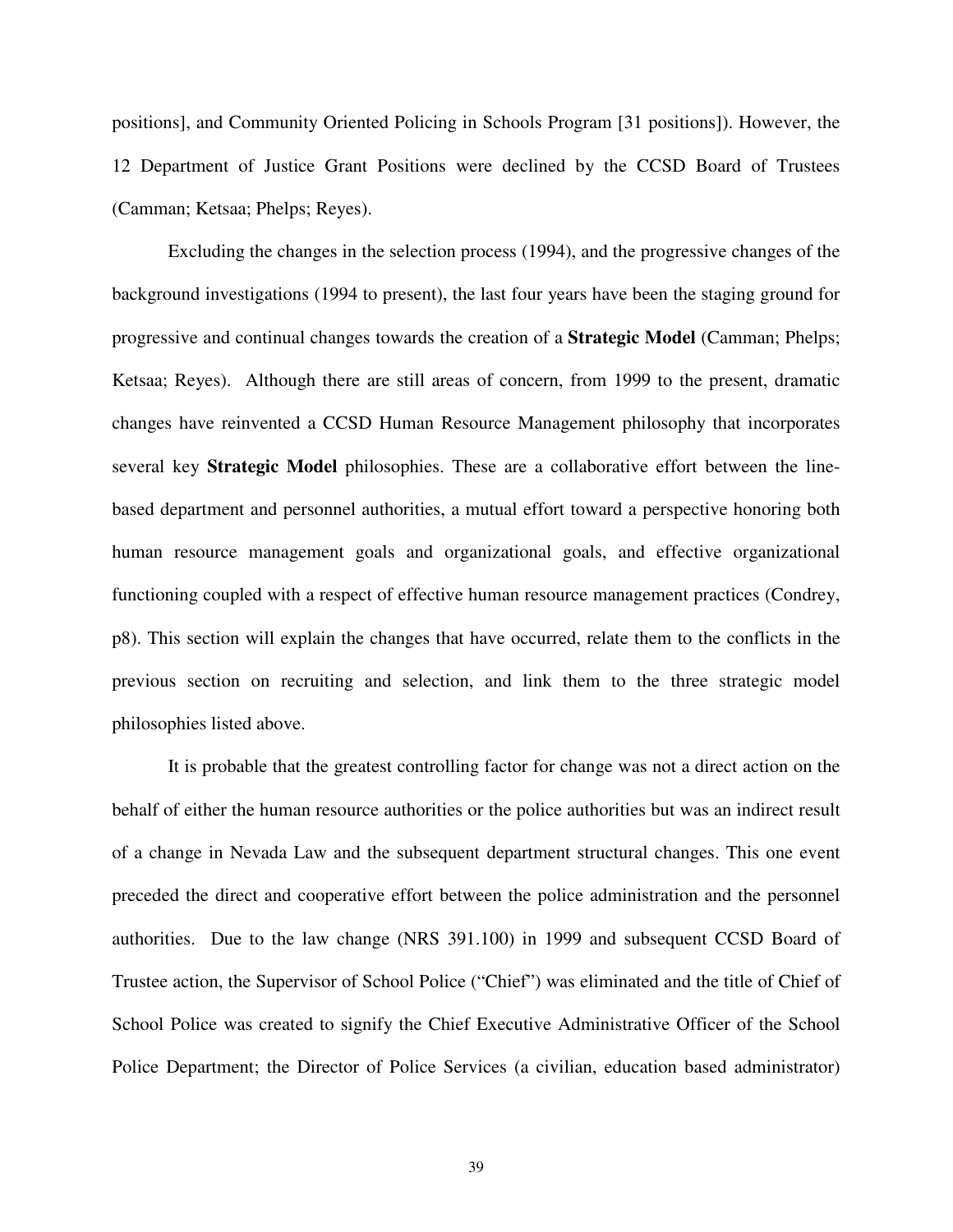was removed from administrative authority over the CCSD Police Department; and the Police Department was removed from the Alternative Education Division and placed under the authority the CCSD Superintendent of Schools.

It appears that there is a direct causal relationship between the inter-department cooperation, recruiting and selection changes, and the re-structuring of the department. The extent of the strength of the relationship does not appear to lend itself to strong testable or measurable factors but is observable. Several other key changes also occurred at the same time which may be controlling factors and affect the strength of that causal relationship. These factors included an appointment of new CCSD Superintendent of Schools (first time in ten years); an extensive reorganization of the CCSD departments, divisions, areas, regions, and sections; and a new police administrator (Chief Phelps who was recruited from the law enforcement community but whose background was from two different states {North Carolina and Colorado} at the municipal level). It appears that as a result of these four controlling factors (the restructure of the department and the three listed above), and the additional four triggering events (extensive building program, demand for grant funded officers, loss of officers to retirement, and loss of officers to local police departments) that dramatic changes in the recruiting and selection process did occur and are related to these controlling factors (Ketsaa; Phelps; Reyes).

One of the first changes is that there is a link of stability between the Personnel Analyst (Camman) and the Department Command Staff point of contact (Lieutenant Ketsaa). Both the Analyst and the Lieutenant have been assigned to their respective functions in this organizational collaboration since July of 1999. This link has never been accomplished prior to this period of time, and it is unknown if it is the personal characteristics of each person or the combine chemistry of the working collaboration, or if the duration is the key to the success of this change.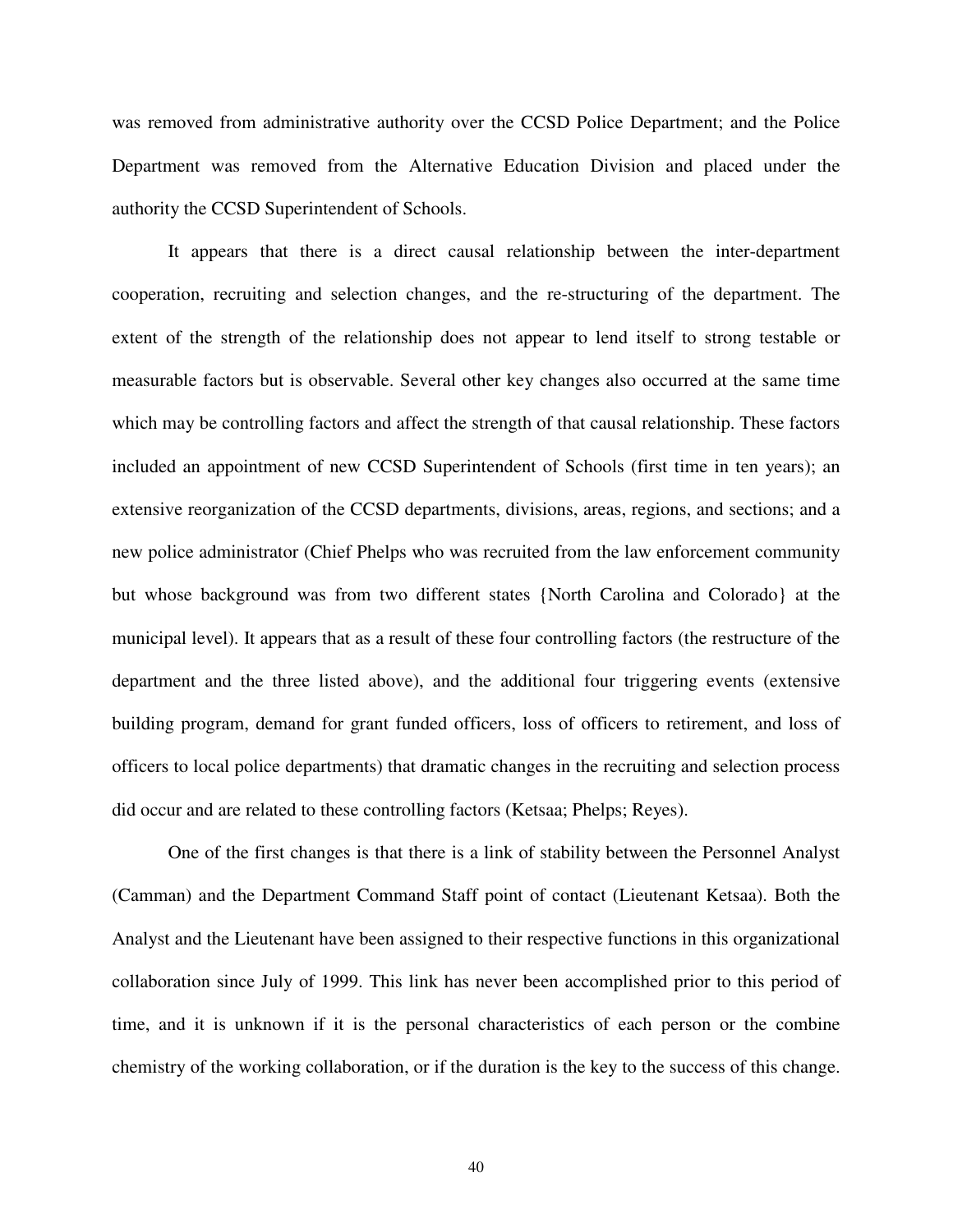This link has developed stability, collaboration, and cooperation, and has eliminated some of the mistrust and barriers that occurred in both departments (Camman; Ketsaa; Phelps; Reyes).

A second series of changes occurred regarding recruiting. The department is providing members of the command staff and members of the department to assist and coordinate with the Personnel Analyst on answering recruiting questions, on actively recruiting applicants, and on being available to assist with some of the issues that would burden the Personnel Analyst Office. Support Staff Personnel Department has aided the Police Department by changing the process of recruiting candidates who have been previously certified as police officers either in Nevada or from other states recognized by Nevada POST. A new job announcement specifically targeting this group was designed and is being used. Since the candidate has already shown an ability to perform as a police officer, the testing process for those candidates has been modified. These candidates are continuously recruited through the posting of the announcement at the CCSD (through the telephone, electronic and bulletin board systems), through a continual advertisement in the Sunday morning paper, by using the internet and by allowing recruiting efforts by the members of the Police Department (Camman; Ketsaa; Phelps; Reyes).

The department is aiding the Analyst in filling and documenting vacancies by the tracking of police officer positions and FTEs (Full Time Equivalent). The Personnel Analyst now advertises for a month prior to the process for recruiting candidates who have never certified as police officers (prior recruiting was one week). The Analyst also uses multiple forms of media to advertise. The testing time for candidates who have never certified as police officers is no more than twice a year and more often than not has been reduced to once a year. The increase in the number of lateral candidates and the work load due to the open and continual lateral process has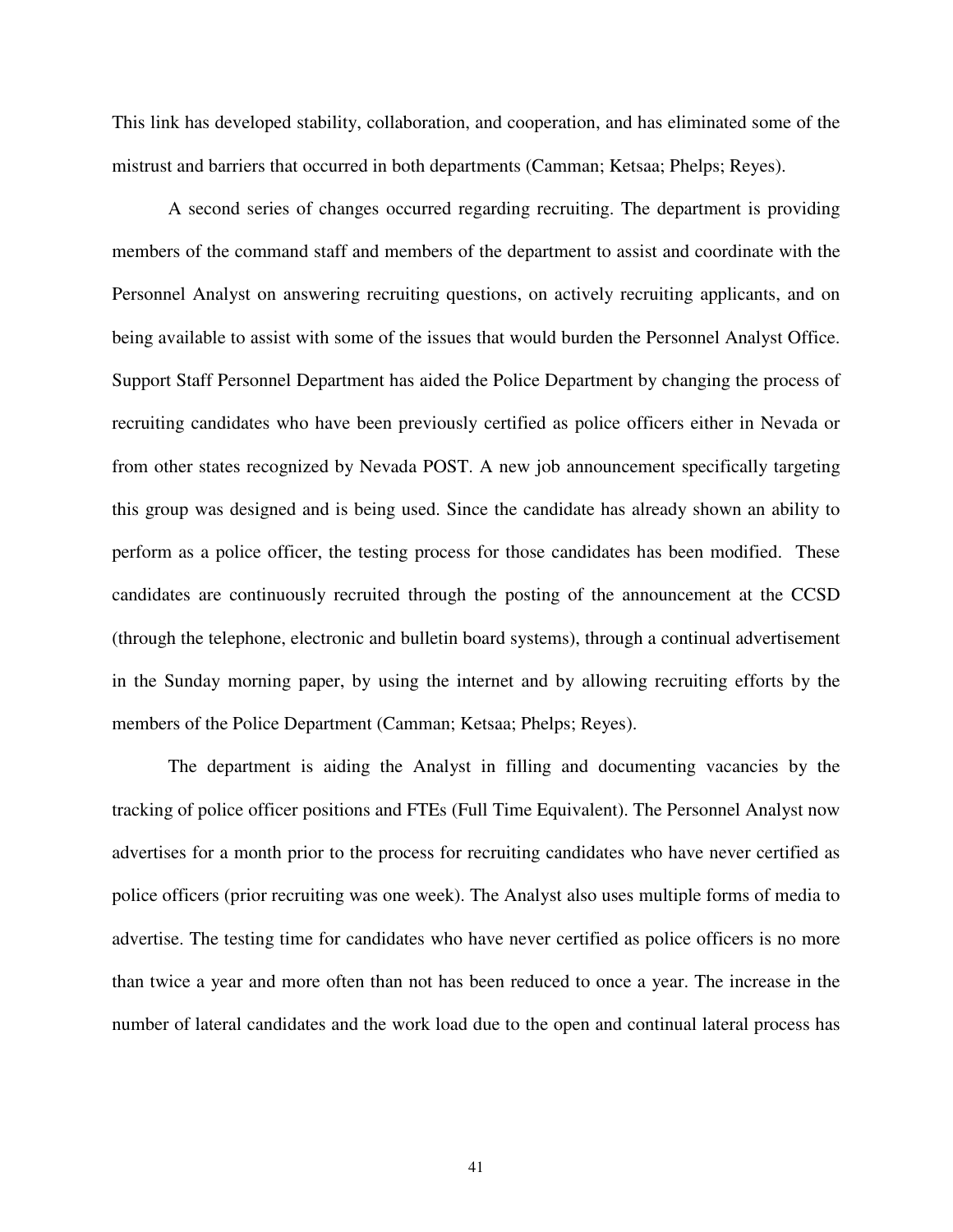caused the Analyst to reduce the new hire testing to once a year (Camman; Ketsaa; Phelps). This is expected to increase back to twice a year once the lateral process stabilizes (Camman).

The third series of changes occurred with the selection process. As listed in the previous paragraph, there are now two distinct target groups the lateral candidates (previously certified as a police officer) and those candidates that are new to law enforcement. The selection process for both groups has changed and is continuing to change (Camman; Ketsaa; Phelps).

The candidates "new to policing" have the same selection tests as previously described. The only changes are that the department now provides more members to assist in the physical testing and oral interview board. This process is still struggling. The last new hire test held in Spring 2003 had approximately 600 people express interest. Approximately 175 attended the physical agility test, and the entire testing process produced a QSP of eight people. Of those eight, four asked to be voluntarily removed after being given final job offers and four were hired and are attending the academy. Some of the factors that may have limited the test results are that the physical agility test was conducted on the same day as the Henderson Police Department testing, and the process took approximately 5 months. This is consistent with the last ten years that this process has been administered. This part of the selection program has not significantly improved and there is concern by both the Police and Personnel Departments that improvement is needed (Camman; Ketsaa; Phelps).

The area of selection that has changed the most is the hiring of lateral candidates (previously certified as police officers). The Department is now actively recruiting this group and the selection process is similar but there are differences which are based on an entirely different and specific job announcement that acknowledges the two separate categories. The lateral selection process consists of successfully passing an application and resume screening (including

42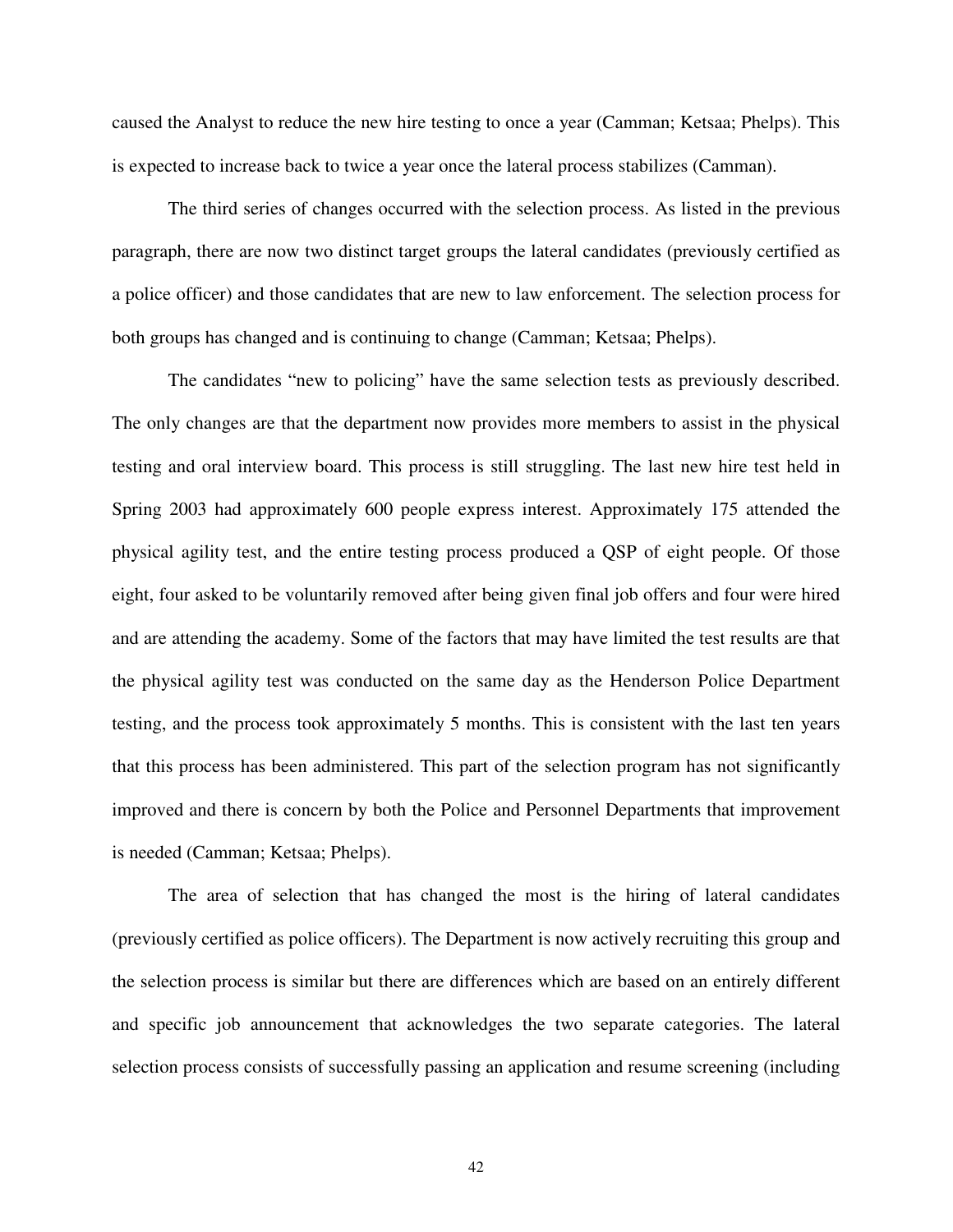job and driving history review), review of the documents indicating the individual is a certified police officer, oral interview panel, psychological evaluation (written and interview), a background check (which may include a truthfulness evaluation), medical examination, then QSP, and hiring. The two tests eliminated for laterals are the physical agility test and the written examination. The reason for the waiving of the physical agility test is that in order to be a Nevada State Certified Police Officer, you have to have passed the same physical agility test that the Personnel Department requires. Therefore, as part of the Nevada POST certification, that the lateral candidate has or must acquire, the candidate will have passed the physical agility requirements. The reason for waiving the written examination is that what that exam is supposed to measure is already available for the department to review. The written exam is supposed to measure if the applicant has cognitive ability to pass the police academy and general communication, and competency skills. Lateral applicants have already passed a police academy, and in the background process the investigator can determine from previous police positions and the background packet if the candidate has general communication and competency skills (Camman; Ketsaa; Phelps).

The lateral testing process has been a source of positive feedback and increased satisfaction for both the Personnel and Police Departments. The School Police Administration does not want the lateral system to completely replace the selection process. Chief Elliott Phelps stated "that the best mix of new school police candidates would be if we can hire an equal percentage of those new to policing and previously certified police officers." The selections for the past year have strongly been at a higher percentage of lateral candidates but the Personnel Analyst is tiring to improve the process so that the system reaches a better balance (Phelps; Ketsaa; Camman).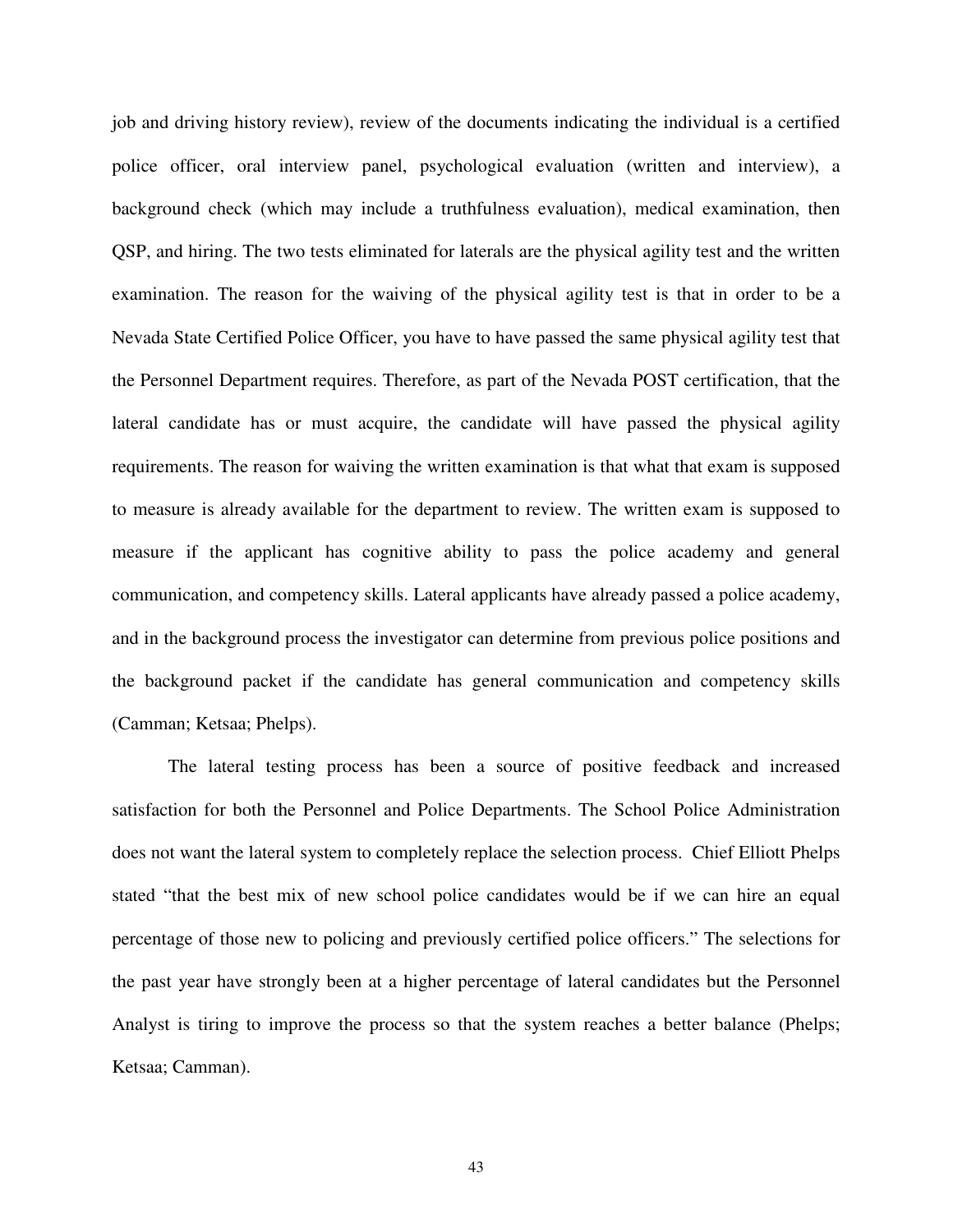The CCSD Police Department Administration believes that, as there is a more thorough and consistent recruiting and selection process, the results will improve. The Department Administration stresses it feels that with the current improvements and the implementation of the suggested changes (a Personnel Analyst assigned on a fulltime basis to address the police department recruiting and hiring needs; the use of interest cards, consistent testing at a minimum of twice a year testing for never previously certified candidates, and a coordination system with the Executive Director of Support Staff Personnel to extend the number of conditional job offers given during the testing process, and not to eliminate questionable candidates until the Police Department can investigate and review the issues and then consult with the Executive Director on the candidate) that the selection and recruiting process will be more effective in meeting the needs of the department (Phelps; Ketsaa; Reyes; Camman). Both members from the Personnel staff and the Police Department are working together to ease the burden of the recruiting and selection process. It is not a perfect system but it does incorporate the three principles from the **Strategic Model** [collaborative effort between the line based department and personnel authorities; a mutual effort toward respective honoring both human resource management goals and organizational goals; and effective organizational functioning coupled with a respect of effective human resource management practices (Condrey, p8)]. Throughout the interviews, it was clear for those involved in using the system that it is more effective than the previous **Traditional Model**. There is still room for improvement, and philosophical differences will exist, but vacancies are being filled at a greater success rate than under the old system. Thirtythree applicants have been hired from November 1, 2002 through August 25, 2003. Of those, 29 are still working as of November 14, 2003. This is a larger number and larger percentage of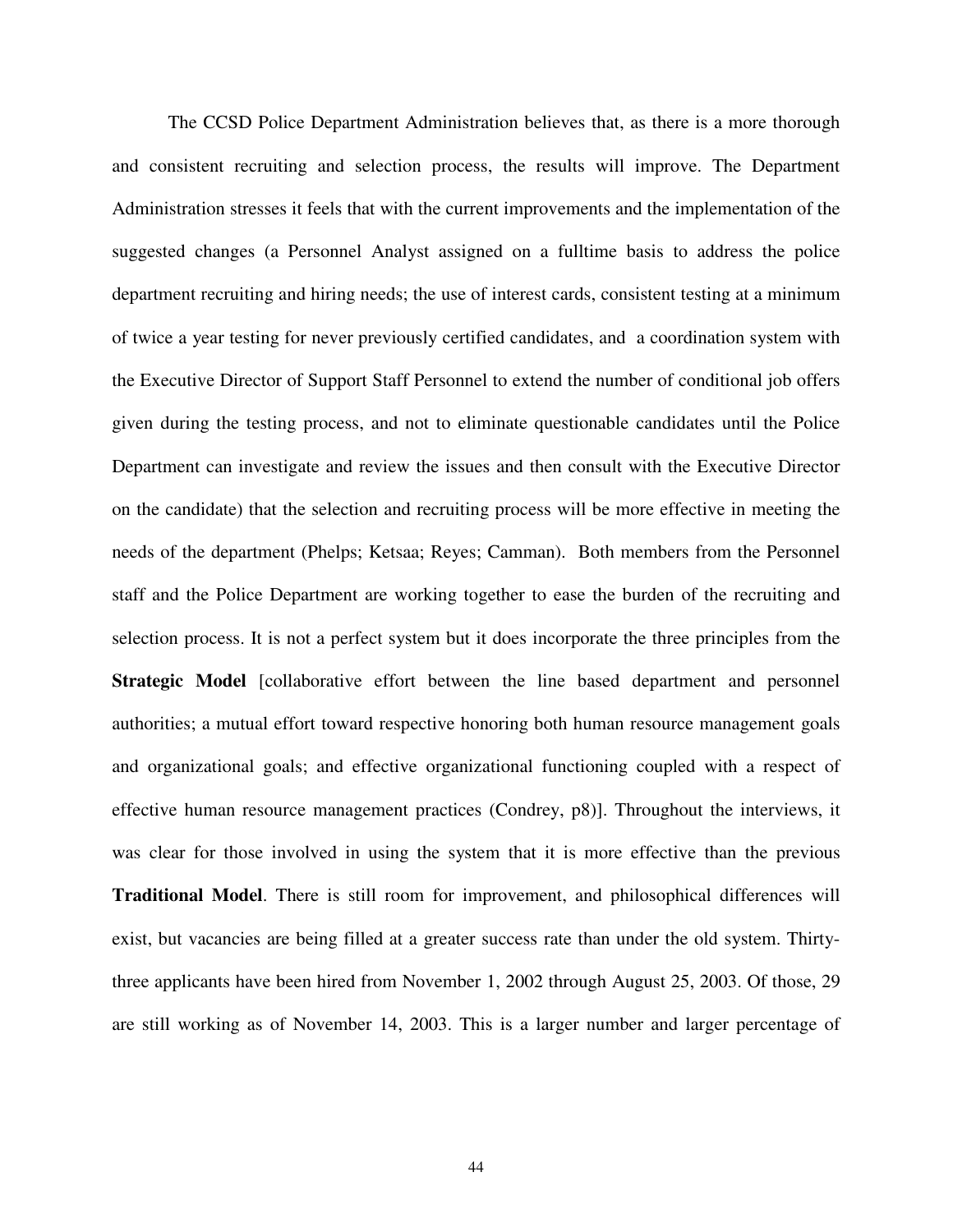successful applicants than any other time in the history of the department (Camman; Ketsaa; Phelps).

#### VII. FINDINGS

The case study demonstrated how change in human resource management occurred within the CCSD Police Department. The management philosophy transformed from a **Traditional Model** to a **Strategic Model**. The long-term results are undetermined with factors such as number of vacancies, number of perceived applicants, budgetary impact, managerial leadership changes, and perceived effectiveness of recent changes playing key roles in future. The lines of communication are open; cooperation is taking place; and corroborative efforts have been established (Camman; Ketsaa; Phelps).

The system in place is more effective, and there is less frustration with the system but differences over the basic structural and goal-related points of view are preventing the hiring and selection process from resolving key points in the process. The remaining conflicts or differences of opinion have less to do with the model used or the effectiveness of the application of the model and more to do with the overall visions and goals of the larger organization. An impasse has developed regarding any further change or improvement in the model used but this impasse can not be resolved within the Human Resource Department or the Police Department. In other words, until the overall management of the organization empowers the staff function, the line function or the both, the impasse will exist because the current overall missions and available resources for each department are in direct conflict and are interfering with the effectiveness of the recruiting and selection process (Camman; Ketsaa; Phelps; Reyes). This section will explain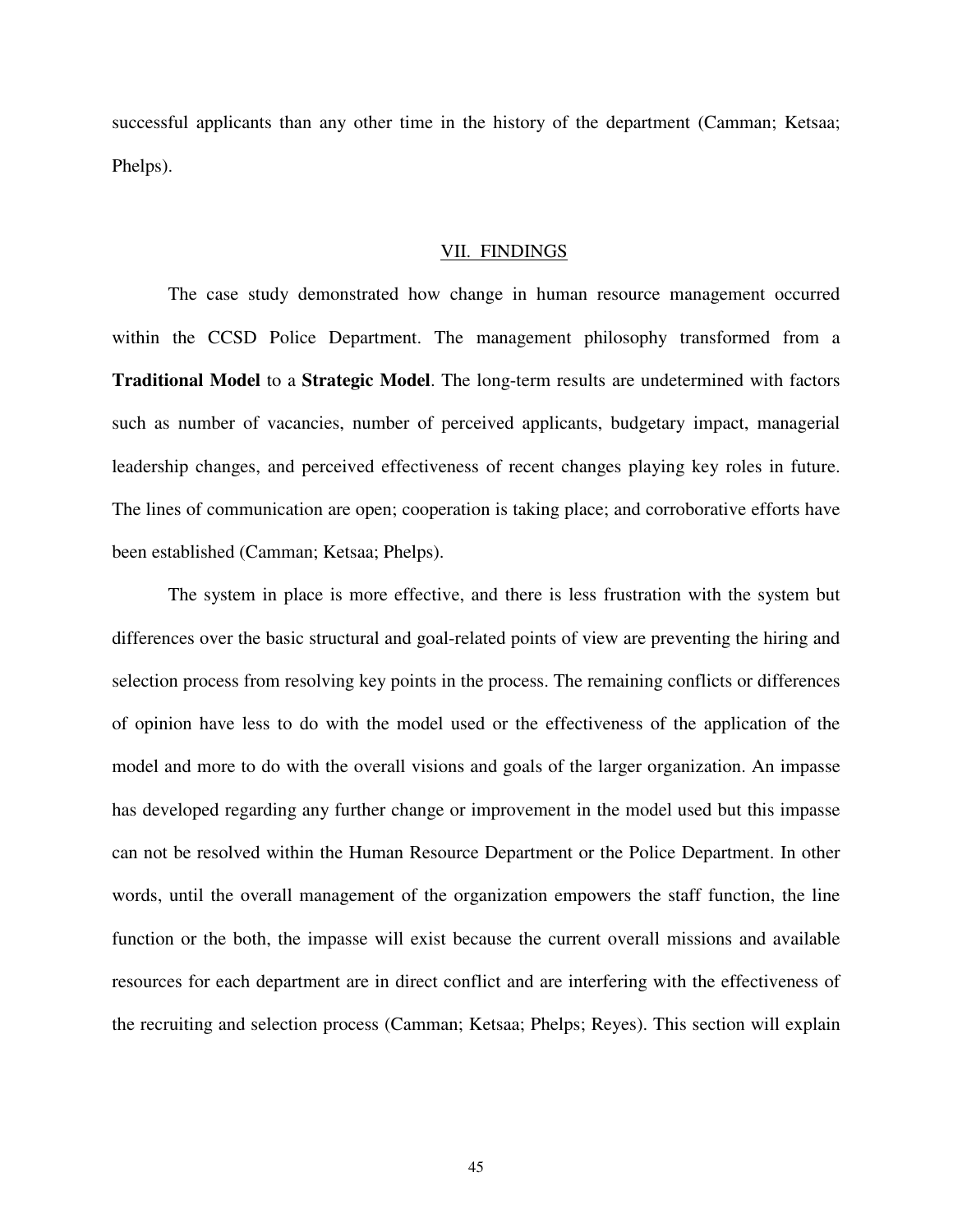these findings and link them to the organizational effectiveness and its impact on the effectiveness of the hiring and selection process.

Both the Personnel Department and the Police Department agree that there are two basic issues that are preventing the hiring and selecting process from being more effective. These issues are the priority of goals and the time available to dedicate to the process of recruiting and selection of police officers. The Police Department can not dedicate anymore of its limited clerical, command, or operational positions to the process without compromising other missions within the department. The same is true within the Personnel Department. The diversion of the limited resources in Personnel to such a limited line function or department in comparison to the overall mission of the personnel department would compromise the ability of personnel to complete its overall mission. Bottom line: neither agency can dedicate more resources considering its current resources and overall department mission, nor can either department succeed alone (Camman; Ketsaa; Phelps; Reyes). The history of human resource management models and the historical case study of the CCSD Police Department have demonstrated that the process is more effective and less frustrating when each department can contribute its expertise to the process (Camman; Condrey; Golembiewski; Ketsaa; Phelps; Reyes). In this case study each department has contributed but the amount of time and resources available is limiting factors to the overall effectiveness of the process (Camman; Ketsaa; Phelps; Reyes).

 The Personnel Analyst is unable to commit more time to the process because police recruiting and selection is a small part of the personnel positions assigned to her. She has the School Police Department positions, bilingual testing (varies in commitment), and all support staff positions within the northwest region (around 50 or more schools). Three of her schools (Centennial High School 85, Cimarron High School 56 and Palo Verde High School 102)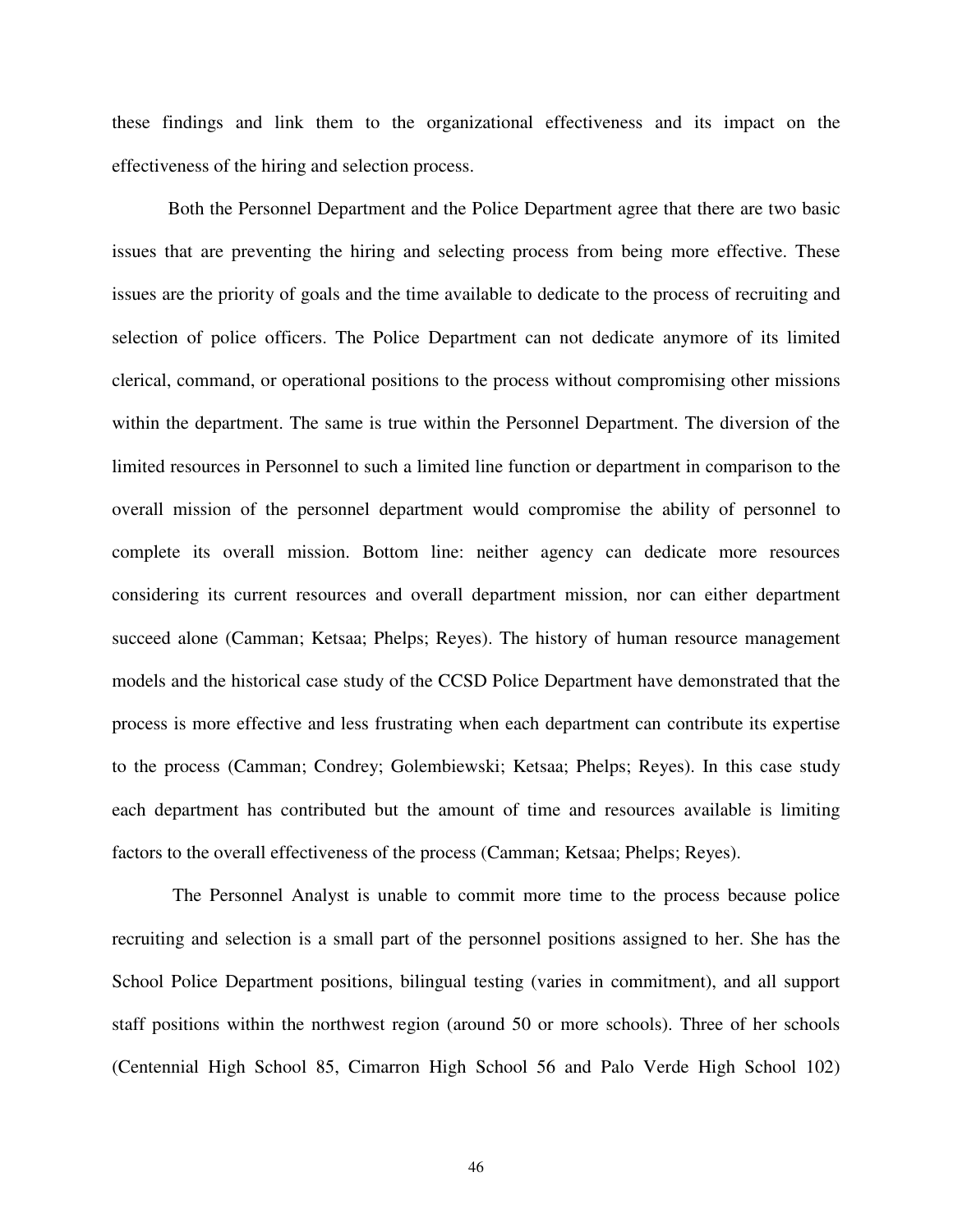combine for more support staff positions than the School Police Department (approximately 175 including police officers, clerical and dispatchers). In the broad spectrum of the goals of the Support Staff Personnel Office, the combined efforts of the 13 analysts and assistants have a greater task than one department (School Police) which accounts for 175 personnel versus the remaining support staff positions which account for an excess of 10,000 positions. The Support Staff Department has committed as much time as possible without comprising the overall mission of the Support Staff Personnel Office. Using the **Strategic Model**, the Personnel Department's contributions to the cooperative effort is at a maximum. The idea of hiring or dedicating a single person to the Police Department or increasing the amount dedicated to the Police Department is balanced with the overall goal of the entire Support Staff Personnel Department. In plain terms, if another analyst was to be added, there is at lest one other area within the Personnel Department that the analyst skills would be better dedicated in an effort to accomplish the larger goals of the entire Personnel Department and not just one user group or a single line function (Camman).

The CCSD Police Department cannot dedicate more clerical, command staff, or operational officers to this process without affecting the overall mission of the department. The department has only four executive command staff (administrators) and 14 first line supervisors. The recommended span of control for police officer for first line supervision is six to ten officers per sergeant. Currently, there are five first line supervisors in school police whose span of control exceeds 15 officers. The executive staff does not match the typical administrative staff for a comparable agency of its size. Police agencies of this size would have approximately six to ten administrative or executive command staff, the rank of Lieutenant and higher in a typical agency. The clerical staff consists of five clerical personnel plus two fingerprint technicians, who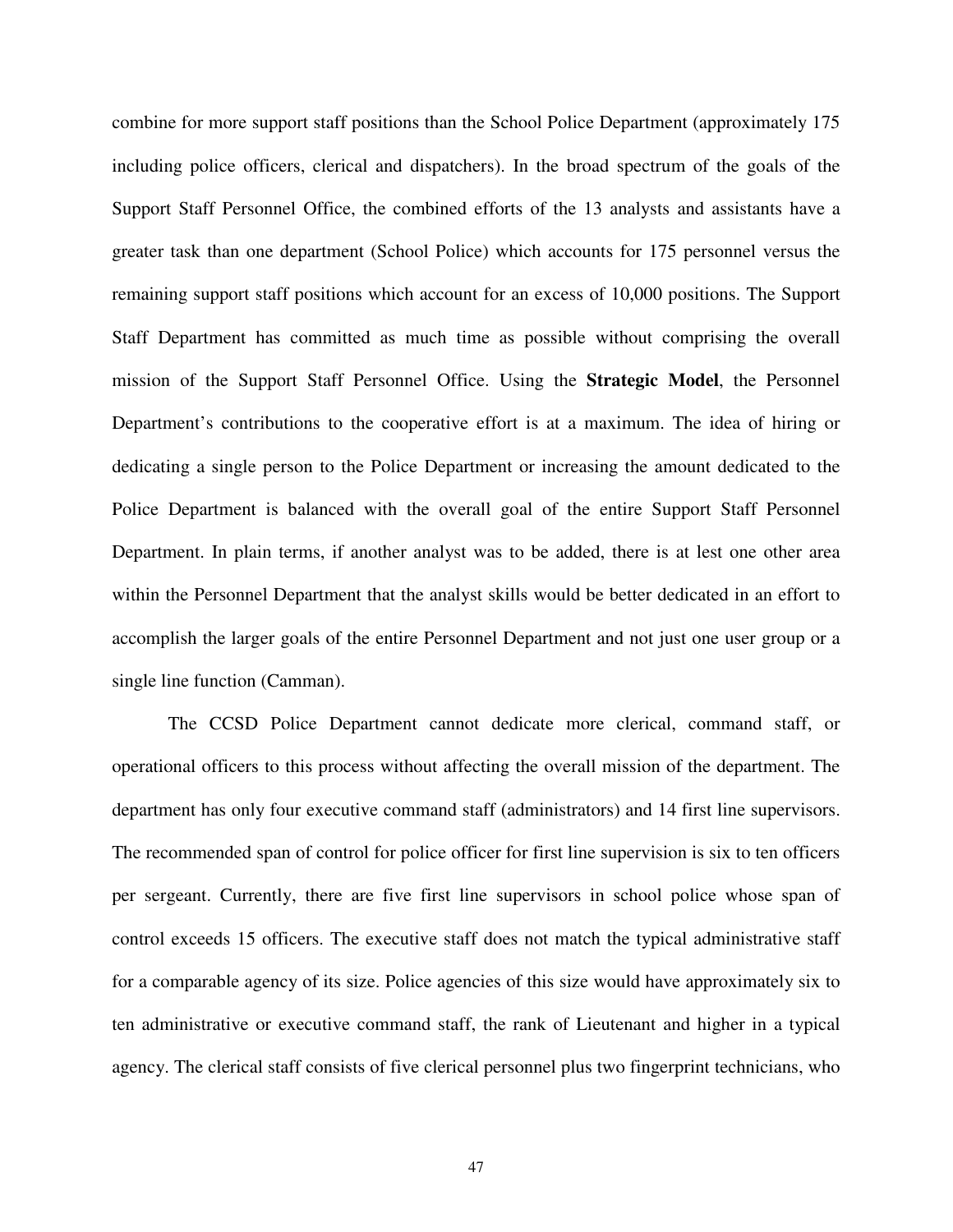are able to assist with a limited amount of department clerical functions. This is below the number that would be dedicated by a Police Department comparable to an agency of this size. The CCSD Police Department does not have the budgetary allocation to add a personnel analyst to its staff. If the allocation was made available, it is possible that the money may be better dedicated to assisting the overall mission of the agency rather than this one component. As previously mentioned, the CCSD Police Department is understaffed in numerous areas in its support of the mission. In regards to a department-based personnel analyst, it is unknown how long it would be effective if ever, considering the changes in hiring trends, vacancy rate, growth of the district, and department missions (Ketsaa; Phelps; Reyes).

In summary of this section of the findings, both departments would benefit from increasing the amount or focus of the time spent on the recruiting and selection process. But in the overall comparisons in the mission of the respective agencies there are areas of greater needs. It is in this mindset that both departments seek the most effective recruiting and selection system for the police officers that meets the sustainable needs of the agency but is not necessarily the most effective in the philosophical possibilities (Camman; Ketsaa; Phelps; Reyes).

The debate over which structure is most effective will not be solved by this case study. What is clear is there are many factors which will affect the various models. More importantly than which model is used is how the governmental agency addresses these factors. How these factors are handled will have great determination on the success of the organization in its particular goal. These factors include the overall mission, goals and priorities of the larger governmental entity, the amount of resources allotted by the overall agency to each staff and line function, the levels of communication or authority to the staff and line functions, levels of power within each structure of the agency, the commitment of the individuals involved, the relative size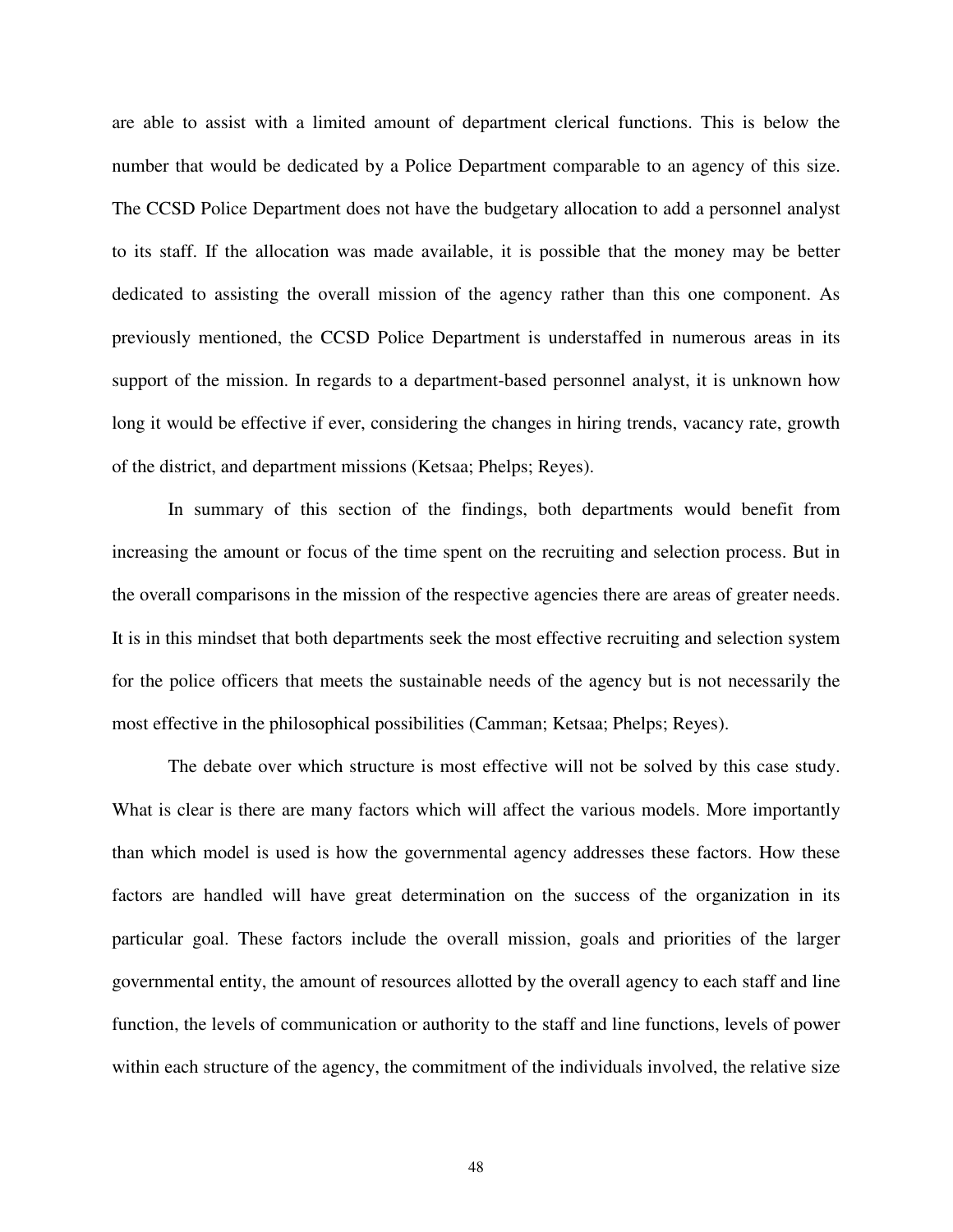of the positions within the structure of the agency, the cooperation levels between the line and staff functions, the speed of growth, the ability to respect the difference, and the competition from outside entities. The issues of the management models lie in this complex observation that like human beings, no one organization is exactly alike. Therefore, one or three or ten models cannot be applied exactly the same with the same exact success. Every organization varies and there may be similarities, but ever-changing human components prevent identical organizations from being created. Therefore, with regards to overall effectiveness, more important than which structure or who is in control, it is important how the organization adapts and changes; how the organization achieves goals at all organizational levels; who decides agency goals; and how conflict of goals, resources or vision is resolved (Cohen & Bradford; Condrey; Evans; Hamman & Desai; King & Bishop).

To capture the essence of these findings, if one of the CCSD overall management prevailing priorities was the hiring of support staff personnel and police officers, the amount of change and the effectiveness of the recruiting and selection process would be greater regardless of the model used. The Clark County School District number one priority is providing a quality education to all. This priority focuses on the teaching component. Therefore, the Clark County School District's recruiting and selection priority is teaching-oriented. The support staff hiring is supportive in nature to the teaching component. The author does not attempt to dictate whether this is right or wrong or what should be a focus of the CCSD priorities. It is a simple statement that effectiveness of this particular management function (recruitment and selection) of this particular group of CCSD employees (Police Officers) is affected by the overall priorities of organization (Ketsaa; Phelps).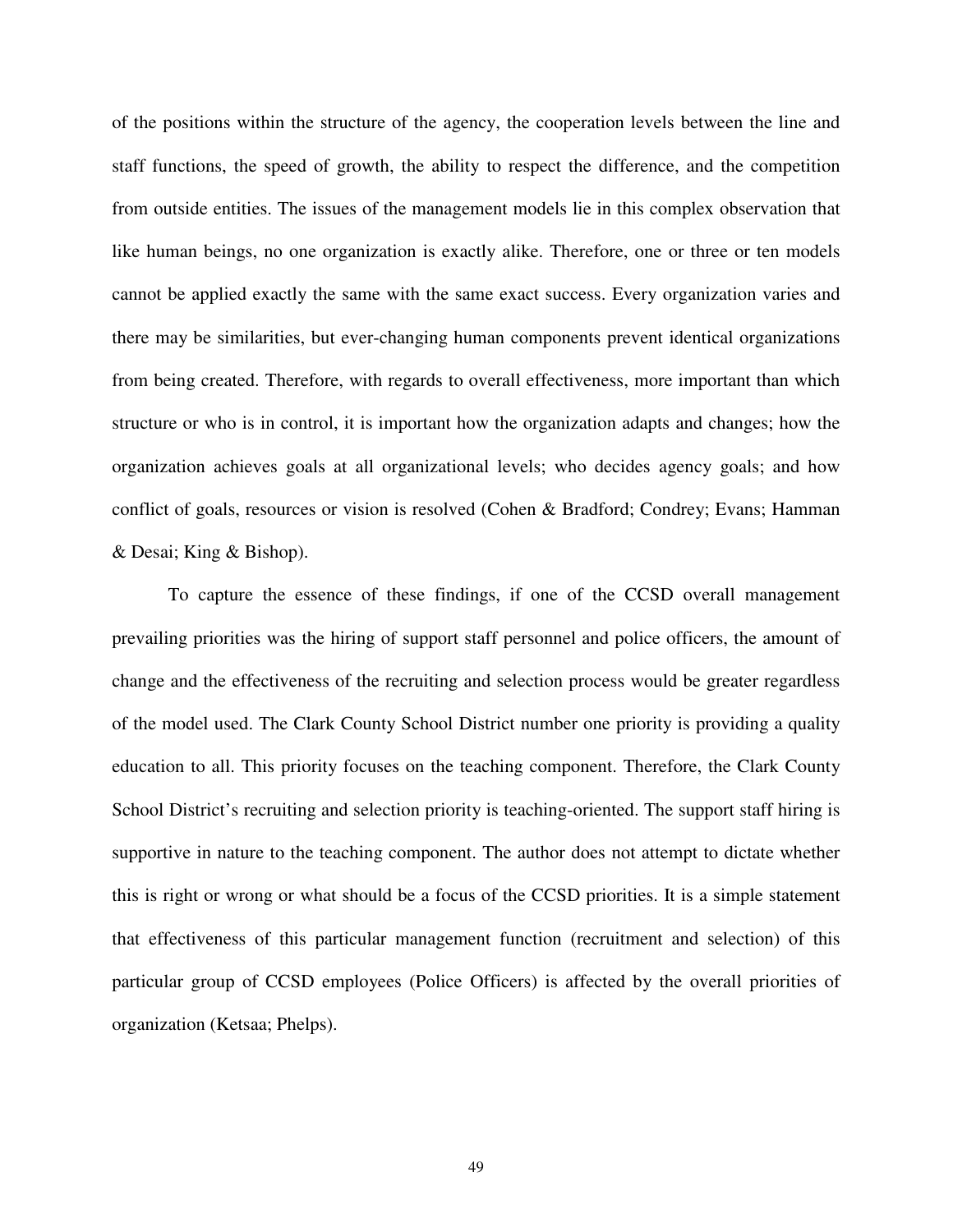#### VIII. CONCLUSION

The purpose of this paper was to present a case study on the topic of human resource management, which has impact in the organization being studied while illustrating or demonstrating a human resource management theory. This case study completes this goal by looking at the line-staff relations regarding recruiting and selection of CCSD Police Officers during a time of critical importance, and relates the three systems used nationally to recruit and select police officers, centralized, decentralized and teamwork, to three models of human resource management, **Traditional**/staff, **Reform**/line and **Strategic**/colleague.

The case study used interviews and personal experience as the key data for analysis. The case study demonstrated how change in recruitment and selection process occurred within the CCSD Police Department and the CCSD Human Resource Department. The most effective way to hire School Police Officers is through the **Strategic Method** but will require a greater time commitment by both the line and staff departments. The ability to increase the effectiveness of the departments is limited by the priorities of the overall organization.

The consensus opinion of Chief Phelps, Ketsaa and this author is that the initial cost of the best way to recruit and hire police officers may not be the most cost-effective for the Clark County School District when comparing the cost of hiring police officers verses other support staff employees or even teachers. But, when the possible cost of lawsuits and damage to image of the school district reputation are factored in, it is perceivable that the long term cost of doing business, running a police department, and providing a safe educational environment means that some priorities within the Clark County School District and the human resource system may need to be amended in order increase police recruiting and selection effectiveness; to be competitive in acquiring and maintaining police officers; and to achieve and maintain the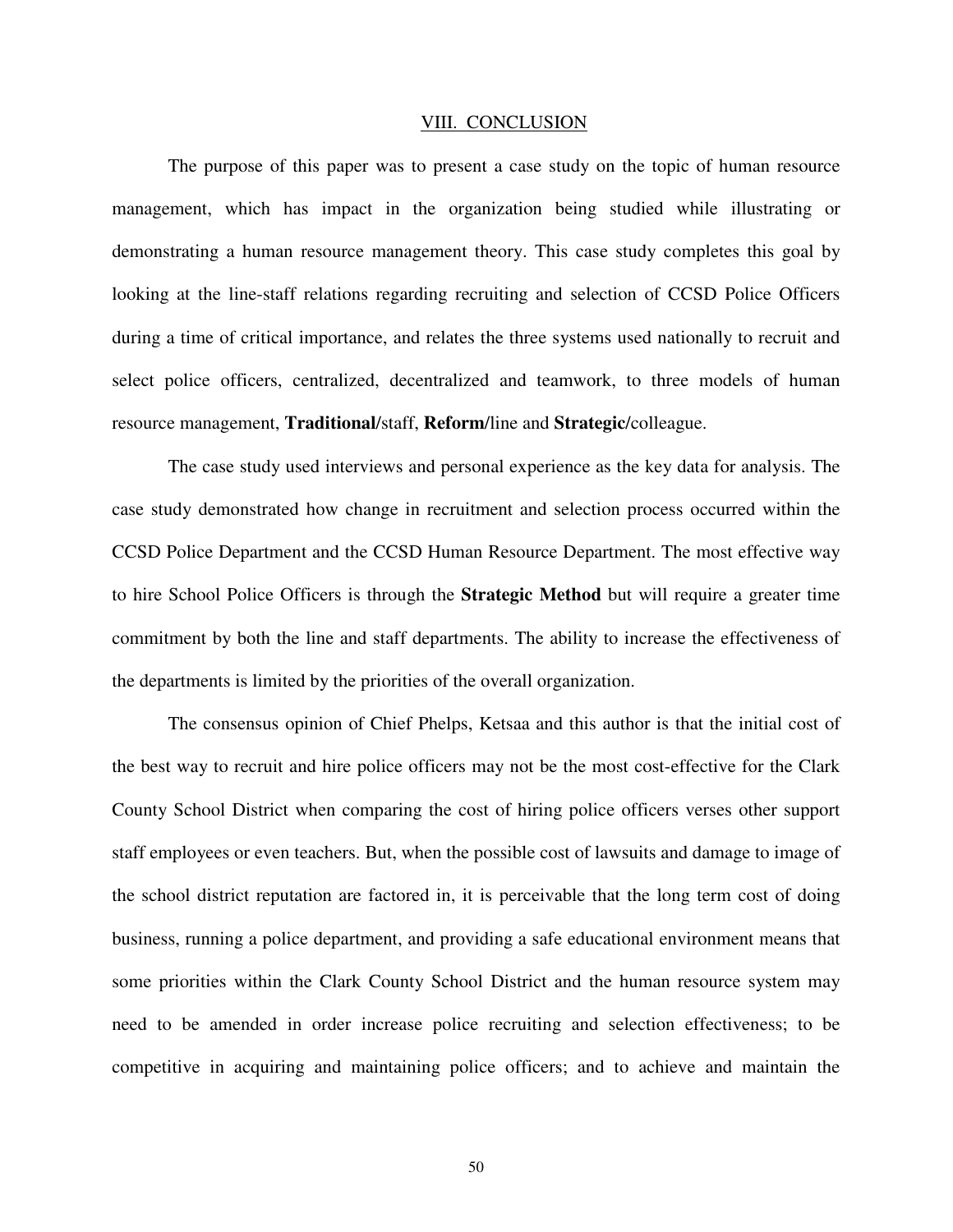industry standard for a safe school environment. The question of how this can be done in light of the available funding, federal education requirements, state education requirements, and overall priority of the CCSD will be left for future consideration and research.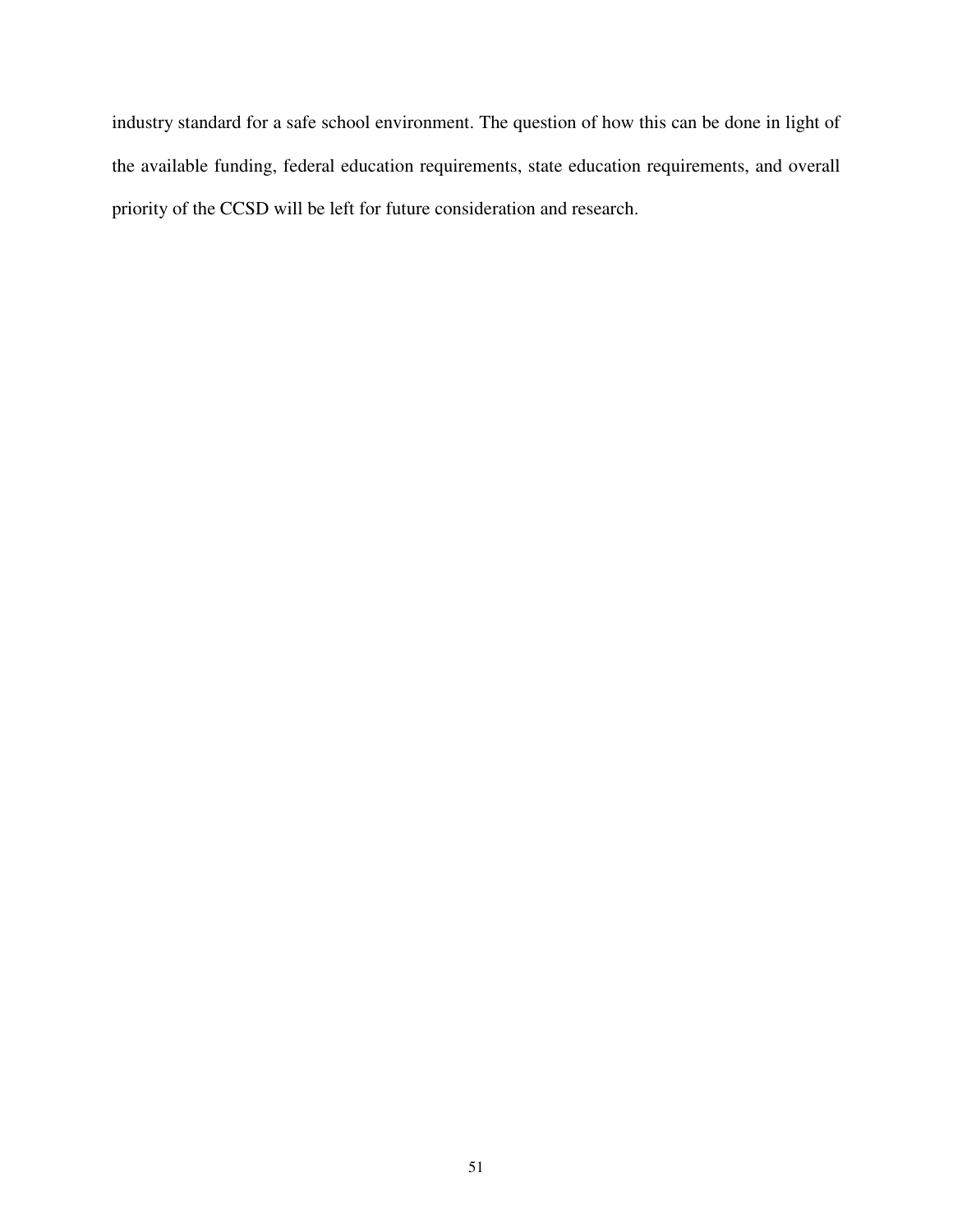#### REFERENCES

Atkinson, A. J. (2000). The Successful School Resource Officer Program. Richmond, Virginia; Greystone Publishers, Inc.

Browne, P. J., and Golembiewski, R. T. (1974, September). The Line-Staff Concept Revisited: An Empirical Study of organizational Images. Academy of Management Journal 17(3), 406-417.

Camman, M. (2003). Personnel Analyst, Support Staff Personnel, Clark County School District. Interview, October 6, 2003.

Clark County School District (2003). Website: http://www.ccsd.net: Las Vegas, Nevada: Clark County School District.

Clark County School District Police Department (2003). 2003 Fact Sheet. Las Vegas, Nevada: Clark County School District.

Cohen, A. R., & Bradford, D. L. (2003). Building a New Partnership. In M. Effron, R. Gandossy, & M. Goldsmith (Eds.), Human Resources in the 21stCentury (P135 - 143). Hoboken, New Jersey: John Wiley and Sons, Inc..

Condrey, S. (1998). Toward Strategic Human Resource Management. In S. Condrey (Ed.), Handbook For Human Resource Management In Government (pp. 1-13). San Francisco: Jossey-Bass Publishers.

Cunningham, I. (1999). Devolving Human Resource Responsibilities to the line. Personnel Review 28(1/2), 9-28.

Eisenberg, T., Kent, D. A., & Wall, C. R. (1973). Police Personnel Practices in State and Local Government. Washington, D. C.: International Association of Chiefs of Police, and Police Foundation.

Evans, C. (2003). Managing for Knowledge: HR's Strategic Role. Oxford: Butterworth-Heinemann Publications.

Fyfe, J., Greene, J., Walsh, W., Wilson, O., & McLaren, R. (1997). Police Administration (5th ed.). Boston, MA: McGraw-Hill.

Golembiewski, R. T. (1966). Toward the New Organizational theories: Some Notes on Staff. In M. E. O'Donnell (Ed.), Readings in Public Administration (pp. 65-79). New York: Houghton Mifflin Company.

Golembiewski, R. T. (1966, September). Personality and Organization Structures: staff Models and Behavioral Patterns. Academy of Management Journal 9(3), 217-232.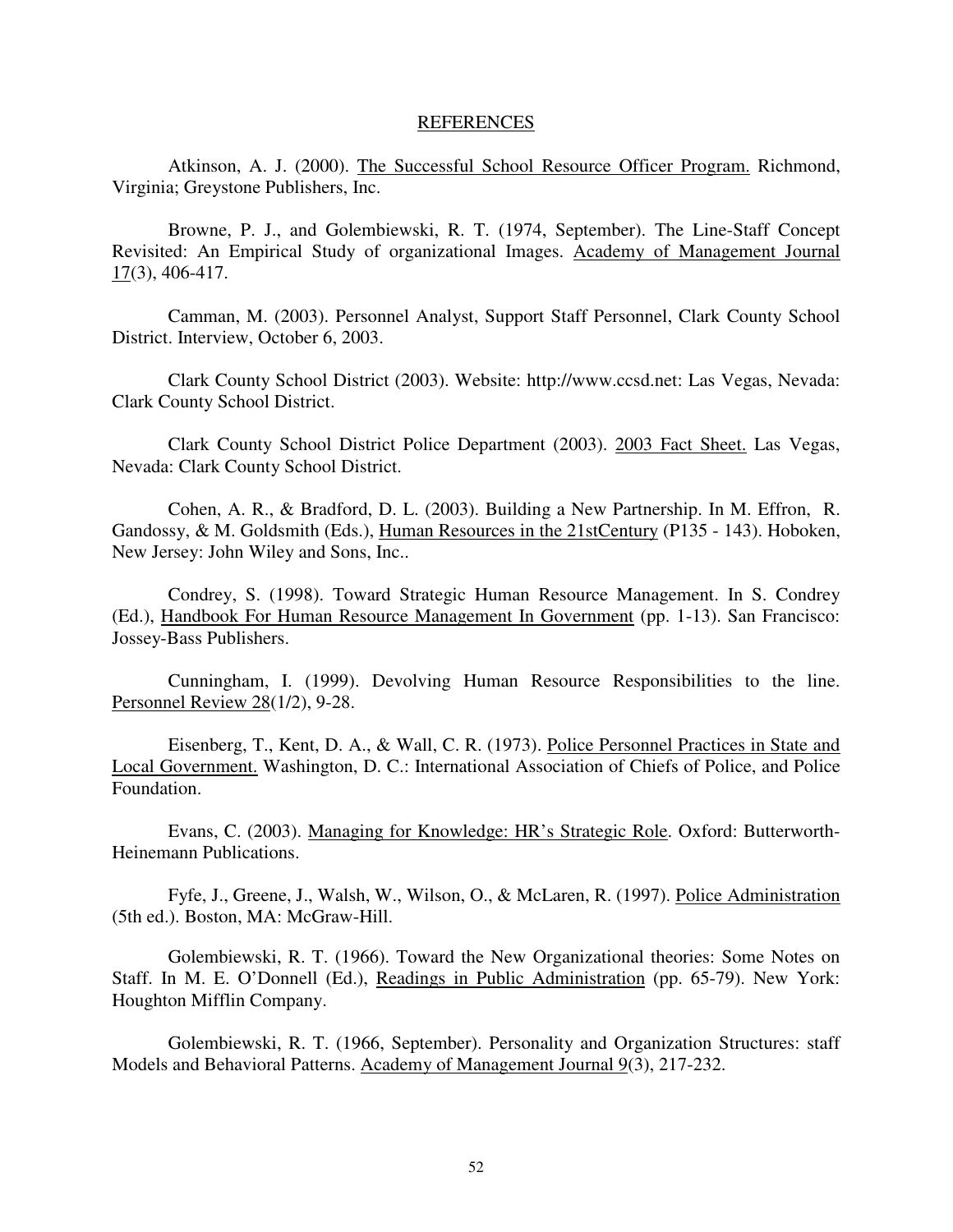Hamman, J. A., & Desai, U. (1995). Current Issues and Challenges in Recruitment and Selection. In S. W. Hays, & R. C. Kearney (Eds.), Public Personnel Administration: Problems and Prospects (89-103). Englewood Cliffs, New Jersey: Prentice Hall.

Hays, S. W. (1998). Staffing the Bureaucracy: Employee Recruitment and Selection. In Condrey, S. (ed.) Handbook For Human Resource Management In Government (298-321). San Francisco, CA: Jossey-Bass Publishers.

Hickman, G. R., & Lee, D. S. (2001). Managing Human Resources in the Public Sector: A Shared Responsibility. Orlando, Florida: Harcourt College Publishers.

Holzer, M., & Callahan, K. (1998). Government at Work: Best Practices and Model Programs. Thousand Oaks, California: Sage Publications.

Hughes, O. E. (2003). Public Management and Administration: An Introduction (3rd ed.). New York: Plagrave MacMillan.

Ingraham, P.W. (1996). Evolving Public Service Systems. In Perry, J.L. (Ed.) Handbook of Public Administration (2nd ed., pp. 375-391). San Francisco: Jossey-Bass Publishers.

Kamoche, K. (2001). Understanding Human Resource Management. Philadelphia: Open University Press.

Kempton, J. (1995). Human Resource Management and Development. New York: St. Martin's Press.

Ketsaa, J. (2003). Acting Lieutenant, Commander of Technical Support Bureau, CCSD Police Department. Interview, October 8, 2003.

King, A. S., & Bishop T. R. (1991, Fall). Functional Requisites of Human Resources: Personnel Professionals and Line Managers criteria for Effectiveness. Public Personnel Management,20(3), 285- 298.

McKenna, E., & Beech, N. (1995). The Essence of Human Resource Management. London: Prentice Hall.

Newson, Michael (2003). Police Officer, CCSD Police Department. Interview, October 1, 2003.

Perry, J. L. (1993). Strategic Human Resource Management. Review of Public Personnel Administration, 13(4), 59-71.

Phelps, E. (2003). Chief of Police, CCSD Police Department. Interview, October 1, 2003.

Reyes, D. (2003). Retired Lieutenant, Former Supervisor of School Police and Interim Chief of the Police, CCSD Police Department. Interview, October 6, 2003.